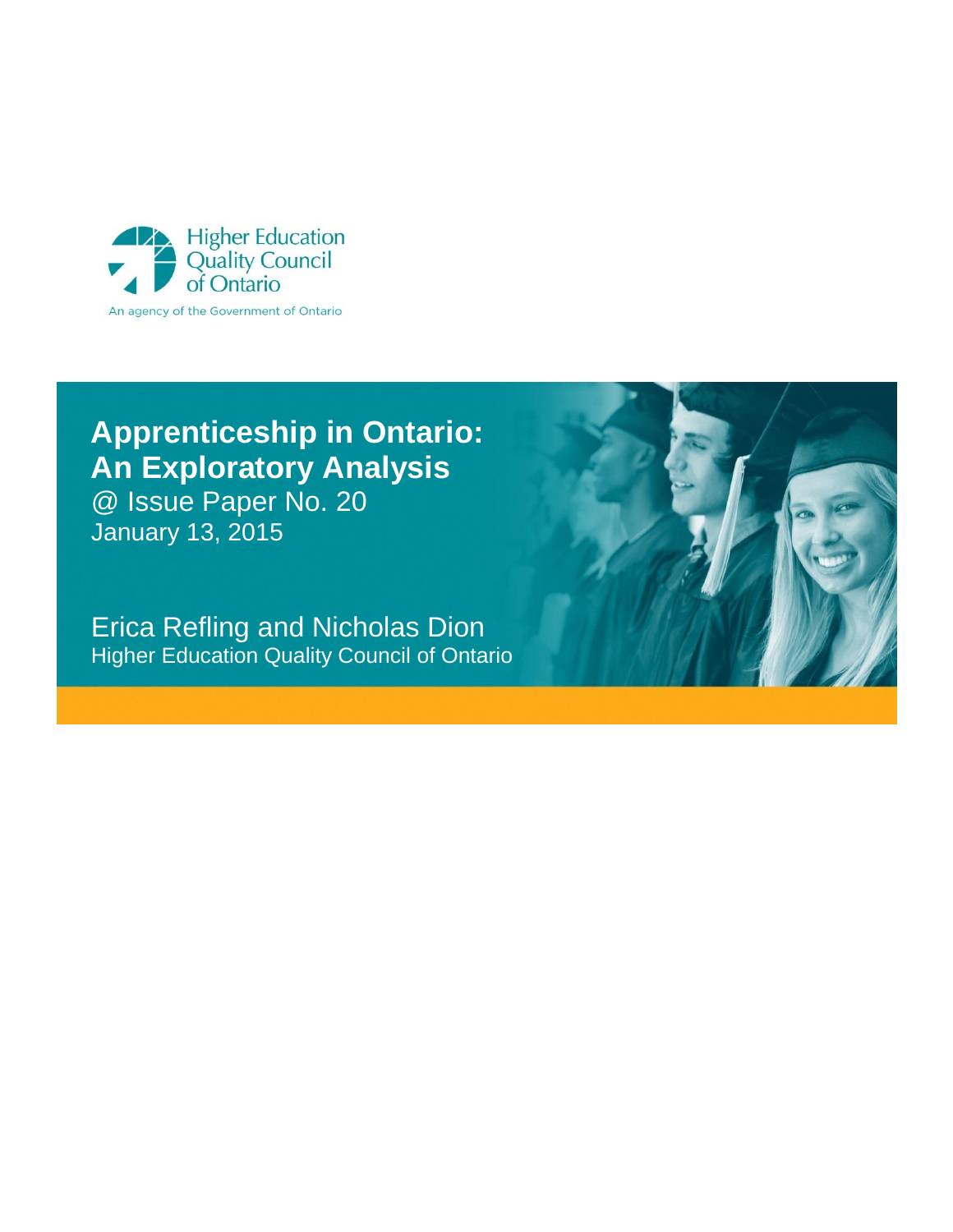# Published by

# **The Higher Education Quality Council of Ontario**

1 Yonge Street, Suite 2402 Toronto, ON Canada, M5E 1E5

| Phone:  | (416) 212-3893 |
|---------|----------------|
| Fax:    | (416) 212-3899 |
| Web:    | www.heqco.ca   |
| E-mail: | info@heqco.ca  |

**Cite this publication in the following format:**

Refling, E., & Dion, N. (2015). *Apprenticeship in Ontario: An Exploratory Analysis.* Toronto: Higher Education Quality Council of Ontario.



The opinions expressed in this research document are those of the authors and do not necessarily represent the views or official policies of the Higher Education Quality Council of Ontario or other agencies or organizations that may have provided support, financial or otherwise, for this project. © Queens Printer for Ontario, 2015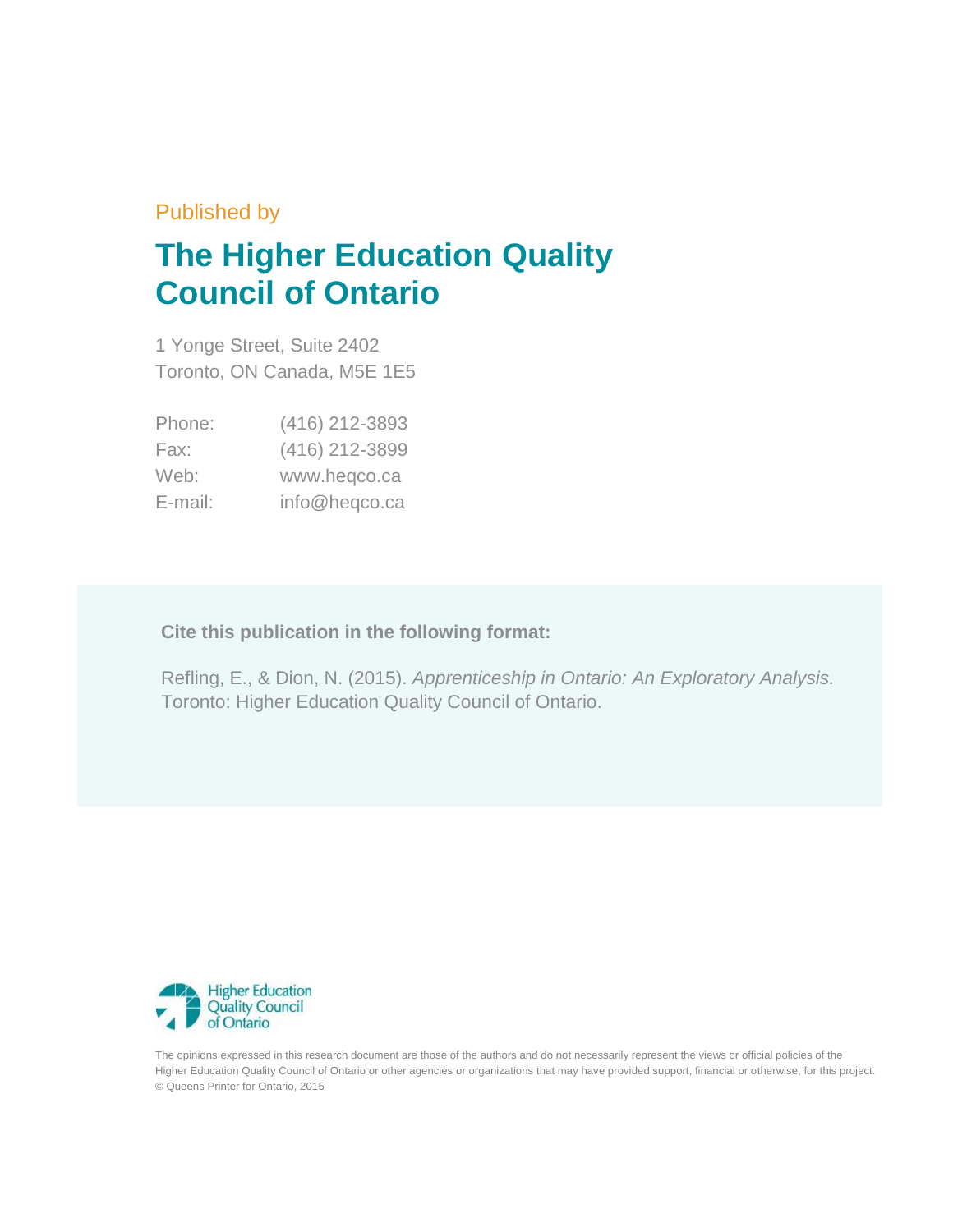# **Acknowledgements**

The authors would like to thank the many stakeholders whose data and comments helped inform this report. A particular word of thanks goes to the Canadian Apprenticeship Forum, who coordinated the analysis of Statistics Canada data for this report and who provided valuable feedback on earlier drafts. Thanks also go to sources at the Ontario College of Trades and the Ministry of Training, Colleges and Universities, who also provided data and clarification on several points, as well as a variety of other helpful comments. Finally, thanks to the many reviewers from the apprenticeship sector who provided feedback on earlier drafts of this report.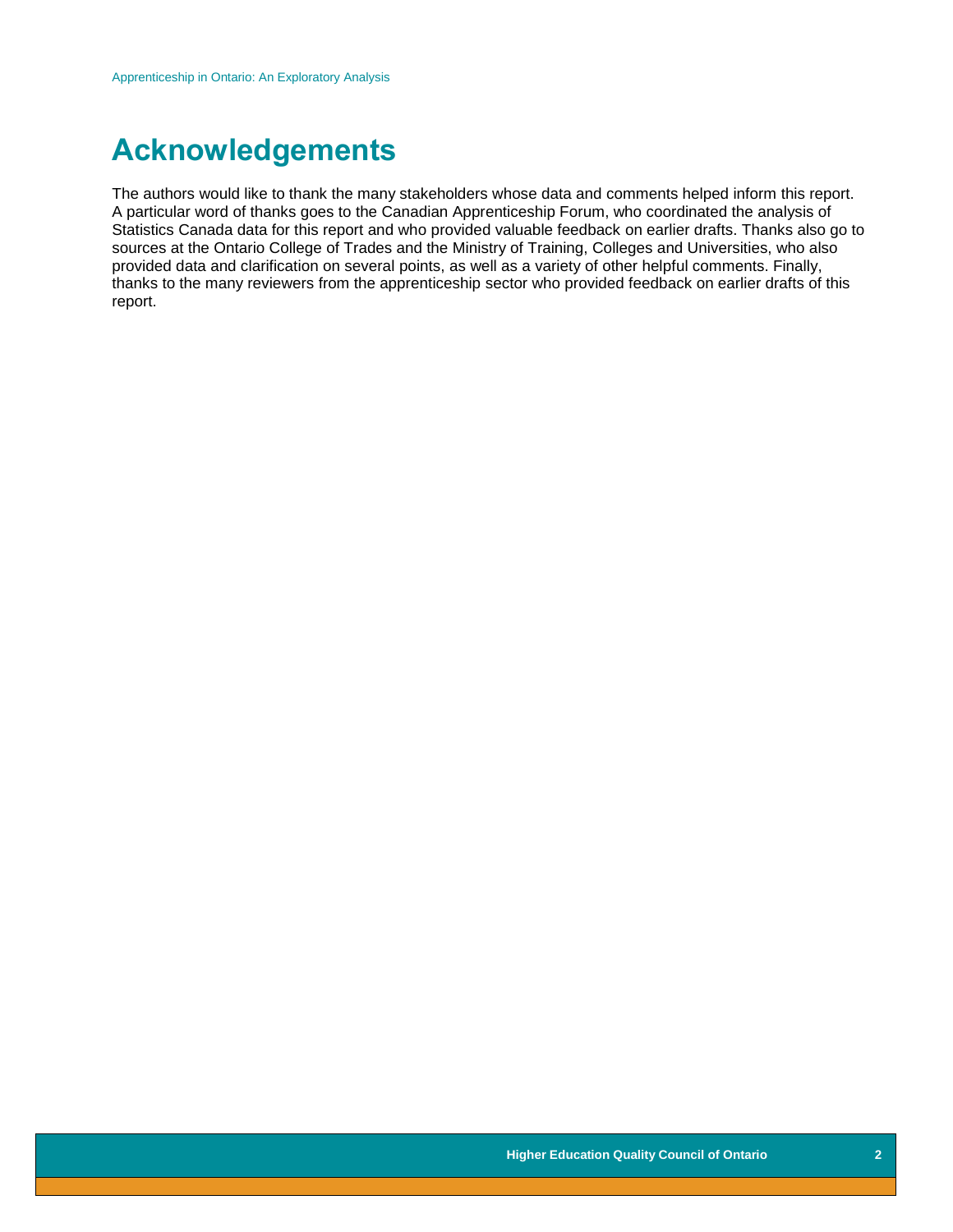# **Executive Summary**

This report aims to introduce the reader to the apprenticeship sector in Ontario by providing an overview of the current state of affairs. We begin by outlining the structure and governance of apprenticeship in the province and survey the literature relevant to some of the policy debates regarding apprenticeship. The report then identifies and consolidates key data concerning the various components of this complex system, providing comparative Canadian data where relevant to identify areas of strength and weakness. The intent is for this report to provide a firm foundation from which further discussions concerning apprenticeship might proceed.

The first section of the report outlines the structure of apprenticeship in Ontario, beginning with the history of apprenticeship and the evolution of the legislation governing it. The process of becoming an apprentice is described, including pathways to apprenticeship and apprenticeable trades. The distinction between compulsory and voluntary trades is discussed, as is the Red Seal program.

The second section of the report reviews the literature on apprenticeship, with a particular focus on the purported shortage in apprentices, barriers to participation for both apprentices and employers, and barriers to persistence and completion.

The third and final section of the report presents relevant data, mainly drawing on Statistics Canada's Registered Apprenticeship Information System (RAIS). For the purposes of this summary, we highlight three areas of particular interest:

- 1) *Registrations and completions*. In 2012, there were almost 165,000 registered apprentices in Ontario. With the exception of 2011, this number has increased every year from 2000 to 2012. But while the absolute number of apprentices has increased, the rate of this increase has oscillated. Keeping in mind the many challenges with calculating apprenticeship completion rates in Ontario, we also find that completion rates have not kept pace with registrations, though they have shown improvement. After fluctuating between 30.3% and 38.8% between 2000 and 2012, completion rates for apprentices in Ontario peaked at 46.8% in 2012.
- 2) *The distribution of apprentices by trade group*. As of 2012, 16.1% of apprentices were registered in the IT user support technician group, a category of customer service agents and technicians who provide support to individuals and businesses experiencing computer issues. This trade group includes five distinct occupations. Registrations in this group grew rapidly between 2006 and 2012, due in large part to external factors – apprenticeships in information technology were only introduced in 2006 and employers were eligible for a tax credit, prompting many to register their existing customer service agents as apprentices. The automotive service trades were the second most subscribed between 2006 and 2012, with electricians ranking third and hair stylists ranking fourth. With the exception of user support technicians, all of the trades that were in the top 10 most subscribed in 2006 remained on the list in 2012.
- 3) *Females in the trades*. While Ontario saw an 11.4% increase in total female registrations from 2000 to 2012, the percentage of apprentices who are female remains low at 24.3%. Female apprentices also tend to be found in a limited selection of female-dominated trades, with 92.8% of early childhood educators, 88.4% of hairstylists and 75.6% of community and social service workers being female in 2012.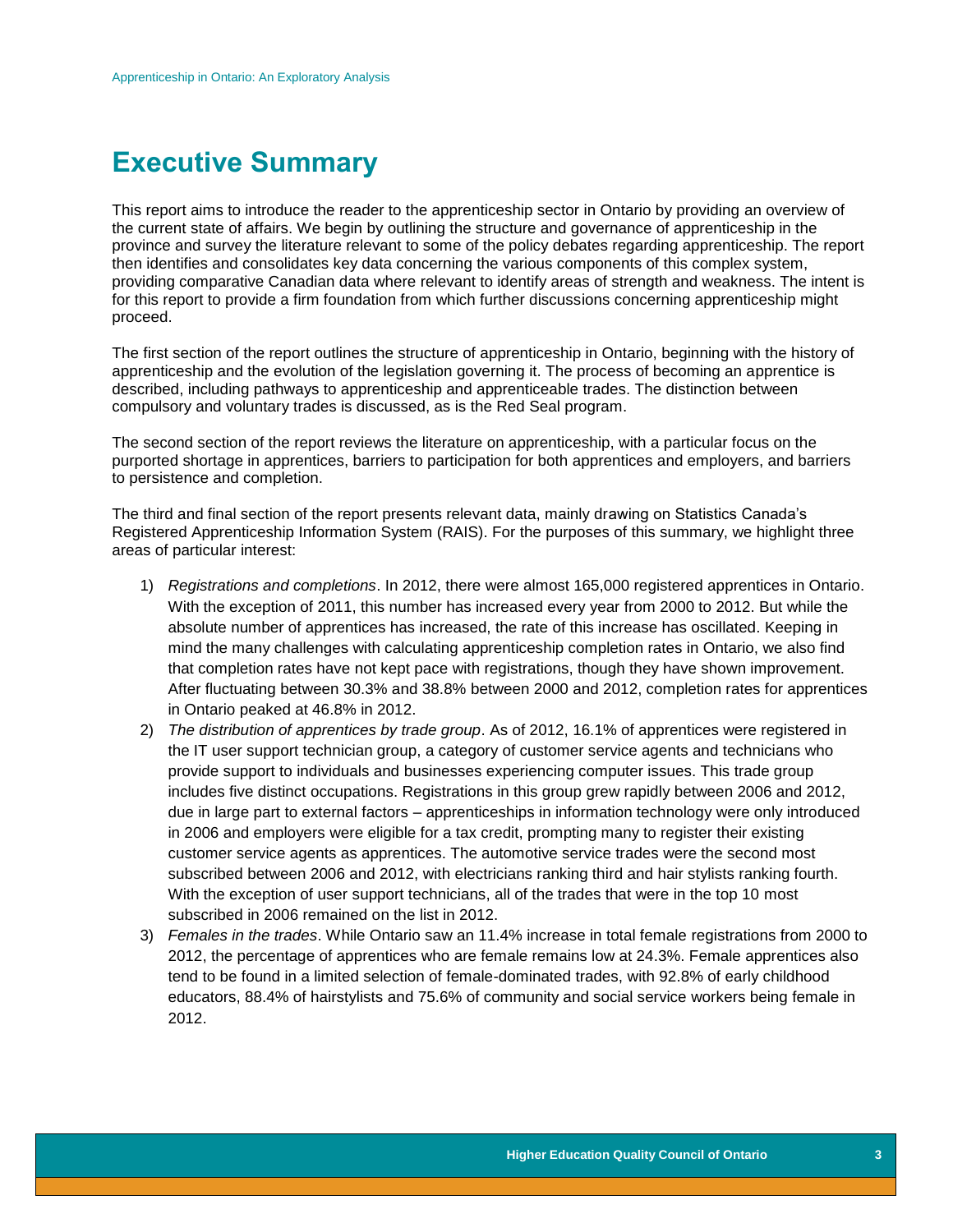# **Table of Contents**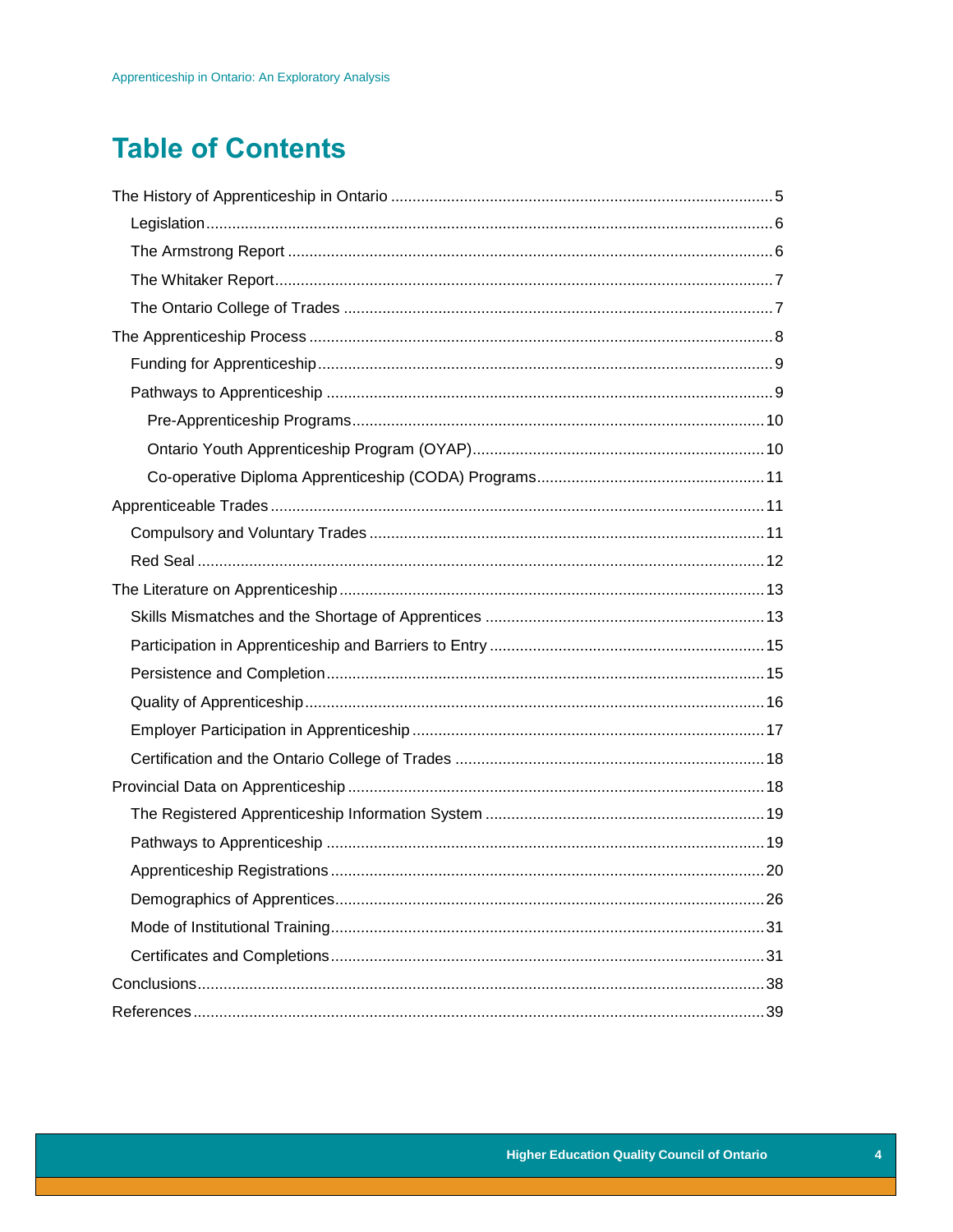Apprenticeship is one part of Ontario's postsecondary landscape that is often omitted from discussions, many of which tend to emphasize the role of public universities and colleges.<sup>1</sup> Functioning as public-private partnerships between training bodies and employers, apprenticeships provide training in the skilled trades in which practical training occurs on the job and is guided by experienced individuals such as journeypersons.<sup>2</sup> This form of work-integrated learning, for which apprentices are paid, is complemented by a comparatively short period of theoretical training offered at a college or other training delivery agent. As such, apprenticeship is often described as a win-win situation for both apprentices and employers: while employers cover most of the costs of workplace training and receive a productive employee in exchange, apprentices earn wages and gain skills relevant to future employment (Lerman, 2014; MTCU, 2007).

The general lack of emphasis on forms of vocational education and training (VET) such as apprenticeship is not unique to Ontario. The Organisation for Economic Co-operation and Development (OECD) documents several similar contexts abroad in which hands-on forms of training are overshadowed by an emphasis on academic education offered by colleges and universities. In Ontario, debates concerning apprenticeship reform have gained prominence of late largely because of apprenticeship's role as a tool to meet labour market needs in the skilled trades. A report by the Canadian Council of Chief Executives, for example, highlights the part that apprenticeship played in decreasing youth unemployment and strengthening targeted sectors of the economy in Germany and Switzerland. The CCCE suggests that a similar emphasis on apprenticeship in Ontario could help revitalize the manufacturing sector and avoid skills mismatches in the future (Lerman,  $2014$ ).<sup>3</sup>

In the aftermath of the 2009 economic downturn, OECD nations committed to promoting apprenticeship and strengthening apprenticeship quality to address high youth unemployment and to effect better school-to-work transitions (OECD, 2012). In assessing the state of affairs at the time, the OECD report lists the many challenges that apprenticeship faces around the world, including its limitation to a restricted list of 'traditional sectors' such as construction and manufacturing; the bias in favour of academic education at universities and colleges over VET; and the reluctance of employers to take part in apprenticeship. While the OECD's report was international in scope, some of these challenges apply to apprenticeship in Ontario as well.

This report aims to introduce the reader to the seldom discussed and often misunderstood apprenticeship sector in Ontario by providing an overview of the current state of affairs. We begin by outlining the structure and governance of apprenticeship in the province and survey the literature relevant to some of the policy debates regarding apprenticeship. The report then identifies and consolidates key data concerning the various components of this complex system, providing comparative Canadian data where relevant to identify areas of strength and weakness. The intent is for this report to provide a firm foundation from which further discussions concerning apprenticeship might proceed.

# <span id="page-5-0"></span>**The History of Apprenticeship in Ontario**

In contrast to many European countries, where some guilds date back to the Middle Ages, Canada does not have a long tradition of apprenticeship training. Instead, skilled labour requirements were typically filled through immigration prior to World War I. Formal apprenticeship in Ontario dates back to 1928 and Ontario was the first province with a government-regulated apprenticeship system (Stewart, 2009).

Prior to the early 1800s, apprenticeship was practiced informally in Canada by skilled tradespersons who emigrated from Europe and brought guild traditions with them. An apprentice was formally indentured to his

 $\overline{a}$ 

<sup>1</sup> For simplicity, this report refers to Ontario's colleges of applied arts and technology (CAATs) as 'colleges.'

<sup>&</sup>lt;sup>2</sup> Definitions vary from one context to another, together with the breadth and structure of apprenticeship in different countries. This definition, which is appropriate for Ontario and Canada, is adapted from Stewart (2009). See also Sattler (2011) for an alternative albeit very similar definition.

 $3$  See also Steedman (2012) for an international perspective on the link between increased apprenticeship participation and decreased youth unemployment.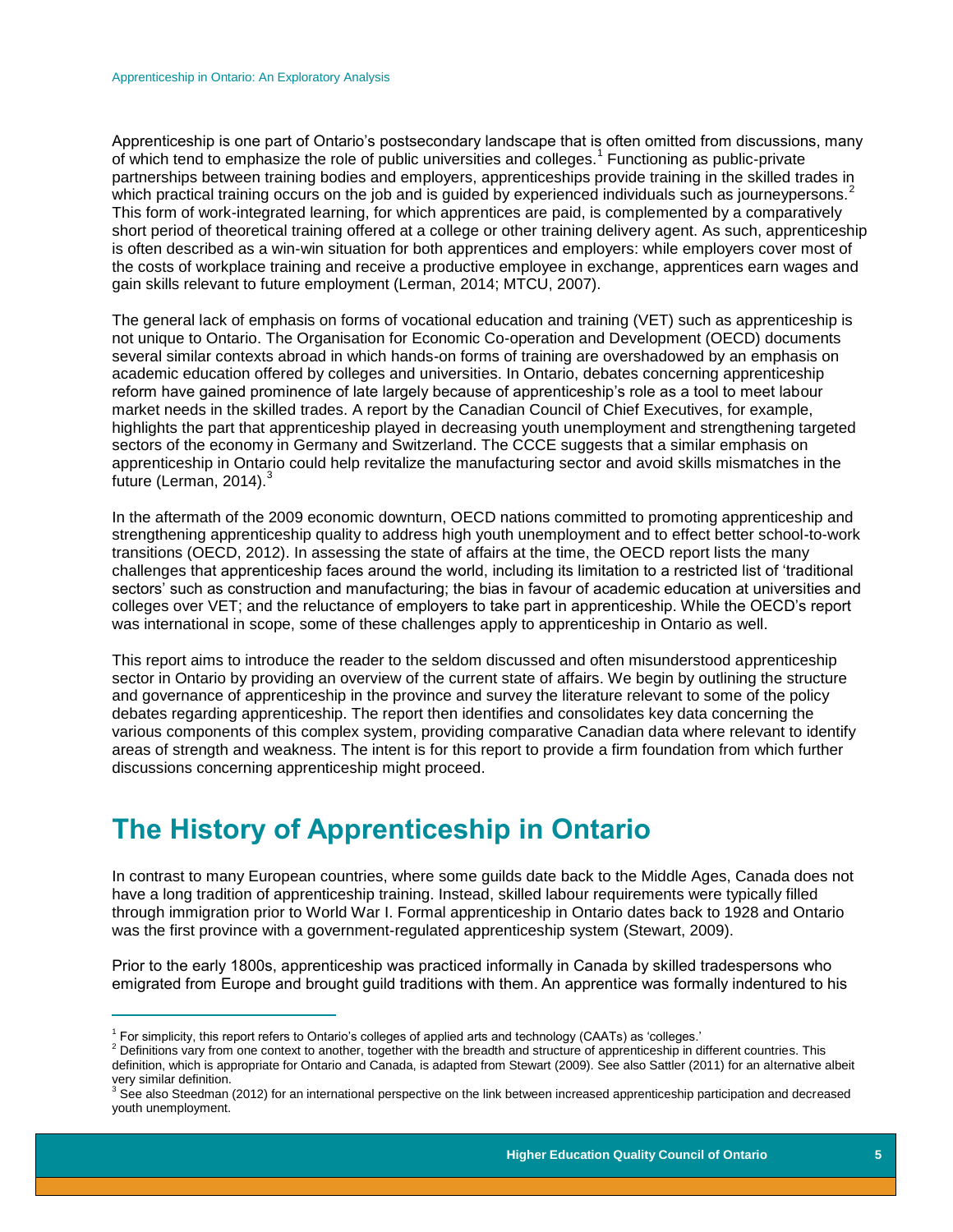master through a legal contract that documented both parties' legal rights and obligations and often resulted in highly authoritarian relationships. Apprenticeship was also used by the state as a way of placing orphans in families and ensuring that they received some form of education (Stewart & Kerr, 2010).

With the process of industrialization that occurred throughout the 19<sup>th</sup> century, many artisans moved from small rural workshops to factory production in urban centres, which in turn resulted in changes to the conditions of apprenticeship. The system shifted from one that was traditional and private to one that was institutional and public, as technical education was integrated into public schools in the late  $19<sup>th</sup>$  century and thus largely became a responsibility of the provincial government. Around this same time, organizations in the building trades began to pressure the federal government to take action to increase the supply of skilled workers in their sector. This led to the creation of the Royal Commission on Industrial Training and Technical Education in 1910, and its work inspired the Technical Education Act in 1919, through which the federal government provided new funding for the provinces to promote technical education among secondary school students. Ontario became the first province with a government-regulated apprenticeship system when the government passed the *Ontario Apprenticeship Act* in 1928, which provided both regulation and support for apprenticeship (Stewart & Kerr, 2010).

A national conference on apprenticeship was held in 1952 and resulted in the formation of the Canadian Council of Directors of Apprenticeship, which was charged with promoting national standards in the skilled trades and labour mobility through the Red Seal Program (discussed in greater detail below). In subsequent years, the federal government also began to slowly roll back its involvement in apprenticeship, such that it now retains responsibility only for 'pan-Canadian aspects' of apprenticeship, with the remainder falling to the provinces (Stewart & Kerr, 2010).

#### <span id="page-6-0"></span>**Legislation**

Until recently, apprenticeship in Ontario was regulated by the Ministry of Training, Colleges and Universities (MTCU) according to the *Trades Qualification and Apprenticeship Act, 1990* (TQAA) and the *Apprenticeship and Certification Act, 1998* (ACA). Both of these were replaced by the *Ontario College of Trades and Apprenticeship Act* (OCTAA) in 2009, which led to the creation of the Ontario College of Trades in April 2013.

The original *Ontario Apprenticeship Act*, *1928* reflected the government's desire to increase training in the building trades and to legislate the training and working conditions of apprentices. Emphasizing the age of the typical apprentice at the time, it applied only to minors aged 16 to 21 (MTCU, 2007). The TQAA (1990), which was introduced in 1968 and underwent only minor modifications between then and 1990, sought to promote participation in certain construction trades by requiring the certification of new apprentices and thereby granting those trades increased status. Drafted following two years of consultations, the ACA (1998) instituted various measures to promote high standards in apprenticeship training and ensure consistency in their application. It replaced the TQAA for all trades sectors except construction, meaning that two pieces of legislation essentially governed apprenticeship in Ontario until the introduction of the OCTAA in 2009.

#### <span id="page-6-1"></span>**The Armstrong Report**

In May 2007, the Minister of Training, Colleges and Universities announced his intention to consider expanding compulsory certification – the process by which apprentices in certain sectors must pass a licensing exam before they can legally practice – beyond its current scope of trades. He commissioned Tim Armstrong, a former deputy minister of labour and former chair of the Ontario Labour Relations Board, to examine the ramifications of such an expansion. In what is commonly termed the Armstrong Report (T. E. Armstrong Consulting, 2008), the author concluded that registration and completion rates both tend to be higher in compulsory trades and that, while wages also tend to rise with certification, employers' productivity gains and retention benefits also likely increase. He continues with an endorsement of compulsory certification: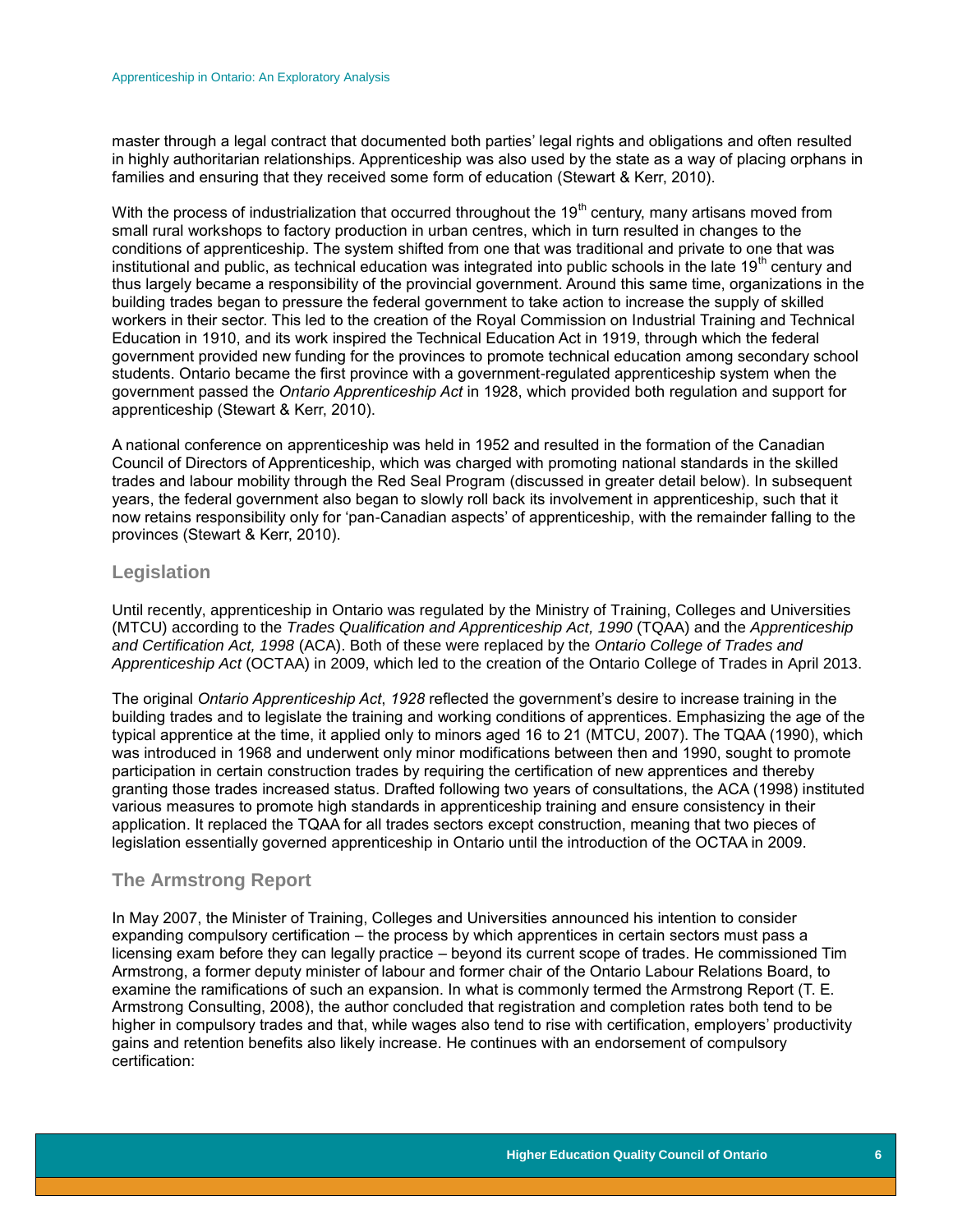Based on what I heard, especially from apprentices, it is clear to me that the status attached to a compulsory trade is on balance a significant attraction to entrants… The journeyperson's certificate in a compulsory trade is an important "badge of honour", with credential akin if not equal to a university or college degree. (T. E. Armstrong Consulting, 2008, p. 93)

The major recommendation flowing from the Armstrong review was the creation of a new governance institution – a college of trades – to oversee any expansion of Ontario's compulsory certification system by considering applications for compulsory certification, engaging in enforcement, reviewing apprenticeship ratios and raising the profile of the trades.

#### <span id="page-7-0"></span>**The Whitaker Report**

Following the delivery of the Armstrong report, Kevin Whitaker, the chair of the Ontario Labour Relations Board, was asked to deliver his own set of recommendations concerning the structure and implementation of a college of trades (Whitaker, 2009). While Whitaker concluded that the notion of a college governing the trades was unique, he saw obvious parallels with similar bodies in other fields such as teaching and nursing. He recognized that inherent to the college model is a need to balance the public interest with that of the membership and suggested that a college of trades could be formed by shifting many of the responsibilities that then belonged to MTCU.

A number of key recommendations flowed from the Whitaker report. It envisioned the College of Trades as an institution that would perform regulatory functions and be responsible for promoting the trades and removing barriers to access, especially for underrepresented groups and foreign trained workers. MTCU would continue to play a role in building and maintaining the policy framework for the trades. After receiving the Whitaker report, the government passed legislation in October 2009 that enabled the creation of the Ontario College of Trades (OCOT).

## <span id="page-7-1"></span>**The Ontario College of Trades**

The *Ontario College of Trades and Apprenticeship Act, 2009* was introduced into legislature in May 2009 and given royal assent on October 27, 2009. Replacing both the TQAA and the ACA, the OCTAA also created the OCOT, which describes itself as "an industry-driven, professional regulatory body that protects the public by regulating and promoting the skilled trades."

The OCOT is responsible for establishing apprenticeship programs and setting standards for training (both on-the-job and in-school), investigating infractions against the OCTAA, enacting disciplinary measures, certification, conducting research and addressing access issues.<sup>5</sup> All apprentices are required to become members of the OCOT by paying annual fees.<sup>6</sup>

The OCOT is also charged with the trade classification review process, through which trades are designated as voluntary or compulsory. An individual working in a compulsory trade must successfully complete a certification exam at the end of their training in order to practice legally in Ontario.<sup>7</sup> A trade is designated as compulsory at the end of an independent and impartial trade classification review process that is initiated by the OCOT's board of governors at the request of the trade board for a specific trade. The OCOT also performs trade equivalency assessments for those with work experience or other forms of training, such as military training in a trade, who are seeking to meet certification requirements but have not completed an apprenticeship in Ontario.

 $\overline{a}$ 

<sup>4</sup> http://www.collegeoftrades.ca/about

 $5$  The full list of the OCOT's mandated responsibilities can be found in s. 11(2) of the OCTAA.

<sup>6</sup> Under the *Agreement of Labour Mobility and Recognition of Qualifications, Skills and Work Experience in the Construction Industry Between Ontario and Quebec*, Quebecers with a certification from the Commission de la construction du Québec or the Ministère de l'emploi et de la solidarité sociale in one of six construction trades are not required to join the OCOT to practice in Ontario.  $7$  See page 12 for a full discussion of compulsory and voluntary trades.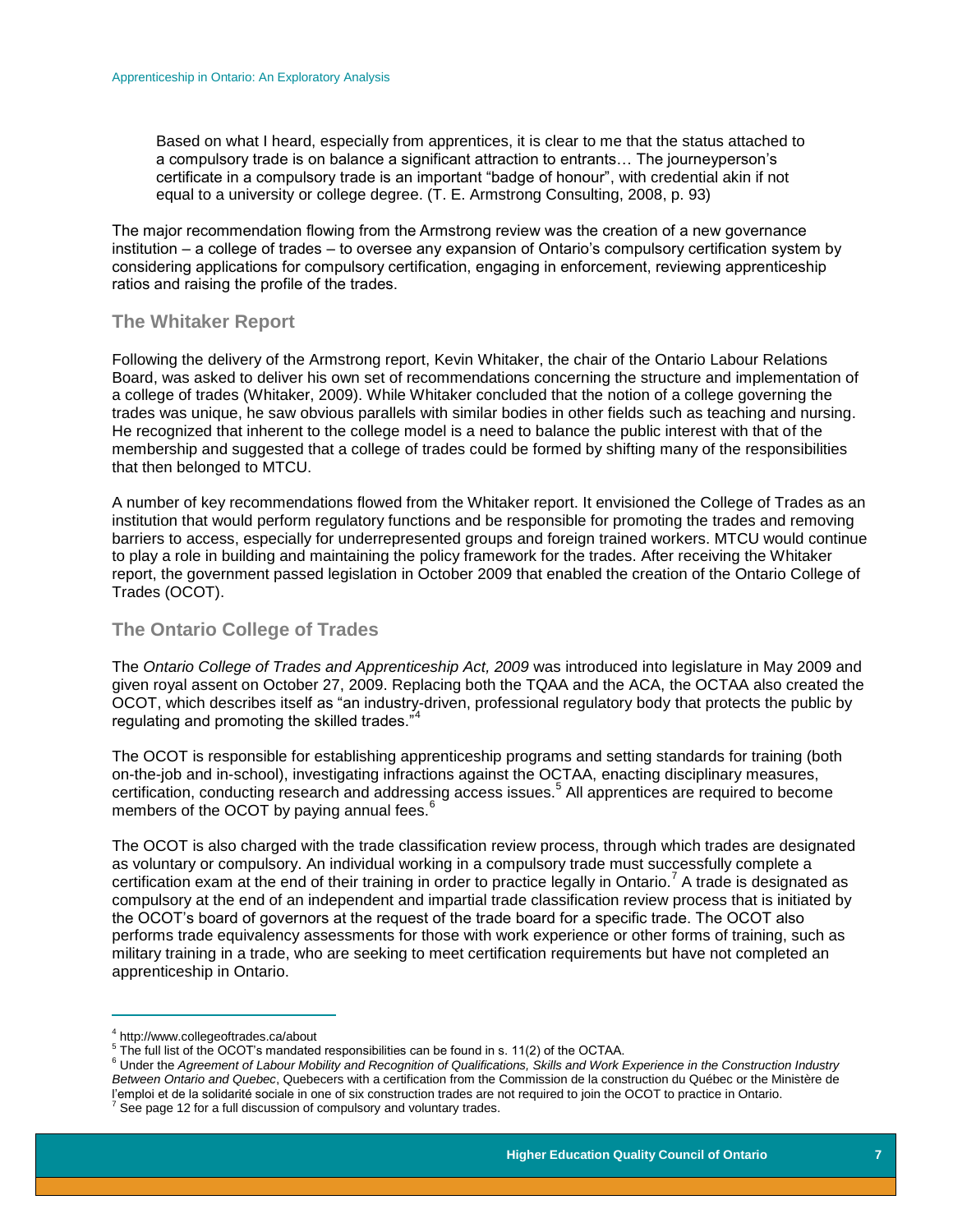Finally, the OCOT is also charged with the establishment of apprentice-to-journeyperson ratios. Historically, ratios were established in certain trades to limit the number of apprentices that an employer could hire as a way of ensuring both safety and quality of training. There are currently 33 trades in Ontario that are subject to ratios and these values are reviewed every four years. One nuance that is often lost in debate is that the OCOT does not itself review and set ratios. Rather, the college is responsible for coordinating the process by striking an independent review panel, which then proceeds to set the ratio based on certain fixed criteria and following public and stakeholder consultations.

# <span id="page-8-0"></span>**The Apprenticeship Process**

 $\overline{a}$ 

One becomes an apprentice by selecting a trade, finding a sponsor $^8$  and signing a registered training agreement (RTA) in the presence of an employment and training consultant (ETC) at a local Employment Ontario office. Some variation is possible based on pathway – for example, one can begin working toward an apprenticeship without necessarily having found a sponsor – and these differences will be explored in greater detail in a later section.

The scenario described above highlights the key role that government plays in mediating the training relationship between apprentice and sponsor. Both the apprentice and the sponsor apply to MTCU to participate in apprenticeship training. Apprentices are asked to provide proof that they are at least 16 years of age, proof of academic standing and any documentation relating to previous trades training. The sponsor provides information corroborating the date on which the apprentice began training (usually the date of hire) and the number of hours worked prior to registering the training agreement. The ETC then assesses the sponsor's capacity to train the apprentice effectively. In trades subject to ratios, the number of apprentices and journeypersons in the workplace is taken into account. The ETC also reviews the Apprenticeship Training Standard and the Curriculum Standard with both parties, provides instructions concerning record-keeping responsibilities and registers the training agreement once both parties have signed it. Finally, the ETC provides options concerning in-class training, which must be delivered by a MTCU-approved training delivery agent (TDA) such as a college, a union or other training facility.

In-class training is mainly structured in one of three ways: 'block release,' involving six to 12 weeks of full-time study; part-time study spanning either one day or two evenings per week from September to June; or online study. In-class training is divided into between two and four levels depending on the trade or occupation (Employment Ontario, 2010). Once the ETC has registered the apprentice's preferred mode of training, MTCU sends the apprentice regular offers of classroom training at least once every 12 months until all levels of training are completed (Employment Ontario, 2010).

Apprentices alternate between periods of in-class learning and on-the-job training for the duration of their program, which can last between two and five years depending on the apprenticeship.<sup>9</sup> In some trades, apprentices must complete a given number of hours of training to complete their apprenticeship. Generally speaking, 90% of the training occurs on the job, while the remaining 10% takes place in the classroom. The

<sup>&</sup>lt;sup>8</sup> Individuals who hire apprentices are often called 'sponsors' to emphasize the fact that they accept responsibility for training the apprentice but not necessarily for hiring them afterward.

Because the end of an apprenticeship is signaled when the sponsor and the apprentice approach MTCU to demonstrate that the requirements of the apprenticeship have been fulfilled, an apprentice can technically retain this status for as long as he or she chooses by simply never reporting to MTCU and continuing to work with the employer. Situations like these might arise, for example, if an apprentice in a compulsory trade does not feel prepared to challenge the Certificate of Qualification exam or if an apprentice fears losing their job given their increased wages as a journeyperson. Through its monitoring activities, MTCU can also identify apprenticeships whose completion is long overdue and choose to revoke the training agreement for unwillingness to complete.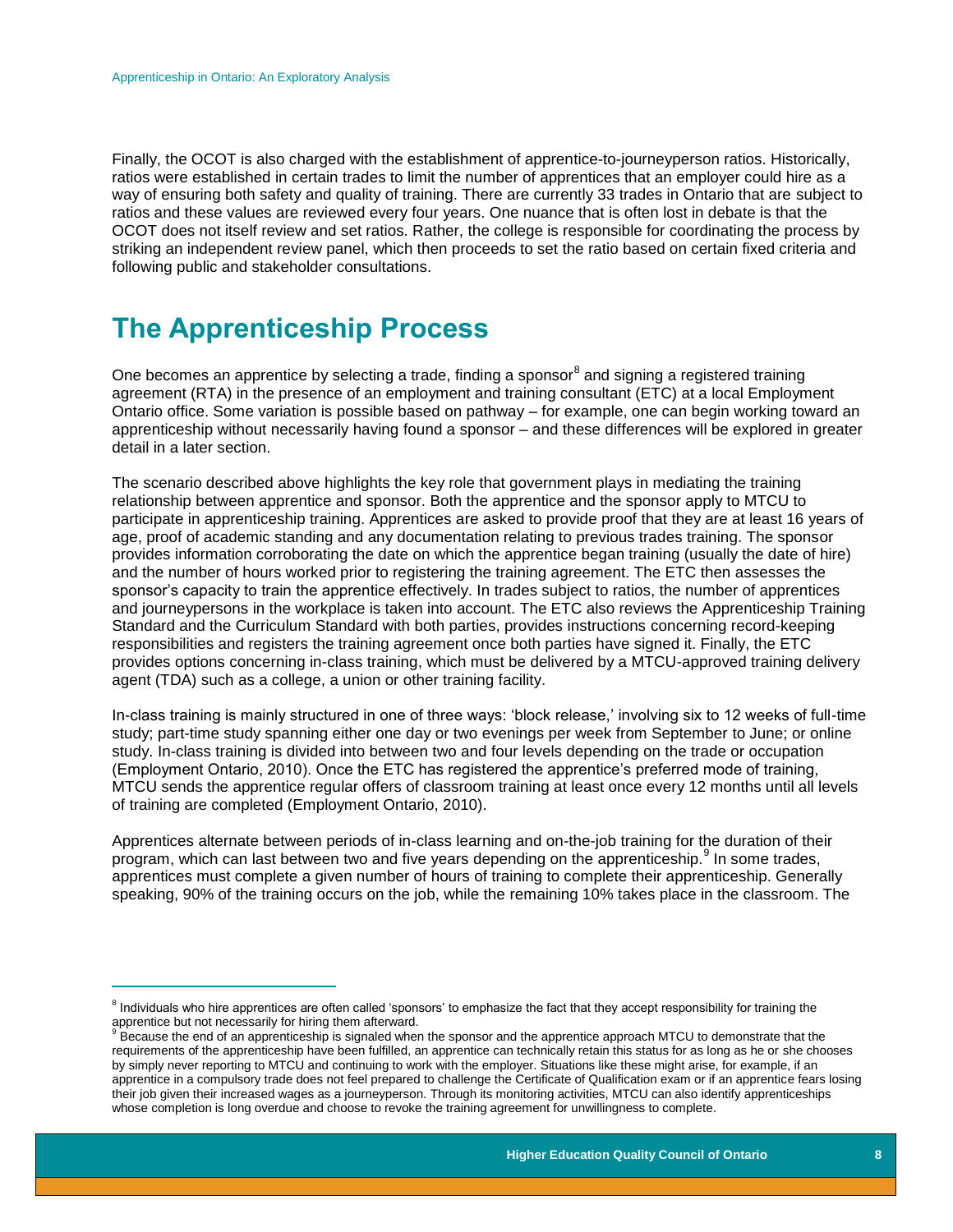wages in some trades are set by the OCOT, are written into the training agreement and include a wage increase for each period of training completed (Black, 2009).<sup>10</sup>

Once the apprentice can demonstrate to MTCU that they have completed the required on-the-job and in-class training and once their sponsor confirms that they have learned the necessary competencies, the apprenticeship is completed and MTCU awards the apprentice a Certificate of Apprenticeship (C of A). A Certificate of Qualification (C of Q) is also available for all trades prescribed under the OCTAA. For most trades, the OCOT awards the C of Q only after the apprentice passes the trade's C of Q exam; for a few trades without an exam, the OCOT awards the C of Q once the apprentice has earned a C of A.

### <span id="page-9-0"></span>**Funding for Apprenticeship**

Funding for apprenticeship comes from a variety of sources, including apprentices, sponsors and government. Apprentices contribute to the funding of the system through the fees they pay to their training delivery agents for the in-class portion of their training. Sponsors, for their part, pay wages to apprentices while they undergo the on-the-job portion of their training.

The sponsor also gains access to a host of both federal and provincial government programs designed to incentivize participation in and completion of apprenticeships. For example, the Government of Canada offers an Apprenticeship Job Creation Tax Credit of up to \$2,000 per year for each of the first two years of an eligible workers' apprenticeship in a Red Seal trade, while the Government of Ontario offers an employer signing bonus of \$2,000 to register apprentices in high-demand areas and an Apprenticeship Training Tax Credit that allows employers to claim between 35 and 45% of an apprentice's wages and benefits, up to a maximum of \$10,000 per year for four years.<sup>11</sup> The Ontario Apprenticeship Employer Bonus, valued at \$1,000, is also available to employers for each of their apprentices who completes a C of A or a C of Q. In Ontario, both the federal and the provincial government contribute directly to the cost of classroom training through payments to the training delivery agents for each apprentice who attends class.

Government supports are also available to apprentices. For example, the Government of Canada provides an Apprenticeship Incentive Grant of up to \$2,000 for apprentices who complete levels 1 and 2 of a program in one of the Red Seal<sup>12</sup> trades, as well as an Apprenticeship Completion Grant of \$2,000 upon completion of an apprenticeship in a Red Seal trade. A similar completion grant is available from the Government of Ontario for apprentices in non-Red Seal trades. Those apprentices who are participating in full-time, block release training may also be eligible for Employment Insurance (EI) during the in-class portion of their training if they have worked a sufficient number of hours, and the Government of Ontario provides up to \$1,500 of taxable support for apprentices who are not eligible for EI. Beginning in January 2015, the Canada Apprenticeship Loan will also allow apprentices in Red Seal trades to apply for interest-free loans of up to \$4,000 per period of in-class training. Interest charges and loan repayments will be deferred until after the apprentice has completed or terminated their training program.

#### <span id="page-9-1"></span>**Pathways to Apprenticeship**

While apprenticeship in Ontario is open to everyone who meets the age requirements, participants tend to come from certain age groups in the population. In contrast to European countries like Germany, Austria and Switzerland, where apprenticeship is more directly tied to streaming in secondary school, apprenticeship in Canada primarily attracts adults, with roughly half of apprentices in their 20s and more than 30% who are 30 or older (Lerman, 2014). As a result, one of the primary benefits of apprenticeship – its ability to help youth transition from formal education to the labour market – does not apply to many apprentices in Ontario, who

 $\overline{a}$  $10$  Wages in 27 of the 33 trades in the construction sector are set by the OCOT. These are expressed as percentage wage rates that the apprentice is guaranteed.

 $A$  full list of provincial supports for both employers and apprentices can be found at

http://www.tcu.gov.on.ca/eng/employmentontario/training/financial.html<br><sup>12</sup> See below for a full explanation of the Red Seal program.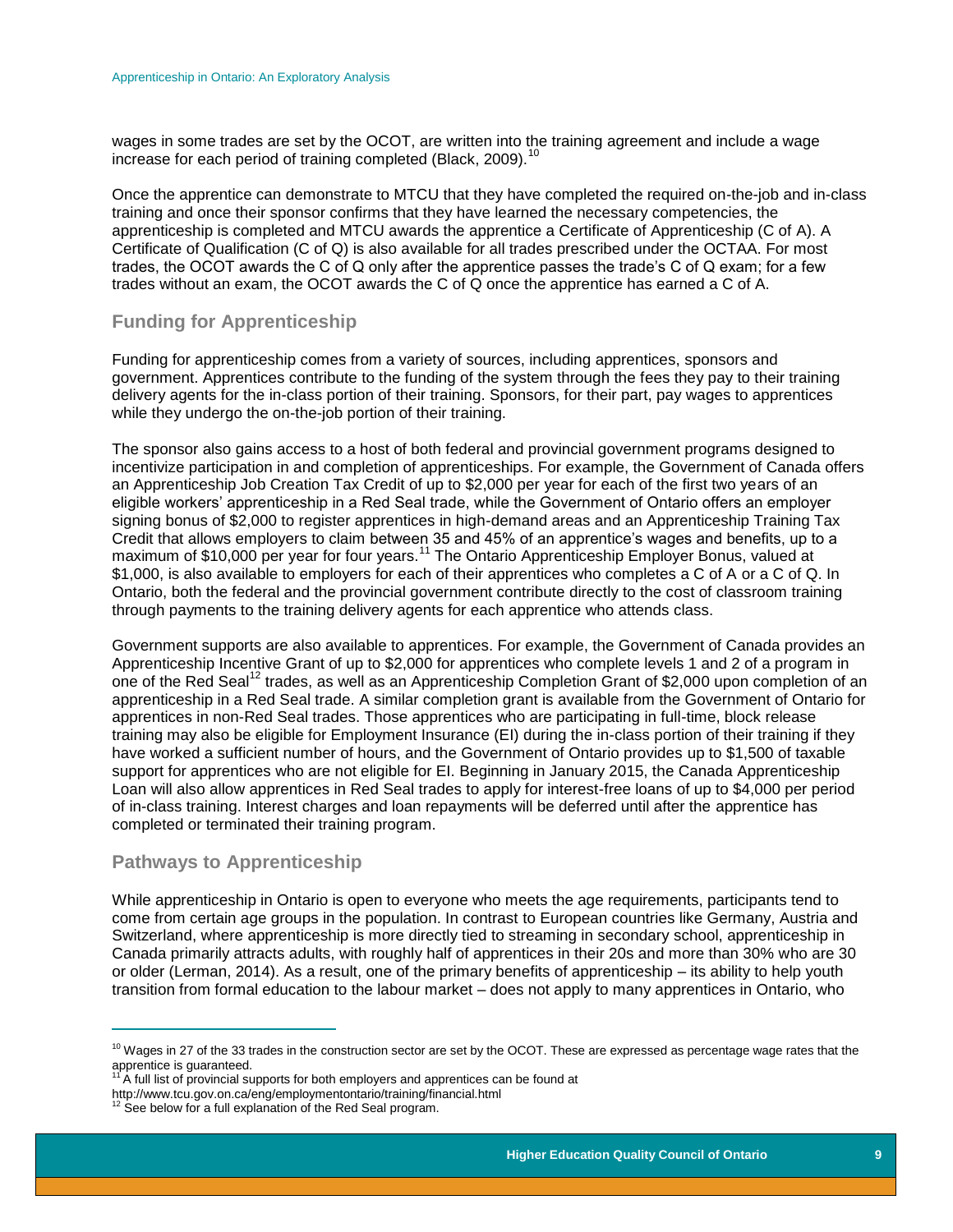instead often pursue apprenticeship having already had some work or postsecondary experience. It also means that many apprentices must balance their training with family and other obligations, and often have less financial support from their families than might be expected of younger apprentices (Dooley & Payne, 2013).

A number of pathways are available to those who wish to pursue apprenticeship, each appealing to a different segment of the population. The most "traditional" pathway (Dooley & Payne, 2013) is the one outlined earlier in this section: an individual wishing to become an apprentice finds a sponsor and both sign a training agreement, which is then registered with MTCU. The apprentice then moves through each level of his or her program, alternating between on-the-job training and coursework with a training delivery agent.

### <span id="page-10-0"></span>**Pre-Apprenticeship Programs**

<span id="page-10-2"></span> $\overline{a}$ 

Alternatives to the traditional pathway do exist. For example, an individual might choose to register in a MTCU-funded pre-apprenticeship training program at a college, a community agency or another training delivery agent. These programs can last up to 52 weeks and are designed to help "potential entrants to the apprenticeship system develop their job skills and trade readiness to that they will be prepared to find work as apprentices" (Employment Ontario, 2013), essentially preparing them for the traditional pathway described above. Pre-apprenticeship training in an apprenticeable trade might include academic upgrading, safety training, level 1 in-class training, or even a two- to three-month placement. Pre-apprenticeship programs, which are open to a wide range of individuals<sup>13</sup>, are offered without cost to approved participants and include without are open to a wide range of individuals<sup>13</sup>, are offered without cost to approved participants and in textbooks, safety equipment and tools.

## <span id="page-10-1"></span>**Ontario Youth Apprenticeship Program (OYAP)**

High school students interested in apprenticeship might choose the Ontario Youth Apprenticeship Program (OYAP), a school-to-work transition program offered through high schools to full-time grade 11 and grade 12 students who are at least 16 years of age and have completed at least 16 high school credits. OYAP allows students to meet the requirements of their Ontario Secondary School Diploma (OSSD) by earning cooperative education credits while also participating in an apprenticeable trade (Ministry of Education, 2000). In some cases, OYAP students can also receive level 1 in-school apprenticeship training for a trade. These students may be formally registered as apprentices while attending high school. Those who are registered can count their work hours toward the completion of their apprenticeship (Ontario Youth Apprenticeship Program, 2014; Ministry of Education, 2000).

Interested students access OYAP through teachers or guidance counsellors at their school. The school is responsible for interviewing and counselling all potential participants before they enter OYAP to ensure that they possess the required educational background and maturity level, and that the program aligns with their goals. OYAP credits are linked to a curriculum course that the student either has taken or will take concurrently with the placement and which functions as the equivalent to the in-class portion of the training. The student will also develop a Personalized Placement Learning Plan, outlining the learning objectives of the placement and the ways in which these correspond to the associated course (York Regional District School Board, n.d.). This helps ensure that the OYAP experience is differentiated from part-time employment and that the emphasis is placed on the educational value of the placement (Ontario Ministry of Education, 2000).

The Personalized Placement Learning Plan is developed in collaboration with the student's supervisor in the training environment, who is also responsible for evaluating the student's work. In the case of a trade, the supervisor must be a certified journeyperson or another MTCU-approved equivalent and the student's work must reflect the training standards normally expected of any other apprentice.

<sup>&</sup>lt;sup>13</sup> Employment Ontario (2013) lists those eligible for pre-apprenticeship programs to include high school graduates, early school leavers, unemployed or underemployed youths and adults, aboriginal peoples and newcomers to Canada, among others.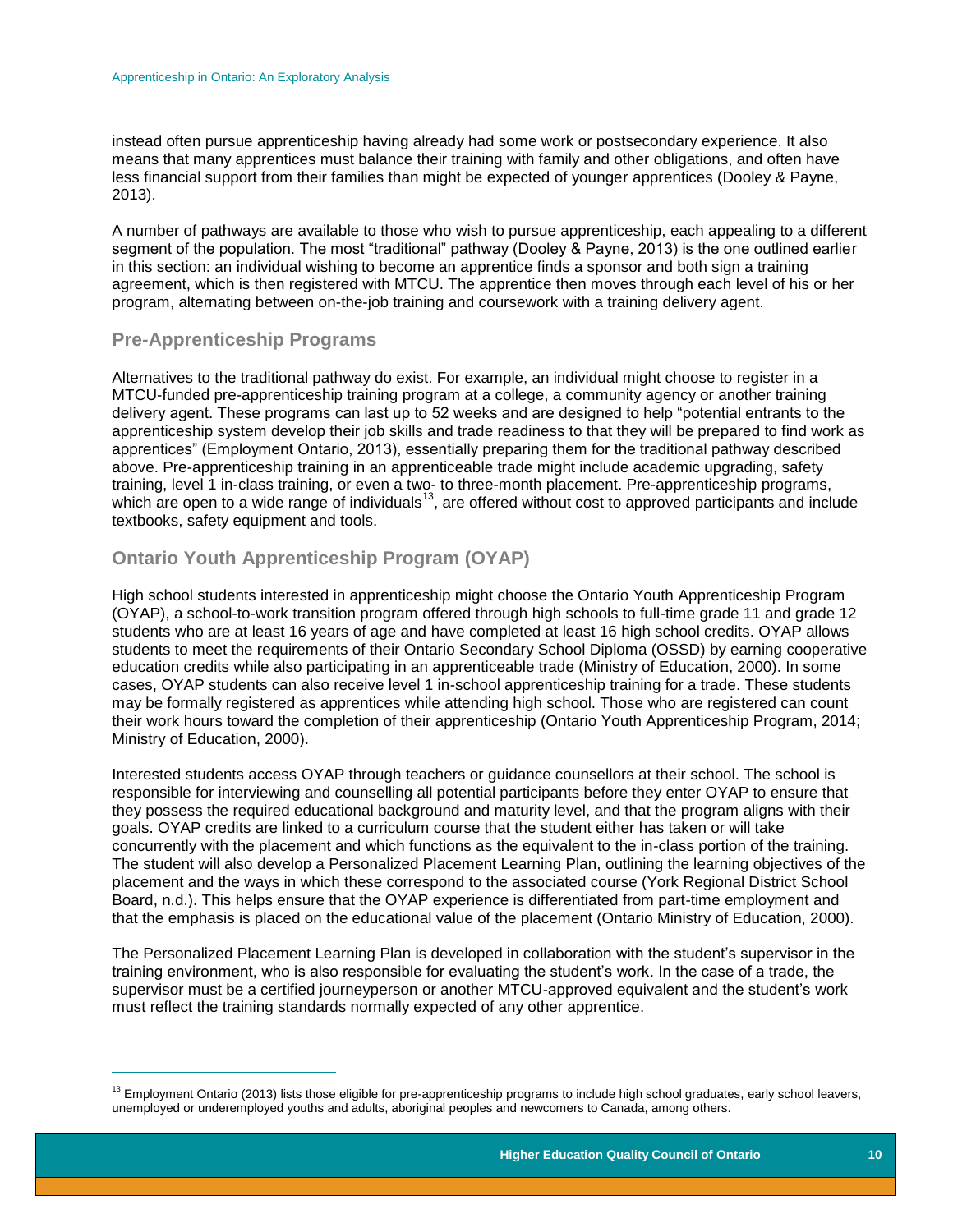## **Co-operative Diploma Apprenticeship (CODA) Programs**

Co-operative diploma apprenticeship (CODA) programs allow individuals to complete all levels of the inschool training component of their apprenticeship program and a minimum of four months of on-the-job training in a specific trade while also studying full-time for a college diploma in an area related to their trade (MTCU, 2013). Students are registered as apprentices when they begin their work placement and are paid as apprentices while working. CODA programs can be particularly appealing options for those who want a credential in addition to their apprenticeship training or for those who are having difficulty finding an employer to sponsor their apprenticeship (MTCU, 2013). CODA program participants must meet the entry requirements of both the college program and the apprenticeship training program. Each college advertises the CODA programs that it offers and prospective students must apply to them through the college.

As a college offering, the structure of CODA programs is governed by MTCU guidelines. Programs should last no more than four full-time semesters, with most of the in-class training delivered in the first two semesters of the program. Interestingly, CODA programs must also include at least two business or entrepreneurship courses that teach an understanding of how to start up a small business (MTCU, 2013).

# <span id="page-11-0"></span>**Apprenticeable Trades**

There are 156 apprenticeable skilled trades in Ontario, which are divided into four sectors: Construction, including brick and stone masons, roofers, electricians, plumbers and sheet metal workers; Industrial, including cabinetmakers and welders; Motive Power, including a host of automotive and other vehicle-related trades; and Service, including cooks, bakers and hairstylists.

A variety of different credentials relate to apprenticeship. An apprentice who completes his or her program in any trade receives a Certificate of Apprenticeship (C of A) from MTCU, which recognizes their completion of the program. In many trades, the journey will end there. Twenty-two trades in Ontario are designated as "compulsory," meaning that only individuals who are registered apprentices or who have completed an apprenticeship and passed an exam to obtain a Certification of Qualification (C of Q) are allowed to practice that trade (Employment Ontario, 2010).<sup>15</sup> In these trades, apprentices who have received their C of A are granted "journeyperson candidate" status and given one year to pass the C of Q exam (Employment Ontario, 2010). Only apprentices who pass the C of Q exam will gain the full legal right to practice as a journeyperson. Apprentices in 54 voluntary trades<sup>16</sup> can also receive a  $\tilde{C}$  of Q by applying for membership in the OCOT and passing the certification exam for their trade.

Finally, Ontario also has 47 Red Seal trades, some of which are compulsory. Individuals who pass the Red Seal exam in their trade are authorized to work anywhere in Canada without further assessment or testing. For Red Seal trades, the Red Seal exam is the only exam individuals need to pass in order to earn both their C of Q and the Red Seal endorsement.

#### <span id="page-11-1"></span>**Compulsory and Voluntary Trades**

 $\overline{a}$ 

Compulsory certification was first introduced in 1944 for motor vehicle repair at the request of industry representatives. The number of compulsory trades then grew rapidly, with hairdressing becoming compulsory in 1958, barber in 1963 and a host of construction trades in 1964 and 1965. The pace has slowed, however, and only a few more compulsory trades have been added since then (MTCU, 2007).

<sup>&</sup>lt;sup>14</sup> A comprehensive list of trades recognized in Ontario, sorted by sector and with compulsory status designated where applicable, can be found at http://www.collegeoftrades.ca/about/trades-in-ontario

Exceptions include journeyperson candidates, those with provisional certificates and those participating in OYAP.

<sup>16</sup> See http://www.collegeoftrades.ca/wp-content/uploads/tradesOntarioTradesCodes\_En.pdf for a full list.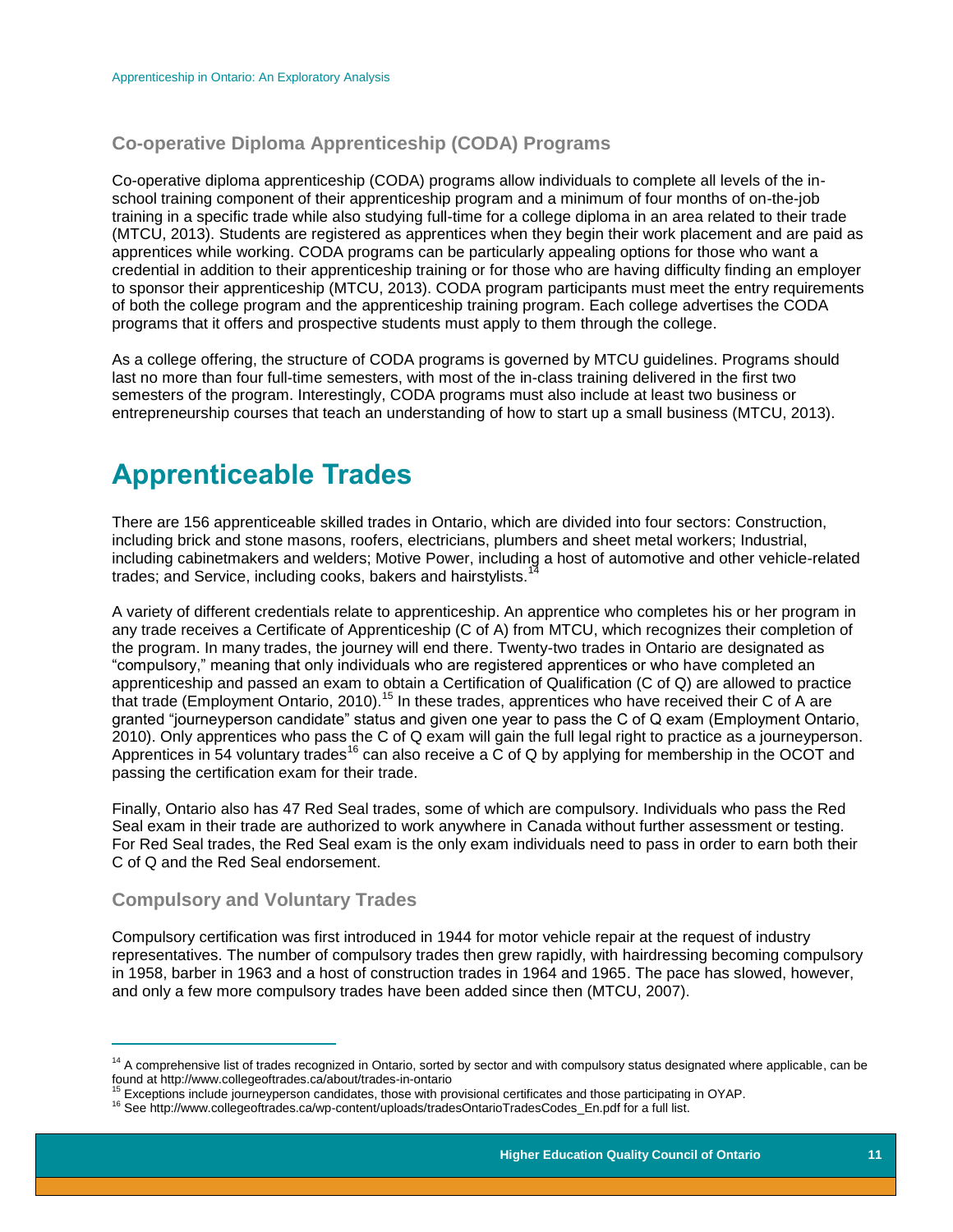The reasons for making a trade compulsory might relate to worker safety, quality assurance or protection of the public interest. Prior to the creation of the OCOT, there were no explicit criteria to explain how a trade might qualify as compulsory. The OCOT's trade classification review process has helped increase transparency and consistency in this regard, though the determination of compulsory trades remains a point of controversy.

Each province chooses the trades that it wants to regulate, including which should be made compulsory. As a result, trades that are compulsory in one province may not be in another (Black, 2009). Ontario has the highest number of compulsory trades in Canada, though some provinces hold certain trades to be compulsory that are voluntary in Ontario and vice versa (T. E. Armstrong Consulting, 2008). Ultimately, as defined by MTCU (2007):

Compulsory certification means that a person must hold a valid certificate of qualification or be registered as an apprentice in a given trade to work or be employed in that trade. Conversely, voluntary certification means that a person does not have to hold a certificate of qualification or be registered as an apprentice in order to work or be employed in the trade.<sup>17</sup>

The content of the C of Q exam reflects the Apprenticeship Training Standards and the Curriculum Standards, which are contained in a document available on the OCOT's website for trades that it regulates. For Red Seal trades, the National Occupational Analysis informs the exam as well. Each trade, be it compulsory or not, has a set of standards which contains, for example, the range of competencies that the apprentice is expected to have mastered. The C of Q exam is a written, multiple choice exam that covers the practical material that apprentices are expected to learn on the job.<sup>18</sup> The passing grade is 70%.

Individuals who do not pass the C of Q exam in a compulsory trade on their first attempt may rewrite it one more time before being asked to upgrade their skills. Some might choose to train in another trade or to switch to a voluntary trade whose skills overlap with their own apprenticeship training. In either case, options exist for these individuals to continue working in related areas.

#### <span id="page-12-0"></span>**Red Seal**

 $\overline{a}$ 

The Red Seal program was created in 1952 to help harmonize training and certification requirements in select trades across Canada (Red Seal, 2014). The program sets common standards against which the skills of workers in the trades can be assessed. As a result, trades workers who have attained the Red Seal designation benefit from increased recognition of their skills. While the Agreement on Internal Trade now requires provinces to accept as valid trade certificates from other provinces in certain occupations, the Red Seal remains the industry standard of excellence in the trades. Apprentices who pass a Red Seal exam in Ontario receive a C of Q with a Red Seal endorsement (Employment Ontario, 2010).

The scope of the Red Seal program is considerable. There are currently 57 designated Red Seal trades across Canada.<sup>19</sup> In 2009, Red Seal trades represented 90% of registered apprentices in Canada (Black, 2009), though not all of them attained the Red Seal designation, which is ultimately optional for many voluntary trades.

The Red Seal program involves collaboration between the Canadian Council of Directors of Apprenticeship (CCDA), which includes a representative from each provincial and territorial jurisdiction with responsibility for apprenticeship; the Interprovincial Alliance of Apprenticeship (IAA), which is made up of the chairs of provincial or territorial apprenticeship boards or commissions; and Employment and Social Development Canada (ESDC), which also sits two members (Black, 2009). The program thus requires collaboration

<sup>17</sup> For the relevant legislation, see *OCTAA, 2009*, s. 2-3.

<sup>&</sup>lt;sup>18</sup> Some trades have begun experimenting with practical components to the exam as well.

<sup>19</sup> A full list can be found at http://www.red-seal.ca/about/pr.4gr.1m@-eng.jsp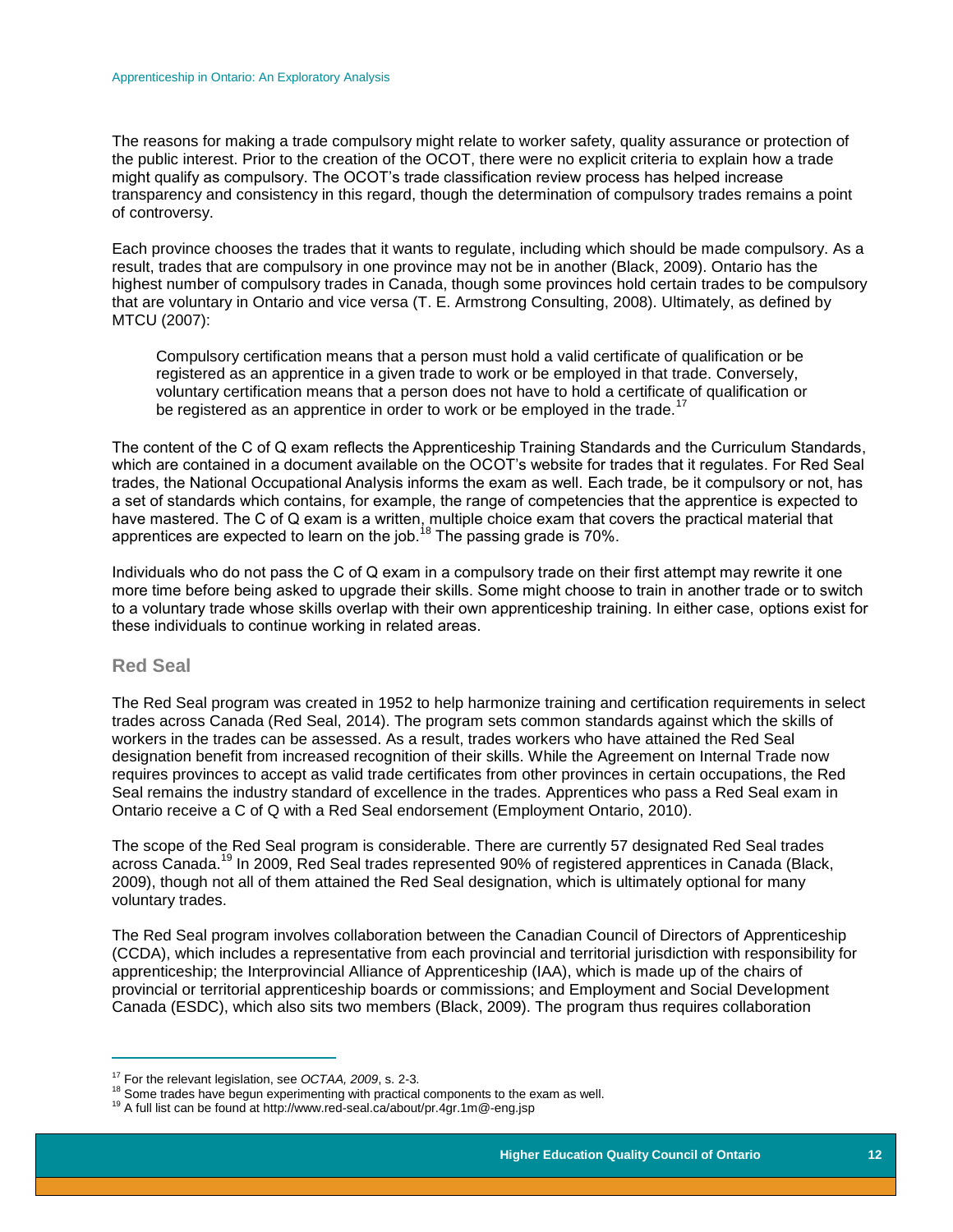between the various provincial, territorial and federal bodies charged with apprenticeship and also involves considerable input from industry representatives.

Any trade that exists in five or more jurisdictions in Canada can be designated as Red Seal at the request of any province that carries the trade if that province can demonstrate that certain conditions exist, such as national industry demand for the trade, commonality in the trade's scope across jurisdictions, similarity in the length of time required for training, and evidence of employer and employee support for designation (Black, 2009). Once a trade has been designated as Red Seal, a National Occupational Analysis (NOA) is developed to identify the scope of the trade in each province and the elements of the trade that are common to each. Playing a role similar to the apprenticeship training standard mentioned earlier, the NOA then becomes the basis upon which the Red Seal exam is constructed (Black, 2009). Challengers are given four hours to write the exam, which consists of between 100 and 150 multiple choice questions. The passing mark is set at 70% (Red Seal, 2014).

# <span id="page-13-0"></span>**The Literature on Apprenticeship**

While the previous section sought to lay out the structure and governance of apprenticeship in Ontario and to clear up any confusion concerning terminology, this section will consider some of the current policy debates relevant to apprenticeship. It is not meant to be extensive but rather to provide some context through which the reader might better understand the data discussed in the final section of the report.

Generally speaking, there is a lack of research on the topic of apprenticeship when compared to other areas of the postsecondary sector. Stewart (2009) identifies several gaps in the literature that does exist, including a lack of province-specific data; little consideration of the barriers to apprenticeship training; a need to understand the changing demand for apprentices in Ontario relative to the health of the manufacturing sector; a lack of comparative data with other jurisdictions; and a lack of province-specific quantitative work, such as apprentice or employer surveys.

This is not to suggest that there is no literature on apprenticeship. The Canadian Apprenticeship Forum has conducted extensive national consultation on barriers to apprenticeship with different stakeholder groups, in addition to reporting on barriers at the individual level. Surveys have also been conducted at the national level, such as the National Apprenticeship Survey (2007) led by Statistics Canada, which allow for some provincial comparison. The provinces and territories also collect data, some of which is used to inform the Registered Apprenticeship Information System (RAIS) managed by Statistics Canada.

Finally, Stewart also describes a number of issues related to the performance of Ontario's apprenticeship system that are identified in the literature, including an inability to expand apprenticeship beyond a set of traditional skilled trades, many of which are in decline; the inflexibility of program delivery, particularly with respect to the 'block release' system of in-class training, which can act as a disincentive for employers; the often poor essential skills of apprentices, which can act as a barrier to apprenticeship completion; and the low completion rates of apprentices. Debates also surround returns on apprenticeship participation for employers and the value of certification. Many of these issues will resurface in the following discussion.

#### <span id="page-13-1"></span>**Skills Mismatches and the Lack of Apprentices**

The question of whether Canada in general and Ontario in particular is currently suffering from a skills mismatch has occupied considerable space in the media since the 2009 economic downturn. Many employers suggest that they are having difficulty finding individuals with the skills they want to fill openings in their companies, and positions in the skilled trades are frequently mentioned as being among those that employers cannot staff. Others suggest that the skills mismatch is a local problem – if it indeed exists at all –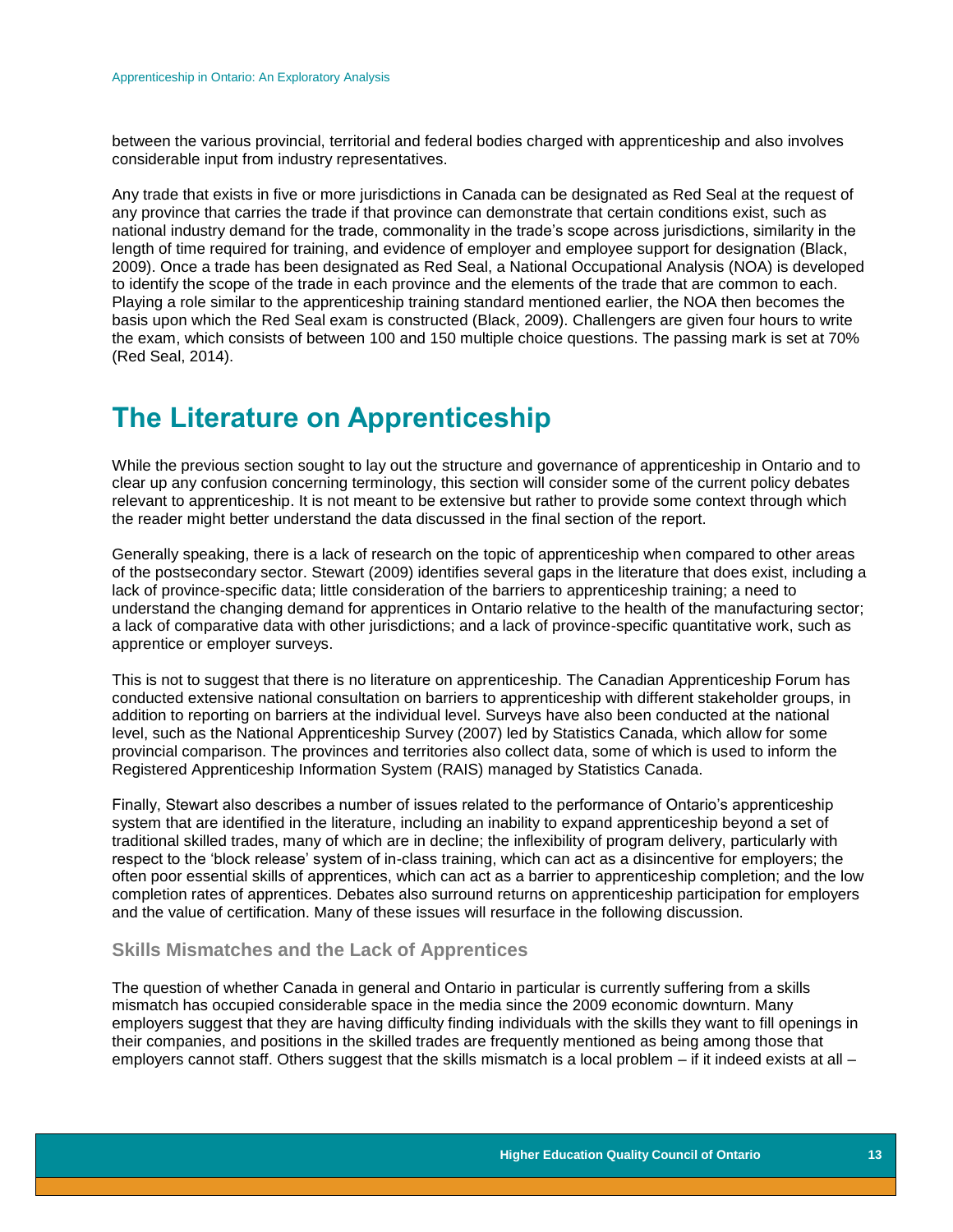that is limited to the resource sectors in Alberta and Saskatchewan. The debate is considered in greater detail below.<sup>20</sup>

A skills mismatch occurs when an economy has a shortage of workers in certain areas but no individuals with the right training to fill these positions. The result is a high unemployment rate coupled with a high job vacancy rate (Tal & Exarhos, 2014; Sorensen, 2013). At its best, the debate leads economists on both sides to consider the details of the Canadian labour market in an effort to identify the sectors of the economy and the geographical regions of the country in which skills shortages exist. At its worst, the debate degenerates into crude suggestions that students need to stop studying the arts and humanities and register in a trade instead.

CIBC economist Benjamin Tal (2012) produced a list of 25 occupations that show signs of a labour shortage in Canada, including engineers, a variety of health professionals and supervisory/managerial positions in apprentice-heavy industries such as construction and resource extraction. His list of 20 occupations that show signs of a labour surplus similarly includes several apprenticeable trades, such as butchers, bakers and labourers in the manufacturing sector.

The Conference Board of Canada (2013) and the Ontario Chamber of Commerce (2005) considered the skills shortage in relation to apprentices in Ontario. Of the employers that the Conference Board surveyed, 57% reported needing graduates with two- or three-year college degrees, 44% needed graduates with four-year university degrees and 41% needed employees with trades training. Employers in the Toronto area were more likely to need university graduates and less likely to need tradespeople, as were large companies of 500 employees or more. The Chamber of Commerce, for its part, predicts a shortage of 100,000 skilled workers in Ontario's manufacturing sector alone in the next 15 years, while Sarah Watts-Rynard (2014) of the Canadian Apprenticeship Forum echoes concerns about the effects of retirement on the future of industries that rely heavily on the trades.

A number of voices also speak against what they consider to be the "mirage" of a skills shortage (Goar, 2013). After analyzing wage and vacancy rates for 140 occupations, the economists at TD Bank identify some evidence of a skills gap in certain occupations and provinces but cannot conclude that the situation is any worse than it has been in years past (TD Economics, 2013). TD focuses its analysis on wage rates – in a tight labour market, one would expect to see wages rise in occupations that are in shortage in recognition of the scarcity of the skills being sought. Since they do not observe such a wage increase to the extent that they expect, leaving some of the obvious levers to resolve the situation unused, they conclude that the skills gap may be less of a problem than employers suggest.

Part of the confusion surrounding skills gap data may arise from their roots in employer surveys, which sometimes reveal employer tendencies to blend what they *want* in an employee and what they actually *need*. Usher (2013) points to a rhetorical confusion between "skilled workers" and "workers in the skilled trades." The former is used to refer to individuals with university credentials but is often conflated with tradespeople. With this clarification in mind, Usher returns to Tal's (2012) list of shortage areas and identifies only five that might require apprenticeship, while the rest are university-level jobs. Finally, Lefebvre, Simonova and Wang (2012) point to the poor quality of the data on labour shortages and mismatches that make them particularly difficult to observe and measure. From the data that do exist, however, the authors conclude that those labour shortages that have occurred over the past ten years have been both short and sporadic. They also determine that the labour profile of the trades is more favourable than many have argued, with a better age distribution than many other occupations and programs in place to encourage labour mobility.

<span id="page-14-0"></span> $\overline{a}$ 

 $20$  An extensive discussion of the skills gap debate can be found in Borwein (2014).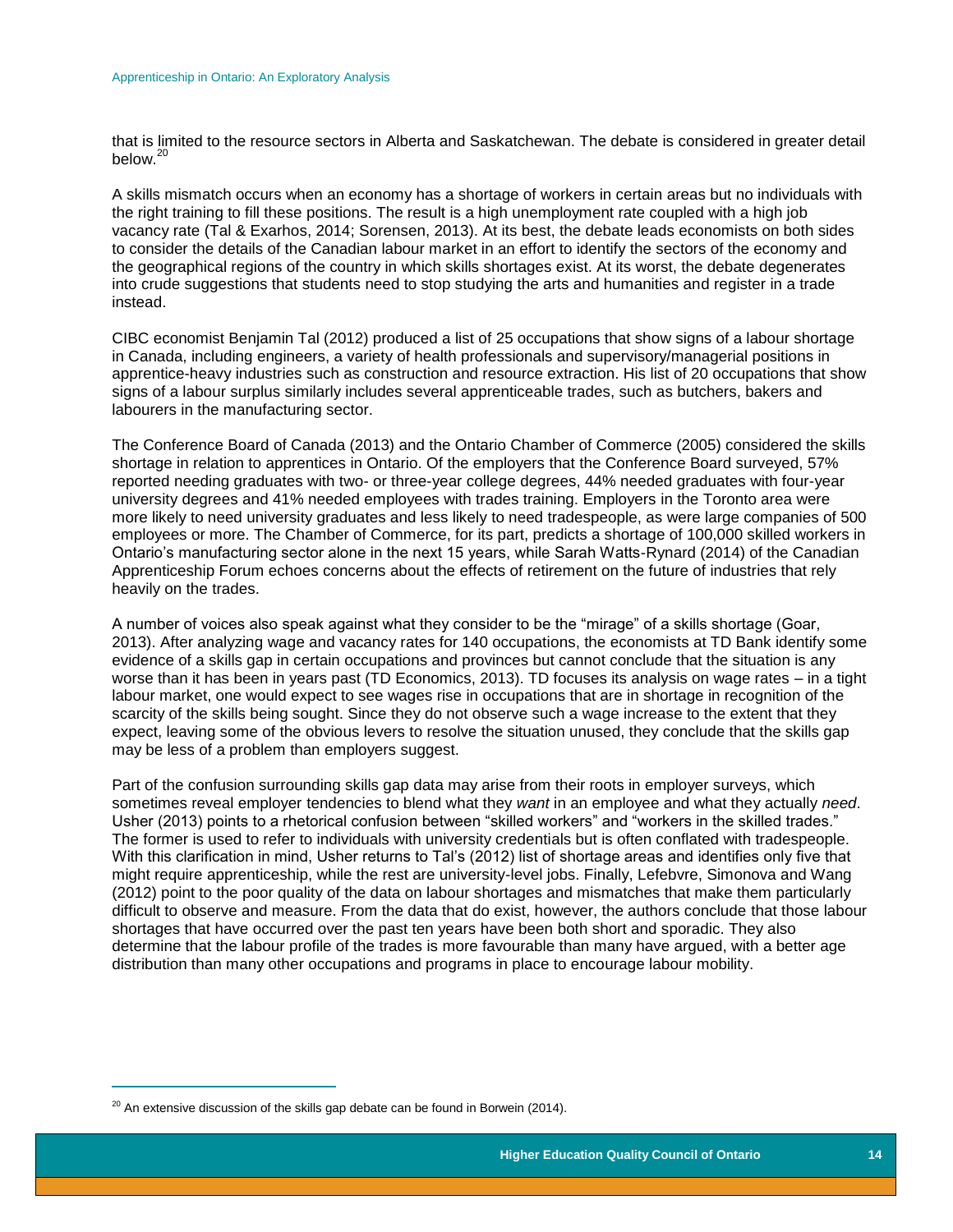## **Participation in Apprenticeship and Barriers to Entry**

The literature identifies a range of factors that act as barriers to apprenticeship for both individuals and employers, including:

- negative attitudes toward apprenticeship and the perception of careers in the trades as dead-end opportunities with no possibility of advancement
- a lack of information and awareness about apprenticeship on the part of students, parents and employers
- a perception among employers that sponsoring apprentices carries high costs and little return
- concerns among apprentices that careers in the skilled trades lack security and are highly susceptible to external economic factors
- a lack of resources to support both apprentices and their employers
- poor essential skills, including literacy and numeracy, among prospective apprentices (Stewart, 2009; Canadian Apprenticeship Forum, 2004; Conference Board of Canada, 2002)

The poor reputation of the trades among parents and students surfaces repeatedly in the literature's discussion of barriers to apprenticeship participation. One recent survey by the Canadian Apprenticeship Forum (2013) contacted 873 Canadian students aged 15 to 17 in the spring of 2013 and compared results to a parallel survey conducted in 2004. While youth in 2013 were more aware of the apprenticeship option and had a greater understanding of the process, youth today were less likely than in 2004 to believe that tradespeople would always be in demand and they still identified university as their first-choice option for postsecondary education. In both 2004 and 2013, most youth reported that no parents, friends or guidance counselors had encouraged them to consider the trades.

These perceptions can be contrasted with the little literature that exists on the returns to apprenticeship in Canada, much of which is recent and relies heavily on the 2006 Census, the first round of census data that specifically included information on those who have an apprenticeship certification. Gunderson and Krashinsky (2012) find that males with apprenticeship training earn 24% more annually than those whose highest level of education is high school, and even slightly more (2%) than college graduates. The picture differs for females, however, with females with apprenticeship training earning less than even high school graduates, in part due to the preponderance of females in the lower-paying food and service apprenticeship areas.<sup>21</sup> Most importantly, Gunderson and Krashinsky suggest that most data sets,<sup>22</sup> which do not differentiate between apprenticeship and other forms of VET, underestimate the returns to apprenticeship based on their results.

## <span id="page-15-0"></span>**Persistence and Completion**

 $\overline{a}$ 

It has often been suggested that Ontario's real challenge with respect to the trades is not registering more apprentices but rather increasing completion rates (e.g., Jobs & Prosperity Council, 2012). Because Canada's apprentices tend to register later in life, sometimes with a family and often with previous work experience, they face a number of different barriers compared to the average PSE student. Laporte and Mueller (2010) list a number of factors that they find to be negatively correlated with apprenticeship completion in Canada, including Aboriginal or minority status, number of children, having a disability and lower levels of education. Apprentices registered in a trade that is in low demand on the labour market often reconsider the value of completing their credential as well.

Circumstantial barriers to completion may also exist. In certain situations, apprentices who complete their apprenticeship and gain the increased status and salary that comes with journeyperson status may risk losing their jobs if their employers can no longer afford their services. The higher an apprentice progresses, the

<sup>&</sup>lt;sup>21</sup> Looking at the 2006 Census and the 2007 National Apprenticeship Survey, Boothby and Drewes (2010) find that while 80% of males enter a construction trade, one-third of females enter a personal service or food trade.<br><sup>22</sup> They include here a number of commonly used data sources, such as the Survey of Labour and Income Dynamics (SLID), the Labour

Force Survey (LFS), the National Graduate Survey (NGS) and the Youth in Transition Survey (YITS), among others.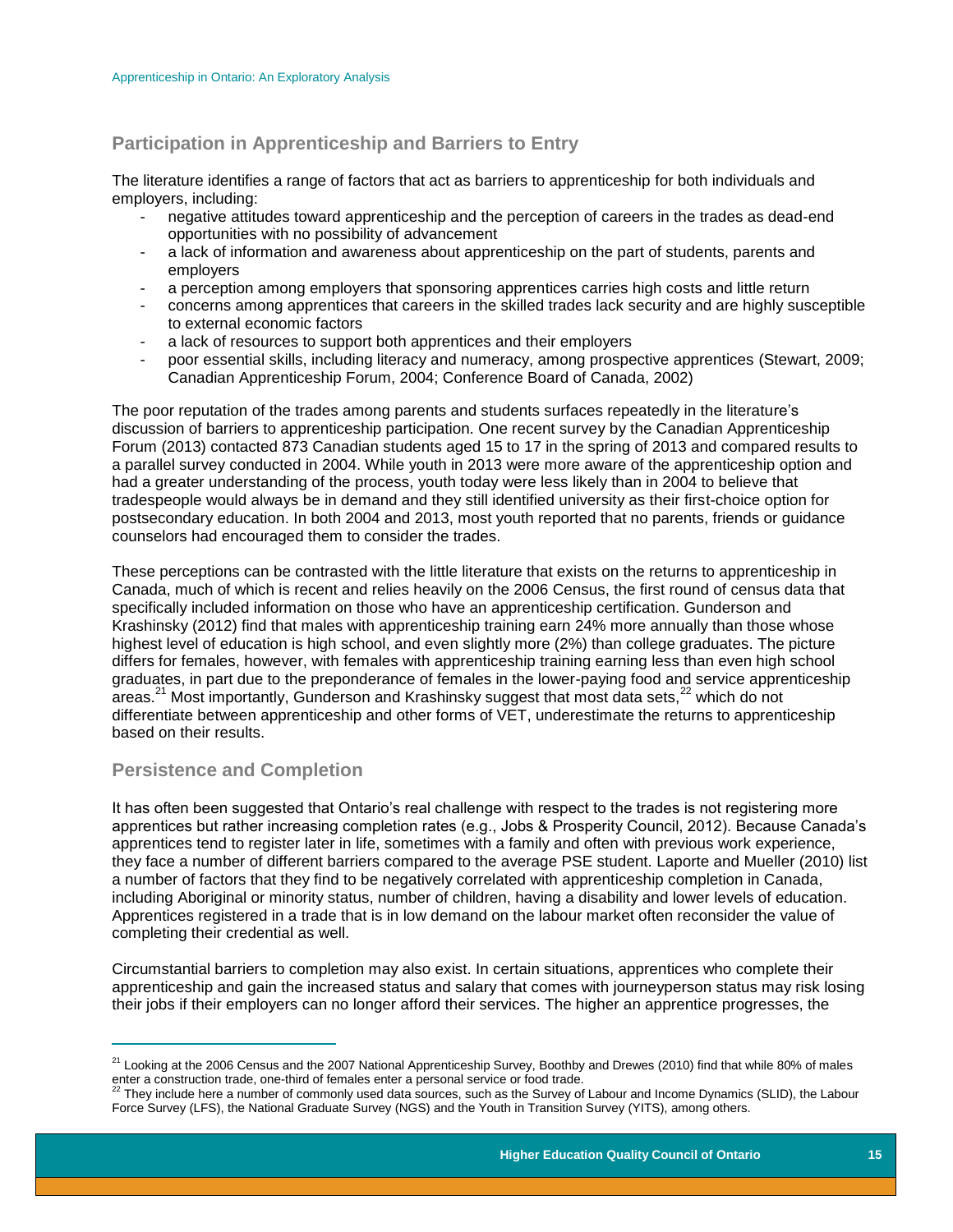more limited the number of positions can be. Because there is no formal completion date for Ontario's apprenticeship programs, some apprentices choose to remain apprentices long after they have completed both their on-the-job and their in-class training because there may be more jobs available for senior apprentices than there are for junior journeypersons. Various employers and unions are beginning to negotiate provisions to address these issues in new collective bargaining agreements.

Coe (2011) examines national apprenticeship completion<sup>23</sup> rates and observes that trades with a higher fraction of females tend to have higher completion rates, as do trades with younger apprentices. High unemployment in a trade similarly acts as a barrier to completion. Interestingly, Coe also finds no correlation between apprenticeship program length and completion rate, suggesting that apprentices who engage in longer programs are no less likely to complete than those in shorter programs.

Cadieux (2010) similarly looks at data from the 2007 National Apprenticeship Survey to conduct a related investigation of time to completion in apprenticeship programs. He finds that the most important factors affecting time to completion include grades in high school, education level and prior technical training. Apprentices who stayed with the same employer throughout the apprenticeship completed faster, as did those who were not union members. Age at the start of apprenticeship was also a factor; while older apprentices were less likely to complete, those who did generally did so in a shorter time than the younger apprentices. Females completed faster than males and apprentices who were married or who had dependents took longer. The main reason former apprentices cited for not completing was that they could not afford it.

In one of the few studies that focuses exclusively on apprenticeship in Ontario, Dooley and Payne (2013) analyze apprentice registration data at Mohawk College from 2000 to 2012 to develop an understanding of the factors affecting academic success. They consider individuals who come to apprenticeship through one of three pathways: OYAP, CODA or the "traditional" pathway. Traditional apprentices were less likely to fail a course in their in-class training and had higher completion rates. While most apprentices took more than the minimum time required to complete, with 64% of entrants taking their final level of courses within five years of entry, there was little to suggest that this was due to academic challenges. Instead, changes in employment seemed to be responsible in many cases.

#### <span id="page-16-0"></span>**Quality of Apprenticeship**

 $\overline{a}$ 

The quality of learning in apprenticeship, much like in other areas of PSE, is a perennial point of discussion. The situation differs with respect to apprenticeship, however, since the overwhelming majority of the training is delivered not by a college or private institution but rather by the sponsor. The sponsor's level of skill and dedication in delivering training will inevitably vary. As Stewart and Kerr (2010) emphasize, it is crucial that learning quality remain at the forefront of the apprenticeship experience if the apprentice is to be prepared properly to respond to the evolving demands of the labour market.

According to the OECD (2010), there is an important role for government to play here in preventing workplace opportunities from degenerating into cheap labour. Left to their own devices, employers may not produce well-rounded trainees who possess strong transferable skills and are comfortable executing a range of tasks outside those required in the immediate work environment (OECD, 2010). The role of government then is to balance the needs of apprentices with those of employers. At the same time, many employers are committed to quality training as a way to enhance their business performance. Government can act as a conduit to help share best practices in these cases as well.

A government's response to the issue of quality will also depend on the type of apprenticeship system it wishes to foster. Stewart and Kerr (2010) make a distinction between a "skills needs" perspective on apprenticeship, which aims to satisfy the labour market needs of the economy, and a "school-to-work transition" perspective, which is broadly concerned with helping youth integrate the labour market. While

 $23$  As no national data exist on apprenticeship completion, Coe developed and applied a methodology to work with provincial and territorial data.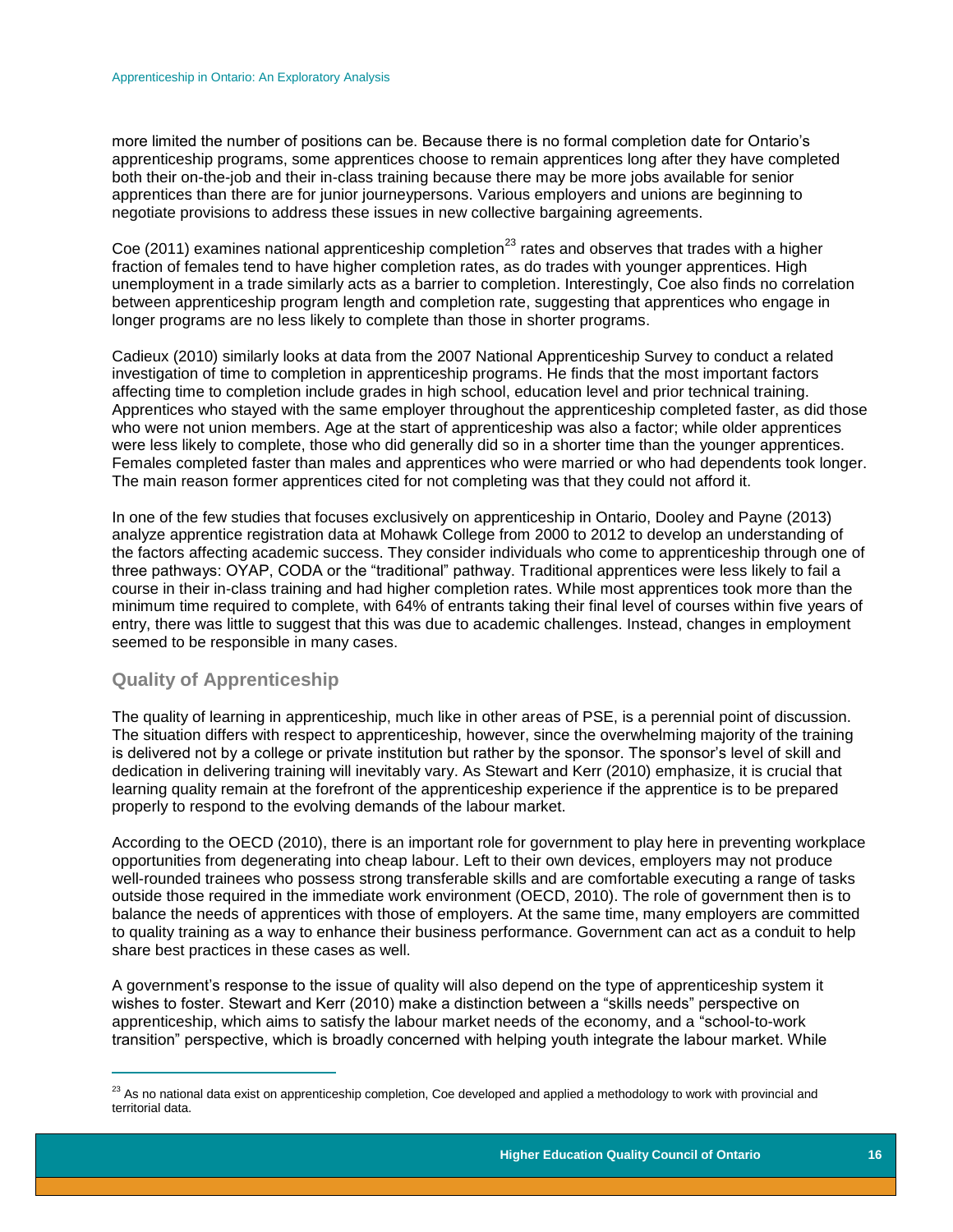analysis from the former perspective is interested in outputs and in the number of apprentices who complete their program, the former focuses on access and on other barriers on the inputs side. One's chosen approach along this continuum will vary depending not only on the demographics of those who are attracted to apprenticeship but also on the response to the national debates, discussed earlier, about whether a skills shortage exists in the trades (Sharpe & Gibson, 2005).

The OECD's contribution to the quality discussion includes a number of factors that ought to be present in a quality apprenticeship, such as: training to perform a range of relevant activities on modern equipment; the ability to gain real-world experience and develop essential skills such as teamwork, communication and negotiation; a clear contractual environment to protect the apprentice from exploitation; and access to trainers familiar with the most recent working methods and technologies (OECD, 2010b). Indeed the on-the-job trainer, who in Canada is generally a journeyperson, is critical to the training process. Yet, as in so many other areas of PSE, the journeyperson is frequently a subject-matter expert without being a trained pedagogue. As apprentices relate that one of the most important factors in their success is the relationship with the journeyperson who trains them, there is a need to ensure that they in turn know how best to share their skills with the next generation of apprentices (Watts-Rynard, 2014).

#### <span id="page-17-0"></span>**Employer Participation in Apprenticeship**

The literature also documents a number of challenges related to employer participation in apprenticeship. Selling employers on the value of apprenticeship seems to be no easy task. In a 2002 survey, the Conference Board of Canada identified a number of factors that kept employers from participating in apprenticeship, including difficulties attracting youth; a perceived lack of return on investments in apprenticeship training; a lack of information concerning employer participation; difficulties matching workplace schedules and in-class training schedules; and a perceived lack of apprentice loyalty to the company.

The economic cycle also plays a role: apprenticeship participation tends to vary in accordance with the health of the economy because apprentices are most often employees who are hired and paid by employers. As a result, apprenticeship registrations can be expected to increase during good economic times, as employers feel confident enough to hire new apprentices, and to decrease in a poor economy, as employers cut staff to tend to their bottom line. This trend is opposite to that observed in postsecondary education as a whole, which often sees enrolments increase during poor economic times, as individuals escape a weak labour market and choose to invest instead in further training.

The Canadian Apprenticeship Forum (2010) estimates that employers receive \$1.47 in return for every dollar spent on apprenticeship training. While the literature frequently cites this value, it pales in comparison to its counterpart from the Ontario Chamber of Commerce, which puts the return on investment in apprenticeship training at 430% (2005). In either case, the literature agrees that returns are positive.

<span id="page-17-1"></span>Employers also describe being discouraged from participating in apprenticeship for fear of 'poaching,' the practice by which a partially or fully trained employee leaves for another company, thereby depriving the company that invested in his training from enjoying his services at a time when his productivity should be at its greatest. This obviously decreases the return on investment in training. While some employers suggest that poaching only occurs because there is a shortage of workers in the trades, pointing to increased training as a solution, others argue that effective training should go hand-in-hand with a good retention strategy (Ontario Chamber of Commerce, 2005). Some even propose that apprentices sign a contract committing to the company for a certain period of time following the completion of their apprenticeship. Yet the fear of poaching may also be overstated; one survey revealed that while 54% of U.S. employers participating in apprenticeship identified poaching as a problem, 85% of them would still strongly recommend apprenticeship to other companies (Lerman, Eyster & Chambers, 2009). A separate survey by the Canadian Apprenticeship Forum (2009) similarly puts the percentage of employers involved in apprenticeship who thought poaching was a serious issue at 47%.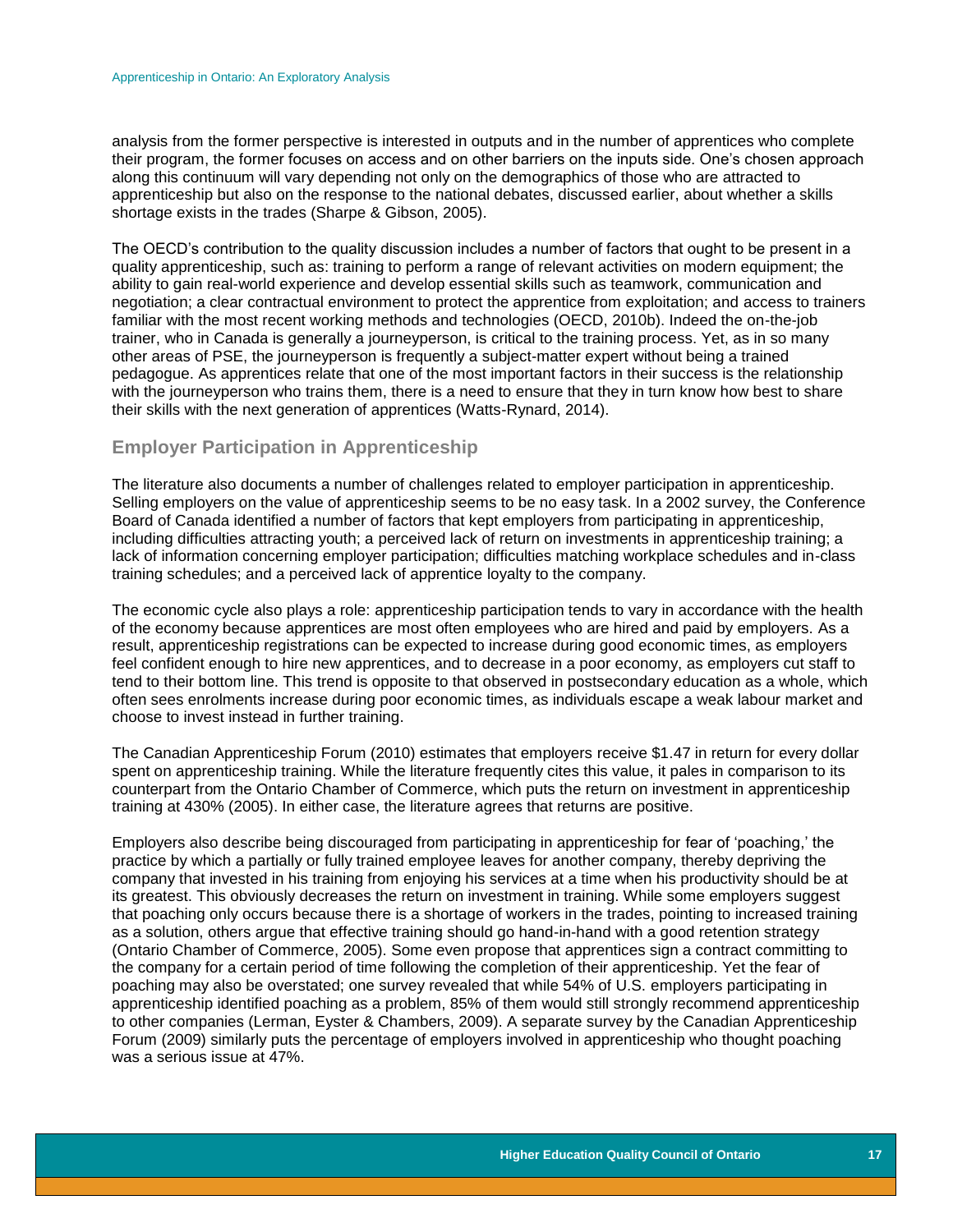#### **Certification and the Ontario College of Trades**

Debates concerning the value of certification have gained particular prominence in Ontario, perhaps even more so since the creation of the Ontario College of Trades, one of whose primary tasks involves consulting with stakeholders on the expansion or reduction of compulsory trades. While international organizations like the OECD, the World Bank and the International Labour Organization emphasize the central role that government must play in regulating apprenticeship and in ensuring that the system moves in the direction of the public interest, employers often perceive regulation as 'red tape' and can be discouraged from training as a result.

The literature on the value of certification in apprenticeship is extensive. Steedman (2012) points to a number of countries where national recognition of apprenticeship certification – as is offered through Canada's Red Seal program, for example – clearly enhanced the value of the qualification. Coe (2011) finds that Canadian apprenticeship programs in which certification is mandatory have completion rates that are about 10% higher than those without mandatory certification. Certification also tends to drive up wages in those trades (Laporte & Mueller, 2013). Overall, evidence suggests that certification works to improve the outcomes of those apprentices who achieve it.

There is also a wide body of literature in this area, stemming primarily from the business sector, that is critical of the Ontario College of Trades and its role in apprenticeship. The Ontario Chamber of Commerce (2013) expresses concerns about the OCOT's compulsory membership structure for some apprentices and its associated fees, and the effect that both of these are having on small and rural businesses. It also charges that the OCOT is making decisions based on poor data, is failing to properly consult its stakeholders in the business sector and is lacking transparency in its decision-making processes.

While ratios existed well before the creation of the OCOT, a variety of business sources also criticize the OCOT specifically for its role in facilitating the review of journeyperson-to-apprentice ratios, which limit the number of apprentices a business can hire as a function of the number of journeypersons on their roster. Not all trades are subject to ratios and those that are usually have two ratios, one that applies for the first apprentice hired and another that applies for each subsequent apprentice thereafter. Businesses point out that these ratios can limit both the pool of skilled tradespeople and businesses' ability to grow (Brydon & Dachis, 2013; Ontario Chamber of Commerce, 2013). They also invoke data demonstrating that ratios in Ontario are among the most demanding in Canada (Brydon & Dachis, 2013; Ontario Chamber of Commerce, 2013). A report from the C. D. Howe Institute goes so far as to suggest that the efforts government is putting into encouraging people to enter the trades are being undone by policies that restrict entry into the trades (Brydon & Dachis, 2013).

The government for its part argues that these ratios play a key role in protecting apprentices from exploitation and maintaining their working conditions, as well as in ensuring the quality of the training that they receive (Brydon & Dachis, 2013). Ratios may also play a role in worker safety by ensuring that apprentices are well supervised and monitored on the job.

# <span id="page-18-0"></span>**Provincial Data on Apprenticeship**

 $\overline{a}$ 

Having outlined the apprenticeship system in Ontario as well as key issues discussed in the literature on apprenticeship, the second half of this report summarizes relevant data about this complex system. While the data are particularly focused on Ontario, comparative Canadian data are provided where appropriate. This report mainly summarizes data from 2012 (the most recent year available $24$ ), but it also provides changes over time for select variables. Most of the data presented in this section were collected through the

<sup>&</sup>lt;sup>24</sup> As a result, note that these data predate the creation of the Ontario College of Trades, which has considerably changed the landscape of apprenticeship in Ontario. While less than ideal, these remain the only data available.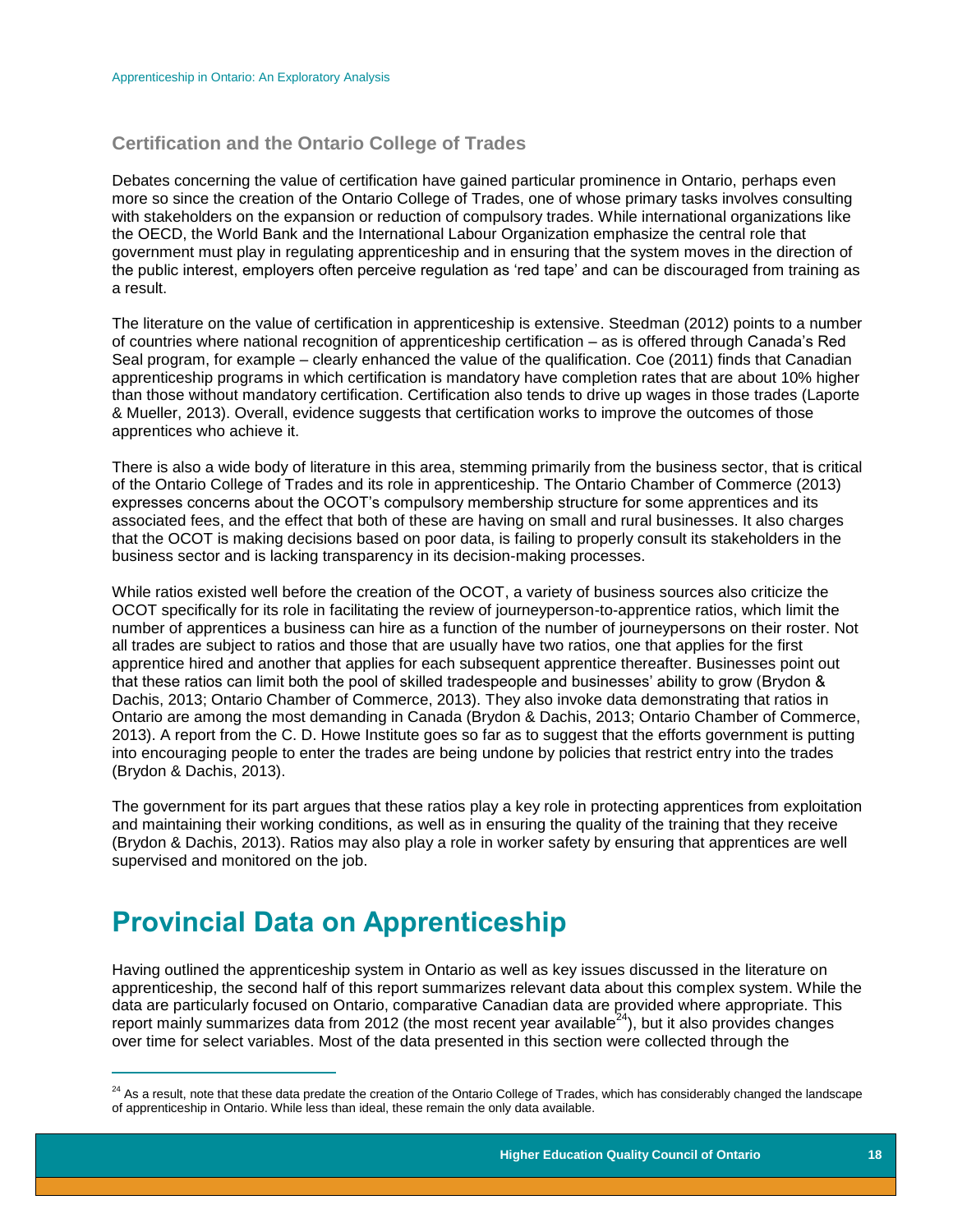Registered Apprenticeship Information System (RAIS). Additional information was also provided by MTCU and is identified accordingly.

### <span id="page-19-0"></span>**The Registered Apprenticeship Information System (RAIS)**

The RAIS is a national database that compiles information on individuals who receive training and obtain certification in apprenticeable occupations. In particular, information is collected each calendar year for all registered apprentices and trade challengers<sup>25</sup> in compulsory and voluntary trades across Canada. The database currently consists of 69 variables, of which 19 are identified as mandatory to enable Statistics Canada to calculate information on registrations, completions and certificates. Each province and territory extracts the requested information from its administrative files and provides it in individual record format to Statistics Canada<sup>26</sup>, which then aggregates the data to populate the RAIS.

### <span id="page-19-1"></span>**Pathways to Apprenticeship**

As outlined previously, in Ontario individuals can enter apprenticeship through several different pathways. At the high school level, the Ontario Youth Apprenticeship Program (OYAP) provides students in grades 11 and 12 with the opportunity to meet the requirements for their secondary school diploma by earning cooperative education credits while training in an apprenticeable occupation. A subset of OYAP students are registered as apprentices, which means that they have a registered training agreement (RTA) with MTCU. These students' training hours can also count toward the number of hours required to complete an apprenticeship program.

Table 1 displays the number of students, with or without an RTA, enrolled in OYAP during the 2011-2012 and 2012-2013<sup>27</sup> school years. In 2011-2012, 19,600 students participated in OYAP and one-quarter of these participants had an RTA. During the following school year, enrolment in OYAP increased to 24,209 participants and the percentage of students with an RTA remained steady at 24%. Interestingly, the proportion of females registered in OYAP (39% in both 2011-2012 and 2012-2013) is significantly higher than the proportion of females in the general apprentice population (24% in 2012 $^{28}$ ). Females are approximately 10% less likely than males to have an RTA during their participation in OYAP.

#### **Table 1. Number of Students Enrolled in the Ontario Youth Apprenticeship Program with and without a Registered Training Agreement, 2011-2012 and 2012-2013**

|           | <b>Male</b>   |            | <b>Female</b>      |               |            | <b>All Participants</b> |               |            |        |
|-----------|---------------|------------|--------------------|---------------|------------|-------------------------|---------------|------------|--------|
|           | <b>No RTA</b> | <b>RTA</b> | Total              | <b>No RTA</b> | <b>RTA</b> | Total                   | <b>No RTA</b> | <b>RTA</b> | Total  |
| 2011-2012 | 8,581         | 3,361      | 11,942             | 6,144         | 1,514      | 7,658                   | 14,725        | 4,875      | 19,600 |
|           | (72%)         | (28%)      | $(61\%)^a$         | (80%)         | (20%)      | $(39%)^a$               | (75%)         | (25%)      |        |
| 2012-2013 | 10,812        | 4,030      | 14,842             | 7,689         | 1,678      | 9,367                   | 18,501        | 5,708      | 24,209 |
|           | (73%)         | (27%)      | (61%) <sup>a</sup> | (82%)         | (18%)      | (39%) <sup>a</sup>      | (76%)         | (24%)      |        |

Number of OYAP Participants

Note: A superscript indicates that the percentage is a product of the total for all participants. Source: Ministry of Training, Colleges and Universities

 $\overline{a}$ 

 $25$  For the purpose of this survey, trade challengers are individuals who received and successfully completed training in a trade but did not complete apprenticeship training. These may be individuals who began an apprenticeship but did not complete, who obtained trades training in another country or through the Canadian military, or who otherwise gathered sufficient experience to qualify in a trade.  $^{26}$  More detailed information on the RAIS can be found at http://www23.statcan.gc.ca/imdb/p2SV.pl?Function=getSurvey&SDDS=3154

<sup>27</sup> Due to a change in data collection methodology, comparable enrolment numbers are not available prior to 2011-2012.

<sup>&</sup>lt;sup>28</sup> Source: Statistics Canada, Registered Apprenticeship Information System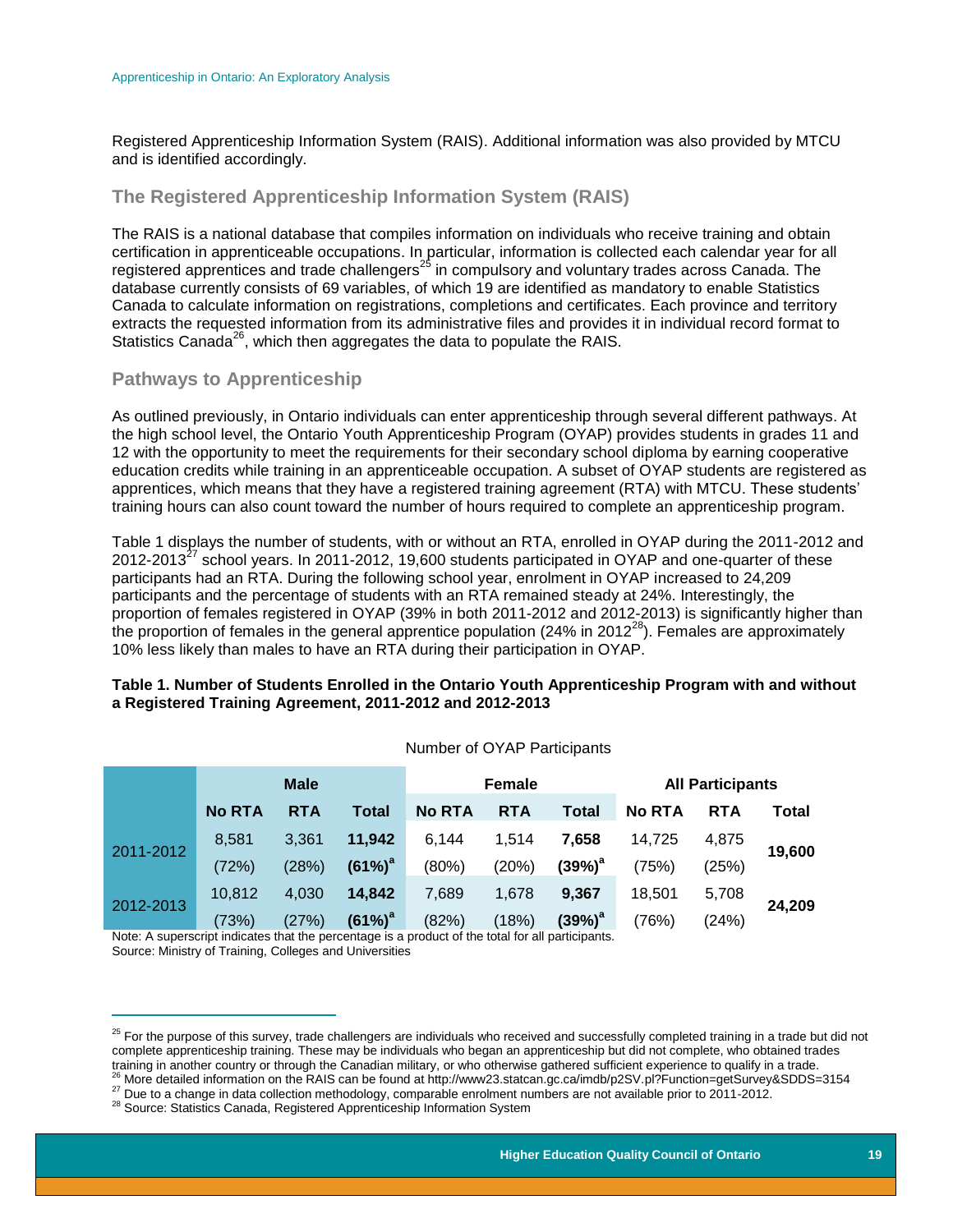At the postsecondary level, a variety of colleges offer Co-operative Diploma Apprenticeship (CODA) programs as a pathway to apprenticeship. These full-time programs allow students to receive a postsecondary credential as well as paid on-the-job training as an apprentice in a particular trade and to complete their apprenticeship in-class training.

Each year, MTCU puts out a request for proposals for CODA programs. Since its inception, CODA has grown from 9 programs with 211 new participants in 2004-2005 to 37 programs with 908 new participants in 2013- 2014 (see Figure 1). While fluctuations occur on an annual basis due to the number of proposals submitted and approved, an average of approximately 1,000 participants have started a CODA program throughout Ontario each year since the program was inaugurated.

#### **Figure 1. Number of New Participants Enrolled in Co-operative Diploma Apprenticeship Programs in Ontario, 2004-2005 to 2013-2014**



\*Note: A two-year business plan was implemented for 2009-2010/2010-2011 but was subsequently discontinued. For the purposes of the figure above, the 2,156 new participants enrolled in CODA programs at this time were evenly distributed across the two years to create a more balanced visual trend.

<span id="page-20-0"></span>Source: Ministry of Training, Colleges and Universities

## **Apprenticeship Registrations**

In 2012, almost 165,000 apprentices were registered in Ontario. As displayed in Figure 2a, the number of apprentices increased each year from 2000 to 2012 (with the exception of 2011) at the provincial and national levels. The extent to which apprenticeship registrations changed from year-to-year is represented in Figure 2b. It is important to note that apprenticeship participation tends to vary in accordance with the health of the economy because apprentices are most often employees who are hired and paid by employers. As a result, apprenticeship registrations can be expected to increase during good economic times, as employers feel confident enough to hire new apprentices, and to decrease in a poor economy, as employers cut staff to tend to their bottom line.

With this in mind, Canada started to experience an ongoing downward trend of year-to-year change in apprenticeship registrations in 2007. From 2006 to 2007, apprenticeship registrations in Canada increased by approximately 9%, which represented a slight decrease from the previous year's rate of change. This 9% increase was cut in half from 2008 to 2009 and from 2009 to 2010, and dipped even lower from 2010 to 2011.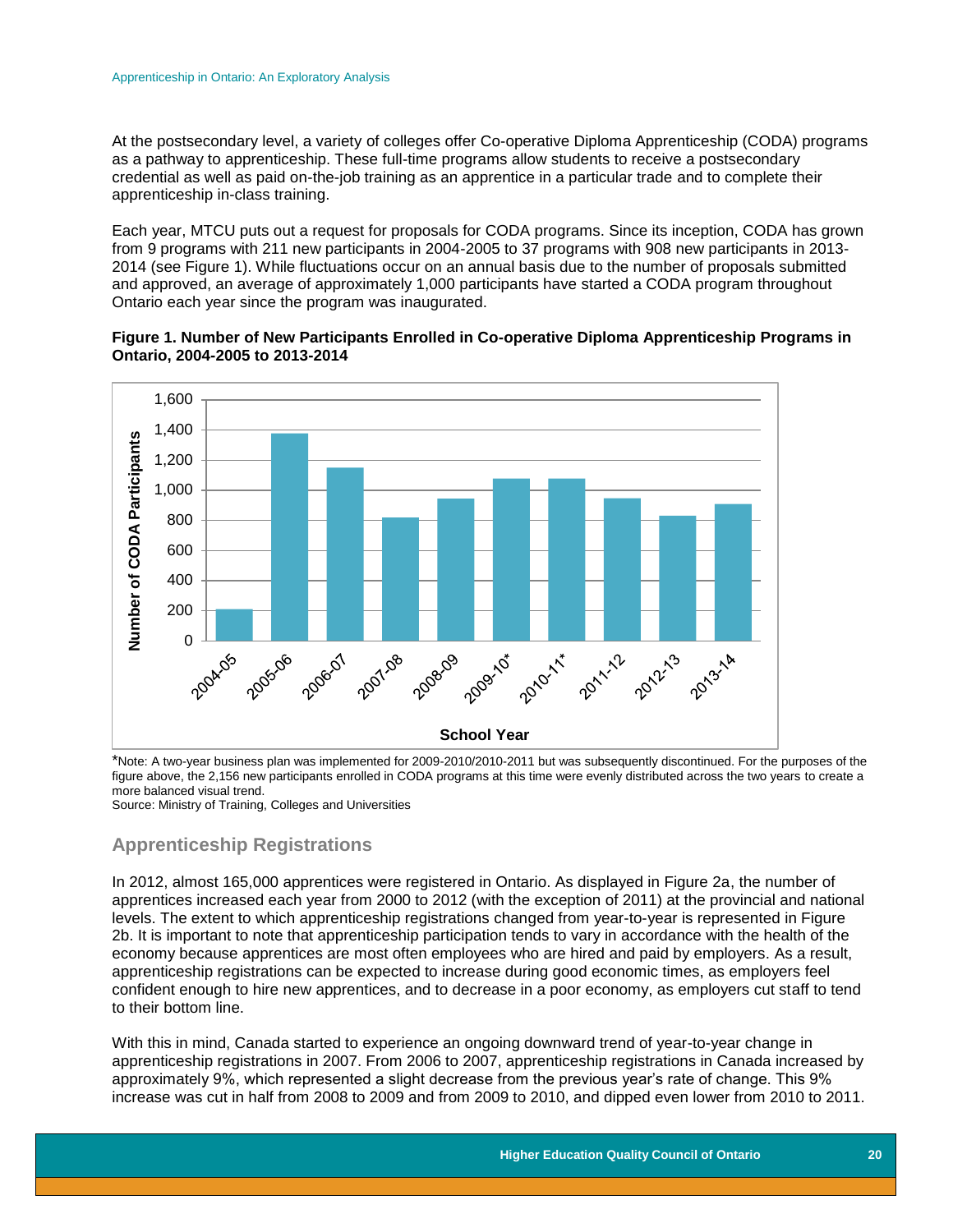On the other hand, in Ontario, the number of registered apprentices increased by approximately 10% from 2005 to 2006, dipped to 7% from 2006 to 2007 and then rebounded to 10-11% for the next three years. The province experienced a large drop rather than a gradual decline in year-to-year change, with a 4% decrease in apprenticeship registrations from 2010 to 2011. Recovery from the economic downturn seemed to begin in 2012 as registration numbers increased from 2011, by 7% in Ontario and 4% in Canada, and surpassed all previous years. Although the number of people enrolled in an apprenticeship program in Canada has more than doubled since 2000, participation rates are still much lower when compared to other countries (e.g., Germany, Austria and Switzerland) (Department of Finance Canada, 2014).



**Figure 2a. Total Number of Registered Apprentices in Ontario and Canada, 2000 to 2012**

Source: Statistics Canada, Registered Apprenticeship Information System





Source: Statistics Canada, Registered Apprenticeship Information System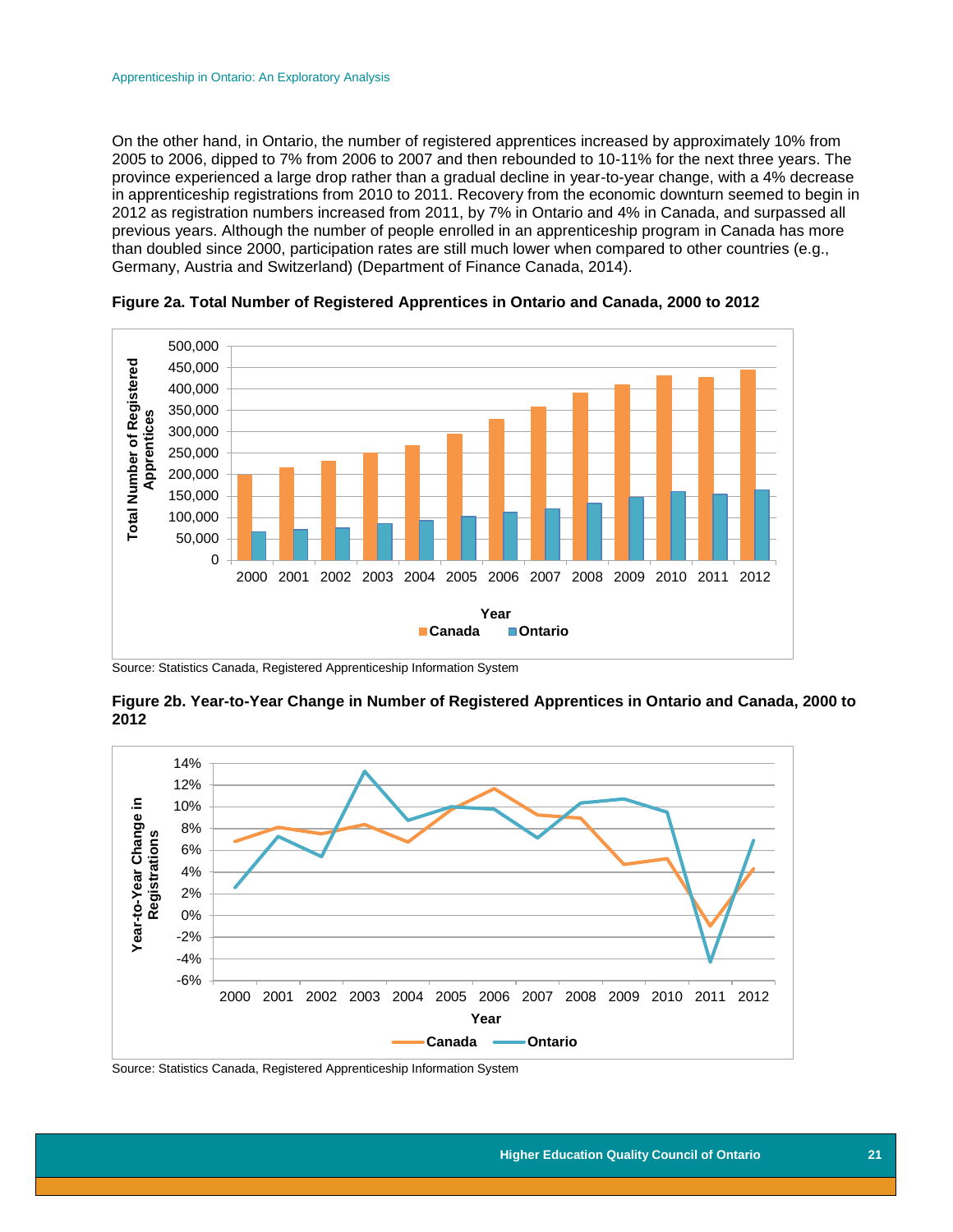Total apprenticeship registrations take into account apprentices who are already registered in addition to new registrations and reinstatements. Because apprenticeship in Ontario has no fixed time to completion, total registrations can reflect the fact that a large number of registrants remain apprentices for many years. Thus another way to examine apprenticeship participation is to look at the change in new registrations from year to year. Figure 3a outlines the number of new apprenticeship registrations in Ontario and Canada from 2000 to 2012 and Figure 3b displays the year-to-year change in new registrations. In Canada, new registrations increased from the previous year by as much as 23.5% (from 2004 to 2005) and decreased by as much as 15.2% (from 2008 to 2009) following the start of the recession. In Ontario, year-to-year change in new registrations ranged from 18.9% (from 2006 to 2007) to -6.6% (from 2001 to 2002). The immediate impact of the 2008 recession in Ontario is much more prominent in Figure 3b than in Figure 2b – the number of new registrations decreased by 2.2% as potential apprentices likely struggled to find a sponsor. The relative plateau from 2008 to 2011 changed in 2012 when new registrations in Ontario increased by 7.4% from 2011, with 28,662 new apprentices.



**Figure 3a. Number of New Apprenticeship Registrations in Ontario and Canada, 2000 to 2012**

Source: Statistics Canada, Registered Apprenticeship Information System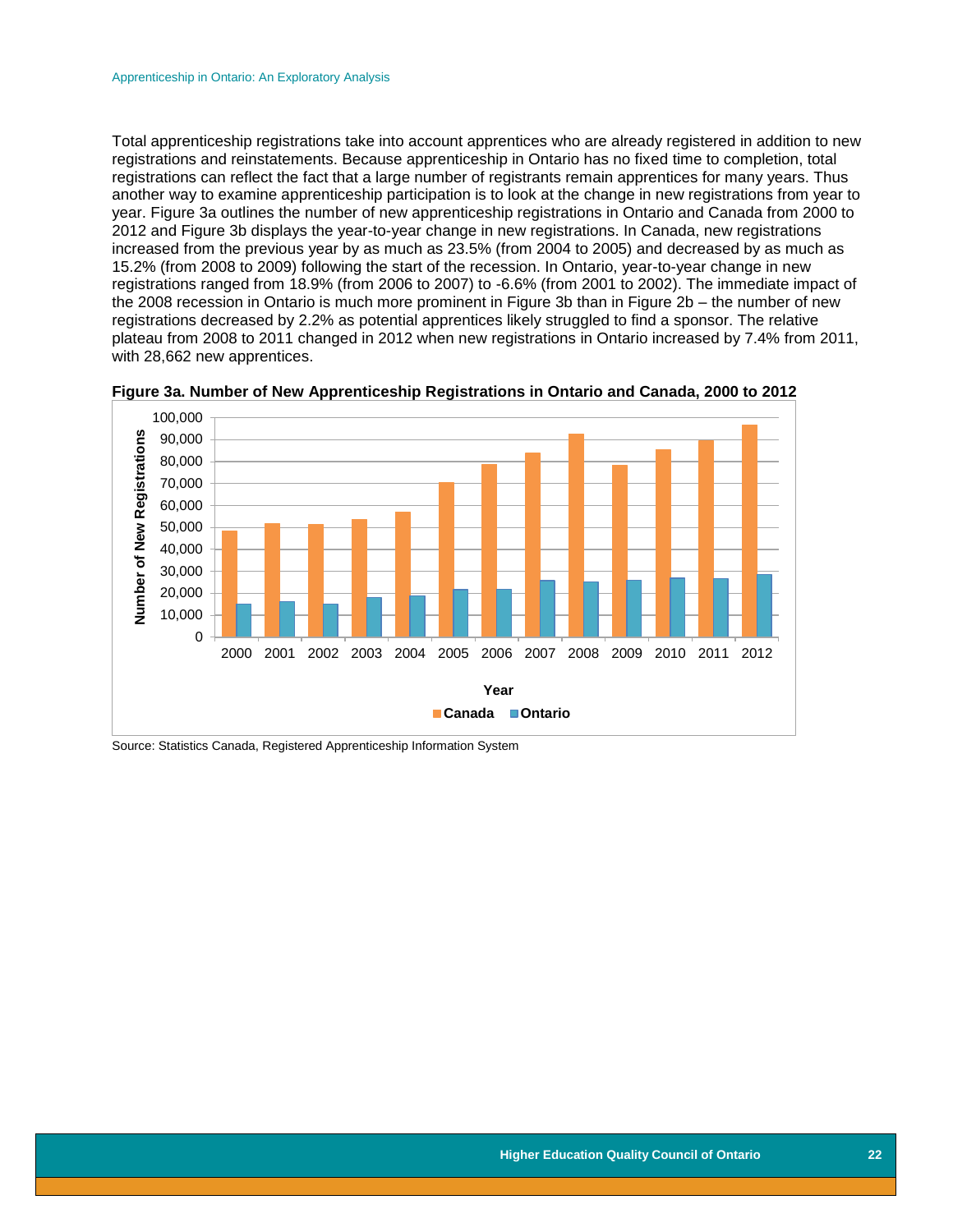

**Figure 3b. Year-to-Year Change in Number of New Apprenticeship Registrations in Ontario and Canada, 2000 to 2012**

 $\overline{a}$ 

It is also informative to contrast Ontarians' participation in the apprenticeship system with similar data from other provinces.<sup>29</sup> As shown in Figure 4, the number of apprentices in Ontario in 2012 exceeded that in all other provinces by at least 60,000; given the relative size of Ontario's population, this finding is not surprising. When apprenticeship registration numbers are considered as a proportion of the labour force<sup>30</sup> within each province, Alberta has the highest proportion of apprentices (3.6%), followed by Newfoundland and Labrador (2.7%), Quebec (2.3%), Saskatchewan (2.3%) and then Ontario (2.2%). Registered apprentices accounted for only 1.1% of Ontario's labour force in 2000 and 1.6% by 2006, meaning that apprenticeship participation increased by an average of 0.1% per year from 2000 to 2012.

Source: Statistics Canada, Registered Apprenticeship Information System

<sup>&</sup>lt;sup>29</sup> The provincial data in this paragraph are meant to provide information on the distribution of apprentices across Canada in terms of absolute numbers and proportion of the labour force. It is important to keep in mind that the number of occupations that employ apprentices differs in each province.

The number of civilian, non-institutionalized persons 15 years of age and over who, during the reference week, were employed or unemployed.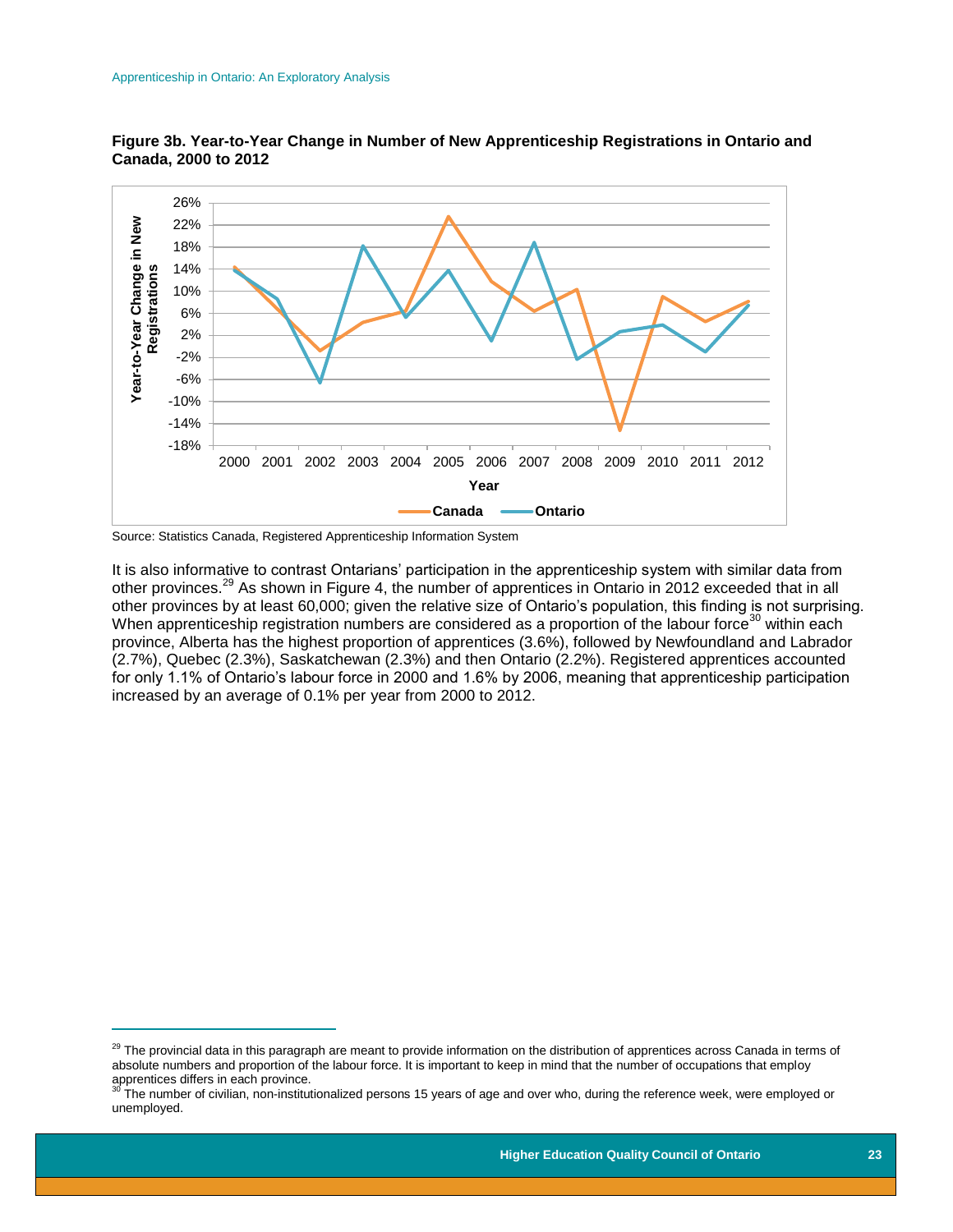$\overline{a}$ 



#### **Figure 4. Total Number of Registered Apprentices and Proportion of Labour Force by Province, 2012**

Source: Statistics Canada, Registered Apprenticeship Information System and Labour Force Survey

Figure 5 provides a visual summary of the distribution of apprentices by major trade group<sup>31</sup> in Ontario in 2012 and Figure 6 displays the growth rates since 2006 in the 10 trade groups with the largest number of apprentices in Ontario. With 16.1% of apprentices registered as IT user support technicians, this major trade group makes up the largest proportion of total apprentices. User support technicians provide technical and customer service support to individuals and businesses experiencing computer issues. Apprenticeship training is available for five occupations within this trade group, including various types of contact centre agents and hardware/network technicians. From 2006 to 2012, the number of user support technician apprentices increased significantly from 2,916 to 26,481, representing a substantial growth rate of 808%. Apprenticeships in information technology were only introduced in 2006 and employers were eligible to receive the Apprenticeship Training Tax Credit until April 1, 2014. As a result, many companies may have registered a substantial portion of their customer service agents as apprentices at that time in order to qualify for this incentive, which could account for the considerable growth in registrations over the six-year period.

With 14.8% of apprentices enrolled in automotive service trades in 2012, this major trade group followed closely behind IT user support technicians. However, automotive service only experienced a 10% growth rate since 2006, at which time it was the most populated apprenticeship group in Ontario. Electricians ranked third in total apprentices, with 11.4% of registrations in 2012 (a 31% growth rate since 2006), and hairstylists ranked fourth at 6.9% of apprentices (an 8% six-year growth rate). The top 10 trades in 2012 all appeared in the top 10 trades in 2006, with the exception of user support technicians.

<sup>&</sup>lt;sup>31</sup> The major trades groups referenced in this report were coded according to the National Occupation Classification (NOC) system, which the RAIS uses. As such, the terminology often differs from that used in Ontario. For example, the major trade group categorized as 'automotive service' by the NOC includes almost all trades categorized as 'motive power' by the OCOT.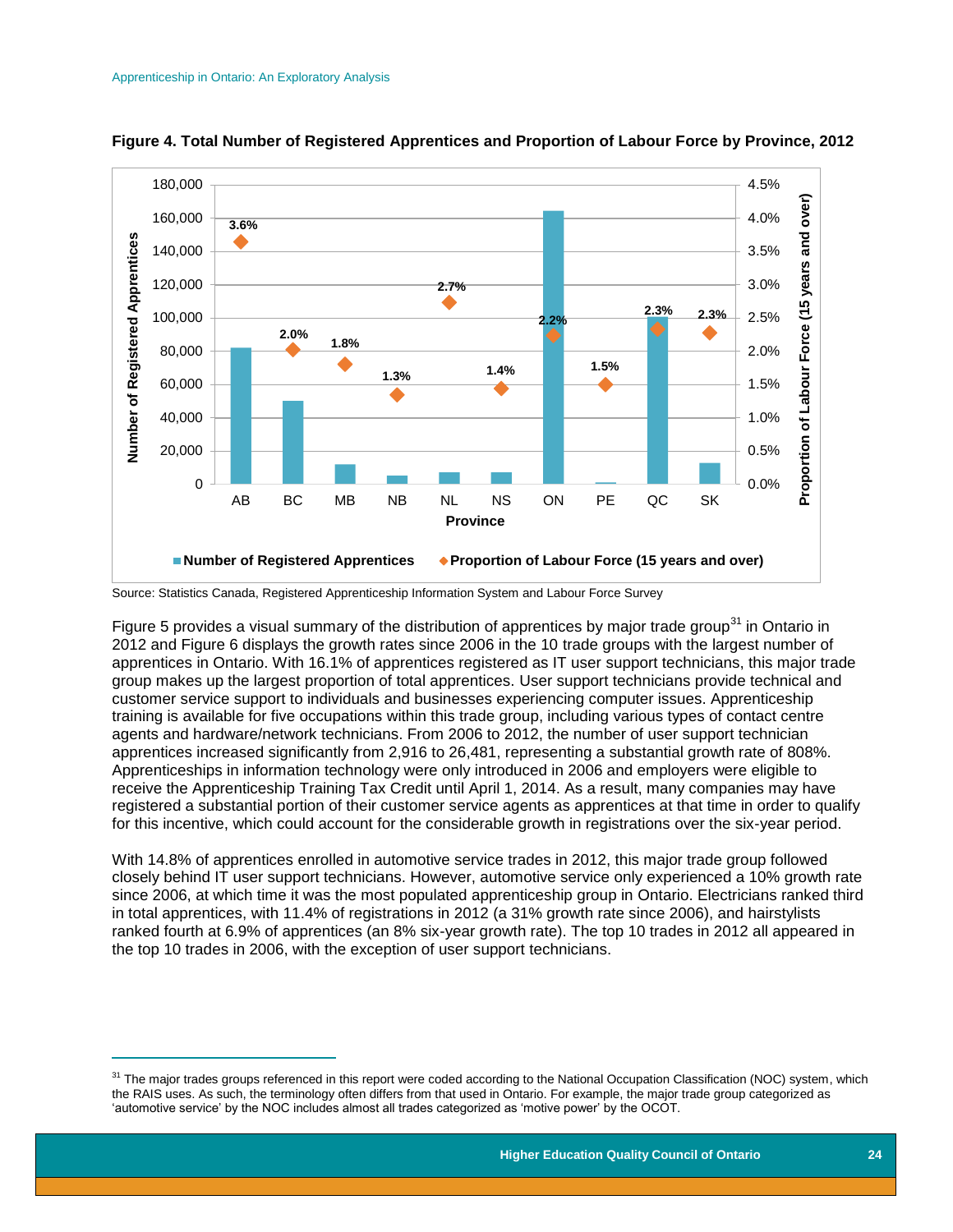

#### **Figure 5. Distribution of Registered Apprentices by Major Trade Group in Ontario, 2012**

\*Note: The category "other major trade groups" consists of miscellaneous trades not classified elsewhere. Many of the apprenticeship occupations introduced after the 1990s have been placed in this category (e.g., pork production technician and several occupations related to motion picture and theatre).

Source: Statistics Canada, Registered Apprenticeship Information System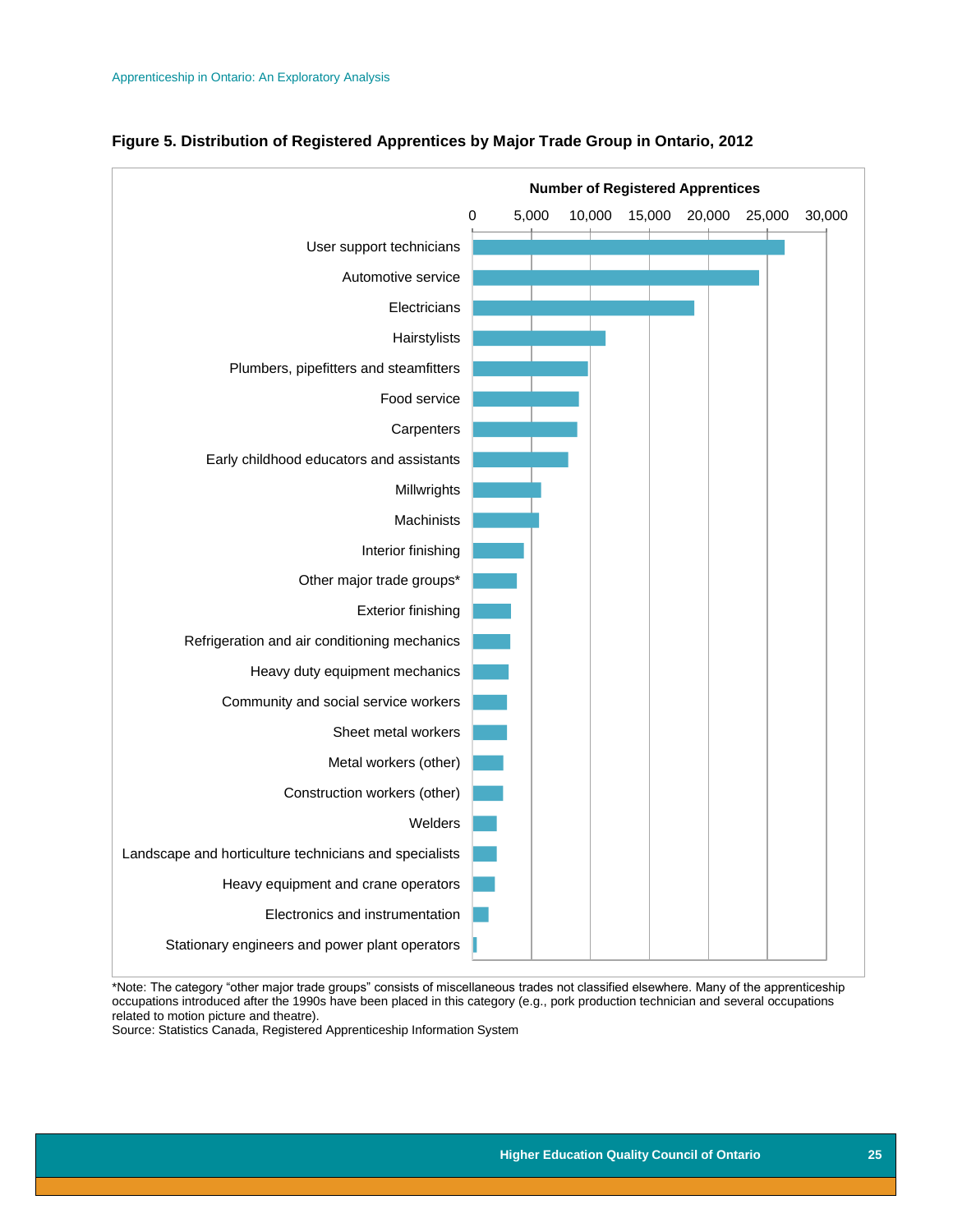

#### **Figure 6. Total Registered Apprentices in the Top 10 Trades in Ontario, 2006 versus 2012**

<span id="page-26-0"></span>**Demographics of Apprentices**

 $\overline{a}$ 

The RAIS includes information on the highest level of education obtained by apprentices prior to registration in their current apprenticeship program. As outlined in Table 2, the overwhelming majority (78%) of apprentices registered in Ontario in 2012 completed high school<sup>32</sup>, while 15.1% of apprentices stopped school somewhere between grade 8 and grade 11. Just over 6% of apprentices identified their highest education level as 'other.' Individuals included in the 'other' category most likely possess some type of postsecondary credential, such as a college, technical or non-university certificate or diploma, another apprenticeship certificate or a university degree.

 $32$  A response of either grade 12 or grade 13 was used to calculate the proportion of apprentices who completed high school.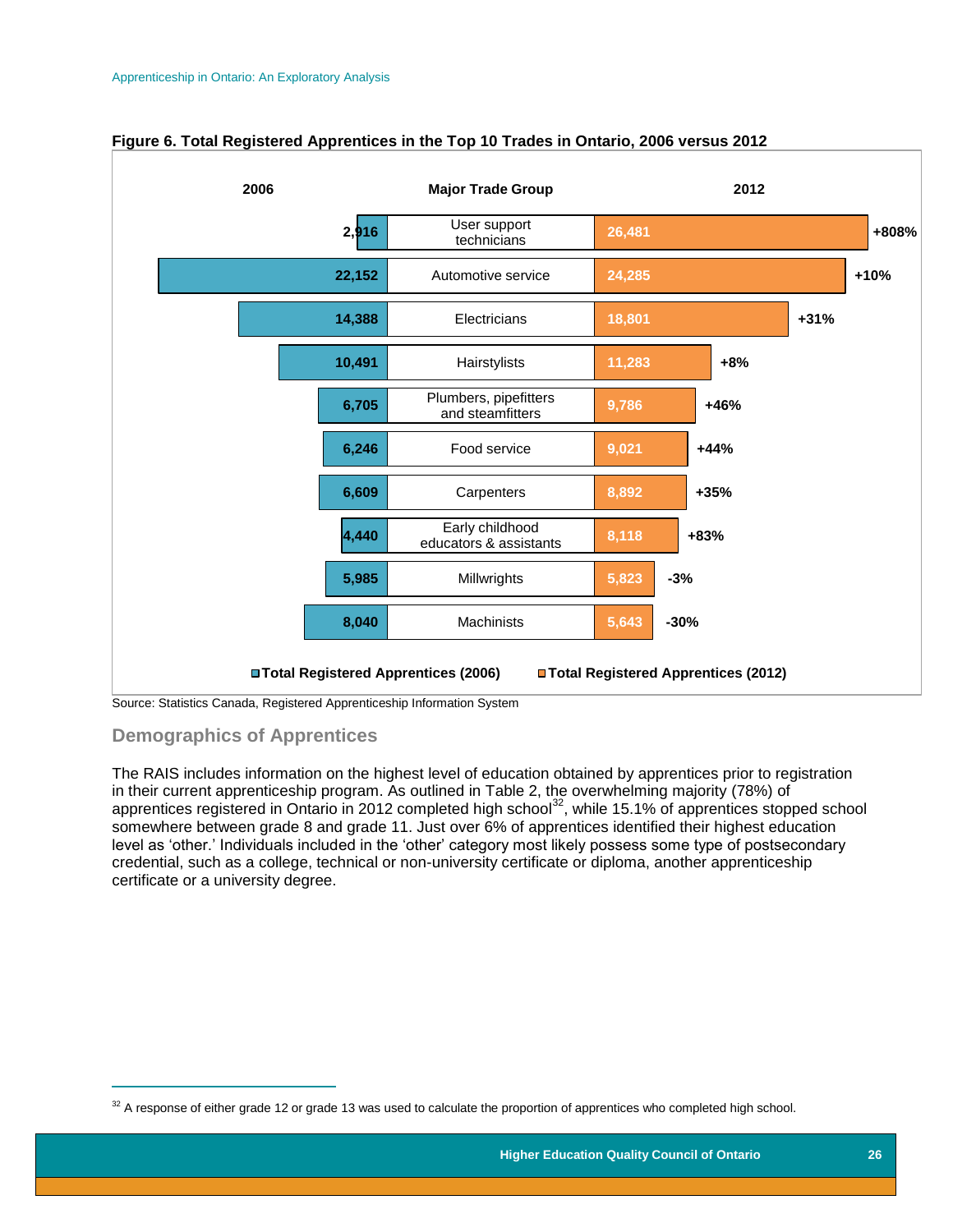| <b>Highest Level of Education</b>                                                  | <b>Number of Registered Apprentices</b> |
|------------------------------------------------------------------------------------|-----------------------------------------|
| Grade 8                                                                            | 87 (0.1%)                               |
| Grade 9                                                                            | 153 (0.1%)                              |
| Grade 10                                                                           | 7,902 (4.8%)                            |
| Grade 11                                                                           | 16,671 (10.1%)                          |
| Grade 12                                                                           | 127,575 (77.5%)                         |
| Grade 13                                                                           | 888 (0.5%)                              |
| Other                                                                              | 10,320 (6.3%)                           |
| Unknown<br>Source: Statistics Canada, Registered Apprenticeship Information System | 963 (0.6%)                              |

#### **Table 2. Highest Level of Education Obtained by Registered Apprentices in Ontario, 2012**

Although the highest level of education obtained by the majority of apprentices is a high school diploma, most individuals do not begin an apprenticeship program immediately after secondary school. As can be seen in Figure 7, 63.5% of apprentices in Ontario in 2012 were 25 years of age or older. Comparing these age group data to those from 2000 and 2006, we can see that little has changed regarding age distribution since 2000. Focusing on the oldest age group, 2012 had the largest proportion of apprentices over 40 years old (16.0% versus 14.8% and 12.9% in 2006 and 2000, respectively). Focusing on the youngest age group, 2012 had a lower proportion of apprentices under 20 years old (6.4%) than sis 2006 (8.6%) but a higher proportion of apprentices under 20 compared to 2000 (4.9%).



**Figure 7. Distribution of Registered Apprentices by Age Group in Ontario, 2000 vs. 2006 vs. 2012**

Source: Statistics Canada, Registered Apprenticeship Information System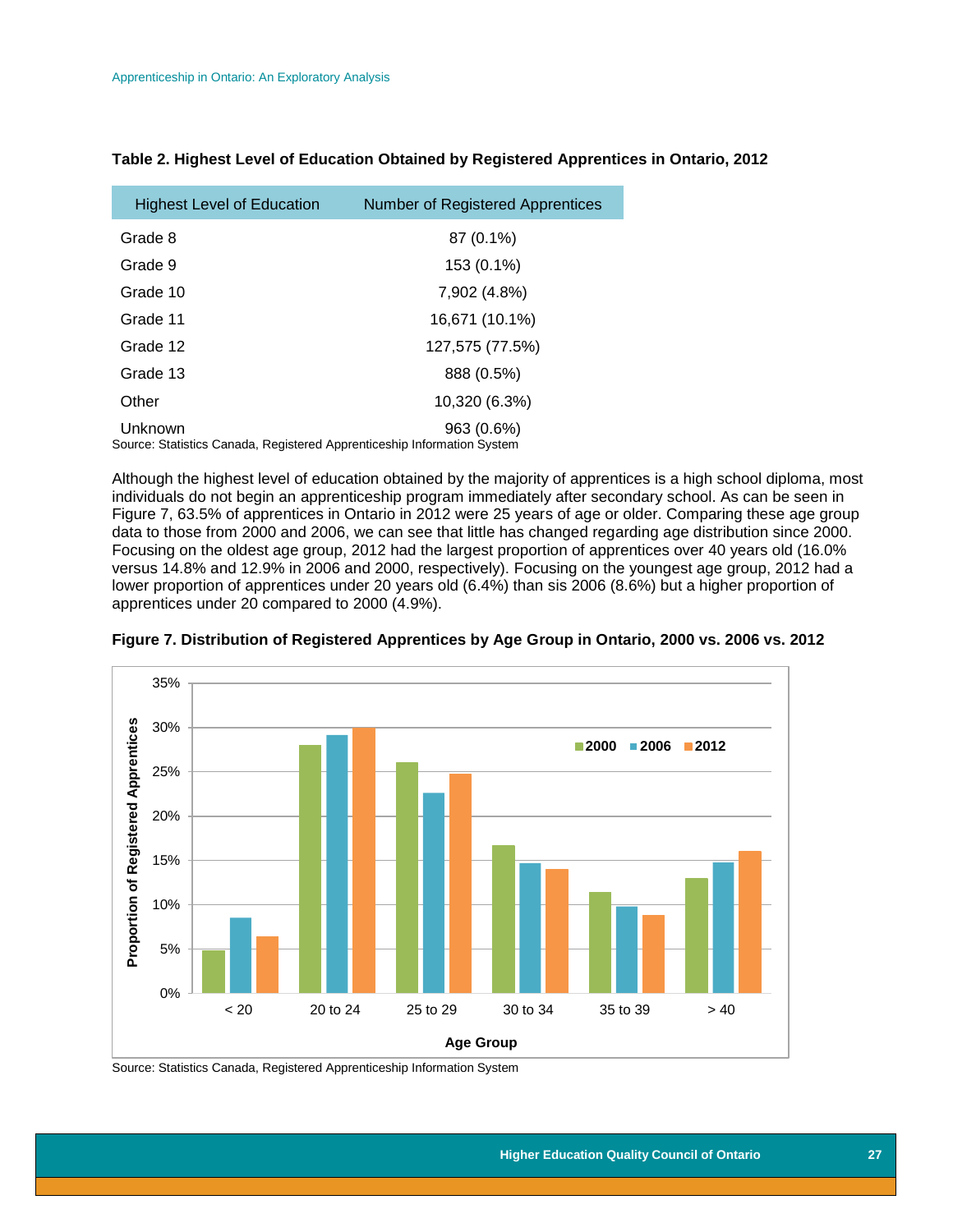The age statistics in Table 3 highlight the fact that Canada's population of apprentices consists of relatively older adults rather than youth making the transition directly from school to work. The average age of an apprentice in Ontario in 2012 was 29.9 years, and this mean age was fairly consistent across the provinces and territories, with British Columbia reporting the lowest mean age (27.7) and Quebec reporting the highest mean age (35.8).

| Province/Territory           | <b>Total Registered Apprentices</b> | Mean Age |
|------------------------------|-------------------------------------|----------|
| Alberta                      | 80,877                              | 29.1     |
| <b>British Columbia</b>      | 48,480                              | 27.7     |
| Manitoba                     | 11,541                              | 27.8     |
| <b>New Brunswick</b>         | 5,256                               | 29.1     |
| Newfoundland and Labrador    | 7,203                               | 30.6     |
| <b>Northwest Territories</b> | 426                                 | 28.2     |
| Nova Scotia                  | 7,200                               | 30.1     |
| Nunavut                      | 150                                 | 31.9     |
| Ontario                      | 163,410                             | 29.9     |
| <b>Prince Edward Island</b>  | 1,233                               | 28.7     |
| Quebec                       | 100,671                             | 35.8     |
| Saskatchewan                 | 12,822                              | 28.1     |
| Yukon                        | 594                                 | 29.7     |
| Total                        | 439,863 <sup>33</sup>               | 30.8     |

#### **Table 3. Mean Age of Registered Apprentices by Province, 2012**

Source: Statistics Canada, Registered Apprenticeship Information System

Another demographic point of interest is the proportion of females enrolled in apprenticeship programs, as most of the apprenticeable occupations in Ontario are in skilled trades traditionally filled by males. Figure 8 displays the percentage of female apprentices as a product of all registered apprentices across the provinces and territories in 2012. Female participation rates varied from as low as 1.9% in the Yukon to as high as 24.3% in Ontario. Although Ontario's female participation rate surpassed the rest of Canada by over 10%, the gender ratio is still quite low in absolute terms. This value is improving over time, however, and Ontario experienced an 11.4% increase in total female registrations from 2000 to 2012.

 $\overline{a}$ 

 $33$  Due to missing data points, this total does not include all registered apprentices in Canada.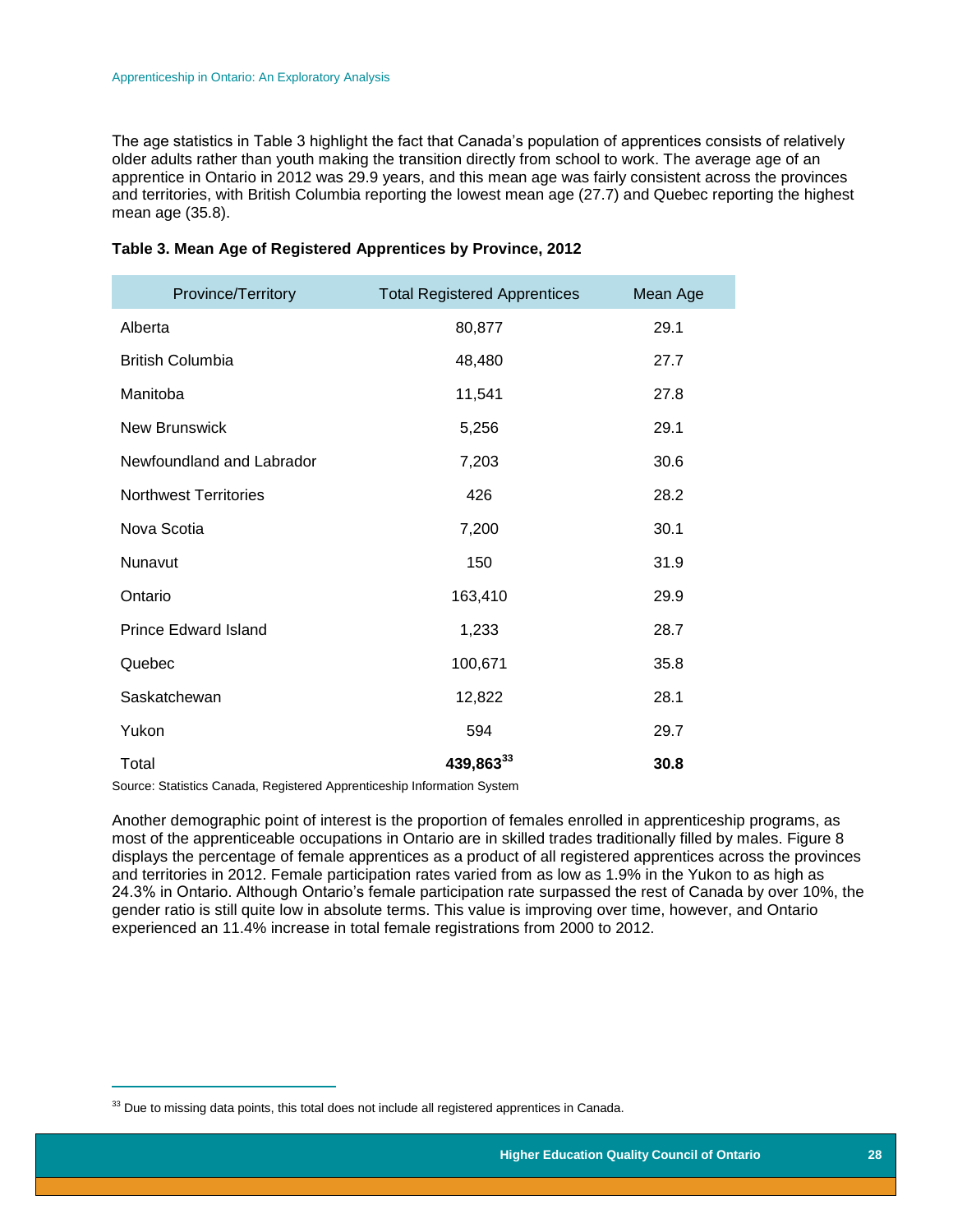

**Figure 8. Proportion of Registered Apprentices who are Female by Province/Territory, 2012**

Source: Statistics Canada, Registered Apprenticeship Information System

As shown in Figure 9, females dominate the service and care sector occupations. In 2012, 92.8% of early childhood educators and assistants, 88.4% of hairstylists and 75.6% of community and social service workers were females. With the exception of IT user support technicians (50.9%) and the food service sector (37%), females made up less than 20% of apprentices within each of the remaining trade groups in 2012. When considering absolute registration numbers as opposed to proportion of participation as a function of gender, 13,488 females were registered as apprentices in the IT user support technician group in 2012, a larger number of apprentices than in any other major trade group. Hairstylists (9,975), early childhood educators and assistants (7,536), food service workers (3,336) and community and social service workers (2,214) were ranked second through fifth, respectively.

Figure 9 provides a snapshot of female participation rates by trade group in 2006 and 2012 in order to examine where the most growth has occurred. IT user support technicians experienced the largest increase in female registrations, from 24.1% in 2006 to 50.9% in 2012. The proportion of females registered as apprentices in the electronics and instrumentation trade group increased by 10% from 2006 to 2012, while the proportion of female apprentices in the food service industry increased by 2.8%, followed by hairstylists with an 1.8% increase and welders at an 1.6% increase in the female participation rate. Even though most of the major trade groups reported an increase in female registrations from 2006 to 2012, a subset of trade groups faced a decrease in the proportion of females registered as apprentices: construction workers; interior finishing; landscaping/horticulture technicians and specialists; refrigeration/air conditioning mechanics; sheet metal workers; stationary engineers and power plant operators; and trade groups categorized as 'other.' All of these occupations remain dominated by male apprentices.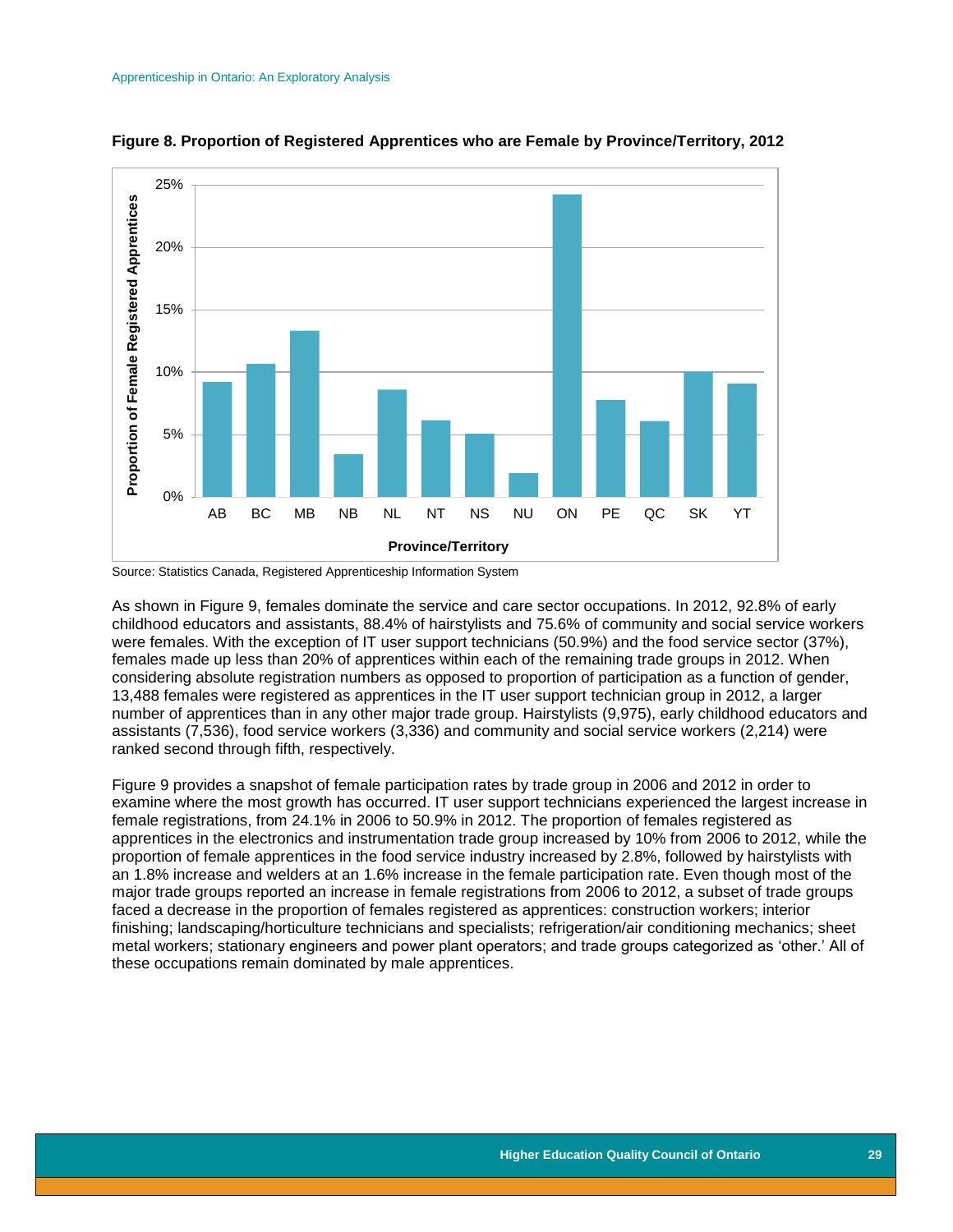

#### **Figure 9. Proportion of Registered Apprentices who are Female by Major Trade Group in Ontario, 2006 vs. 2012**

\*Note: The category "other major trade groups" consists of miscellaneous trades not classified elsewhere. Many of the apprenticeship occupations introduced after the 1990s have been placed in this category (e.g., pork production technician and several occupations related to motion picture and theatre).

<span id="page-30-0"></span>Source: Statistics Canada, Registered Apprenticeship Information System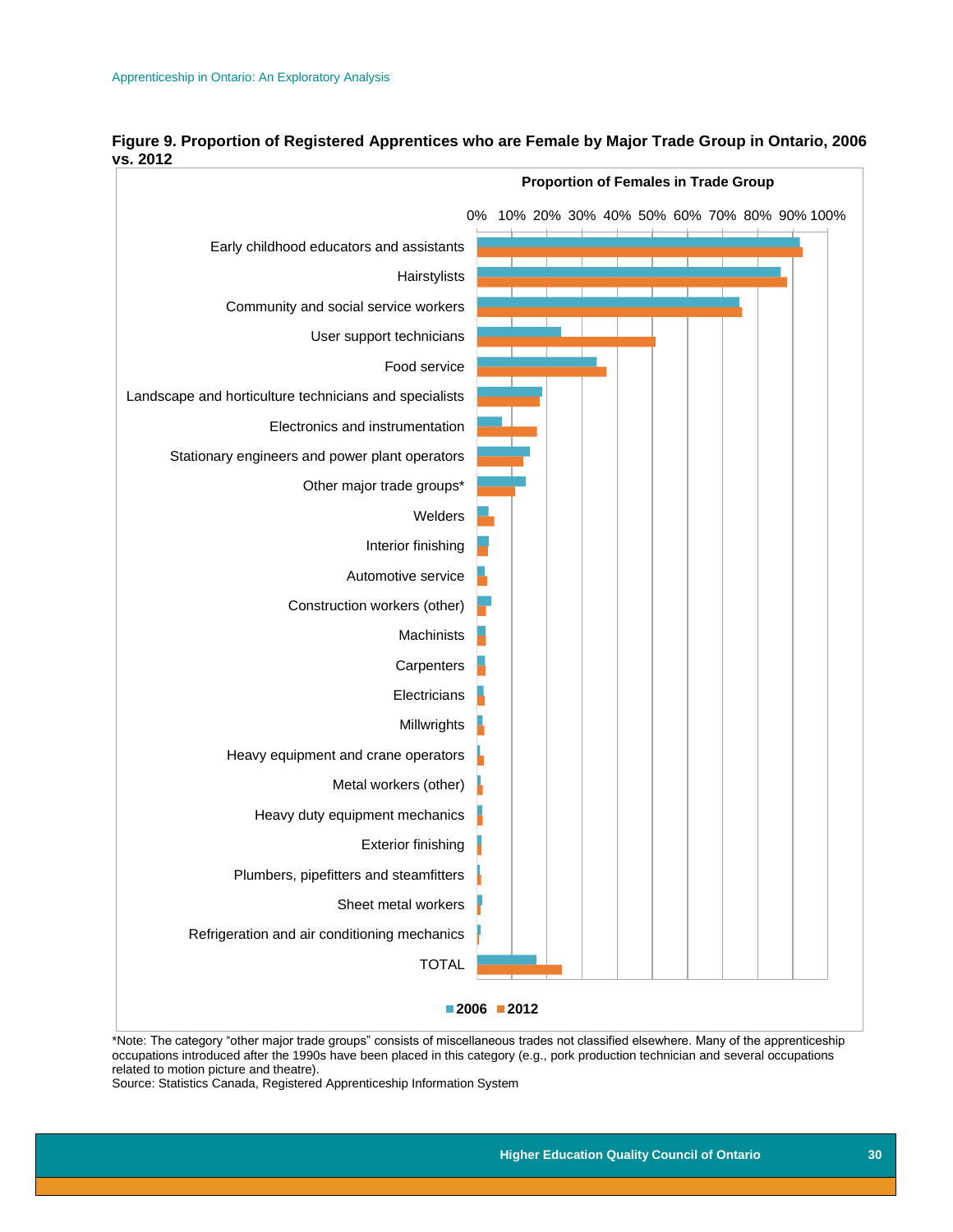## **Mode of Training**

Apprentices spend the majority of their time learning on the job. However, another important component of their training involves classroom instruction and there are different methods through which an apprentice can obtain his or her in-class training. As shown in Figure 10, block release was the most common mode of inclass instruction for apprentices (40.8%) in Ontario in 2012. This type of training is generally delivered in three or four eight-week blocks over the course of the apprenticeship program. Day release training, which involves attending in-class instruction one day or two evenings per week from September to June, was attended by 23.6% of apprentices. With both block release and day release, training is delivered at a community college or other training delivery agent, such as a private college or a union training centre. In 2012, less than 0.5% of apprentices received technical in-class training from their sponsor and 1.2% of apprentices reported some 'other' mode of institutional training. Not being designated as a mandatory question on the RAIS, the type of training delivered to the remaining 34.3% of apprentices in 2012 is unknown.





Source: Statistics Canada, Registered Apprenticeship Information System

## <span id="page-31-0"></span>**Certificates and Completions**

A final topic to examine is apprenticeship completion rates: how many apprentices fulfill the requirements of their training and what types of certificate do they obtain?

Figure 11 summarizes the status of all registered apprentices in Ontario at year end in 2006 and 2012. In 2012, 144,006 (87.5%) apprentices were still registered in and planning to continue their apprenticeship program, 11,100 (6.7%) successfully completed their program and received a certificate, and 9,459 (5.8%) discontinued their apprenticeship training. The end-of-year status in 2006 (87.1% still registered; 5.0% obtained a certificate; 7.9% discontinued) was very similar in proportion to 2012, though there was a slightly greater number of completions and fewer discontinuations in 2012.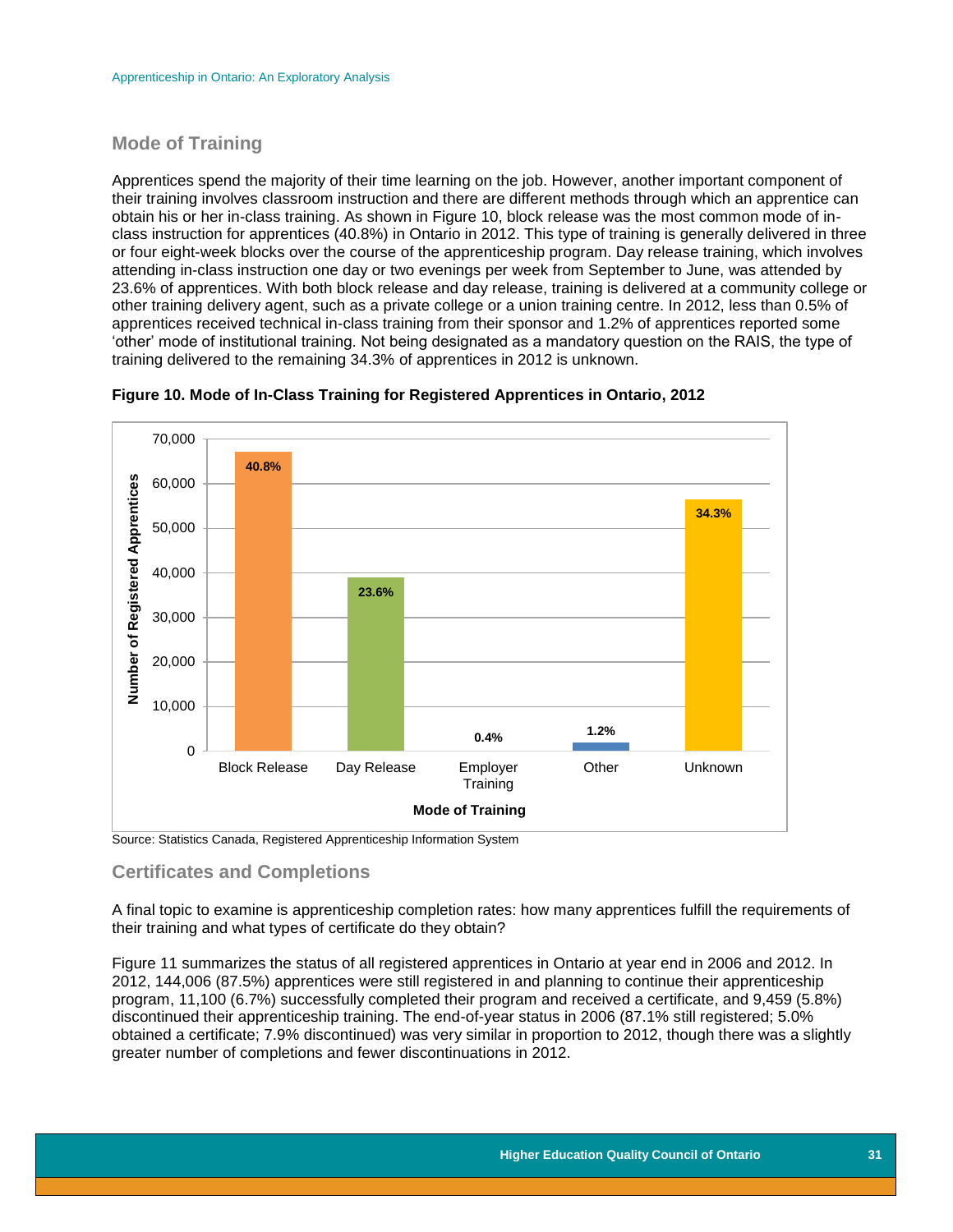

**Figure 11. End-of-Year Status for Registered Apprentices in Ontario, 2006 versus 2012**

Note: Percent values reflect the proportion of apprentices in each end-of-year status category as a product of all registered apprentices in the specified year.

Source: Statistics Canada, Registered Apprenticeship Information System

 $\overline{a}$ 

Figure 12 compares the end-of-year status for apprentices in Ontario to that in the other provinces in 2012.<sup>34</sup> The proportion of apprentices continuing in their program at year end varied from 65.7% in British Columbia to 87.5% in Ontario. British Columbia had the highest rate of discontinuations (20%), whereas the Northwest Territories had the lowest (5%). Ontario, Nunavut and Manitoba followed closely behind with a discontinuation rate of 6%. British Columbia also had the largest proportion of apprentices to receive a certificate at 14%, and Newfoundland and Labrador issued the smallest proportion of certificates (6%). Compared to the other provinces, Ontario's percentage of successful completions was average.

<sup>&</sup>lt;sup>34</sup> When comparing the provinces and territories, it is important to consider that each province and territory has its own set of designated trades, which can vary substantially across regions.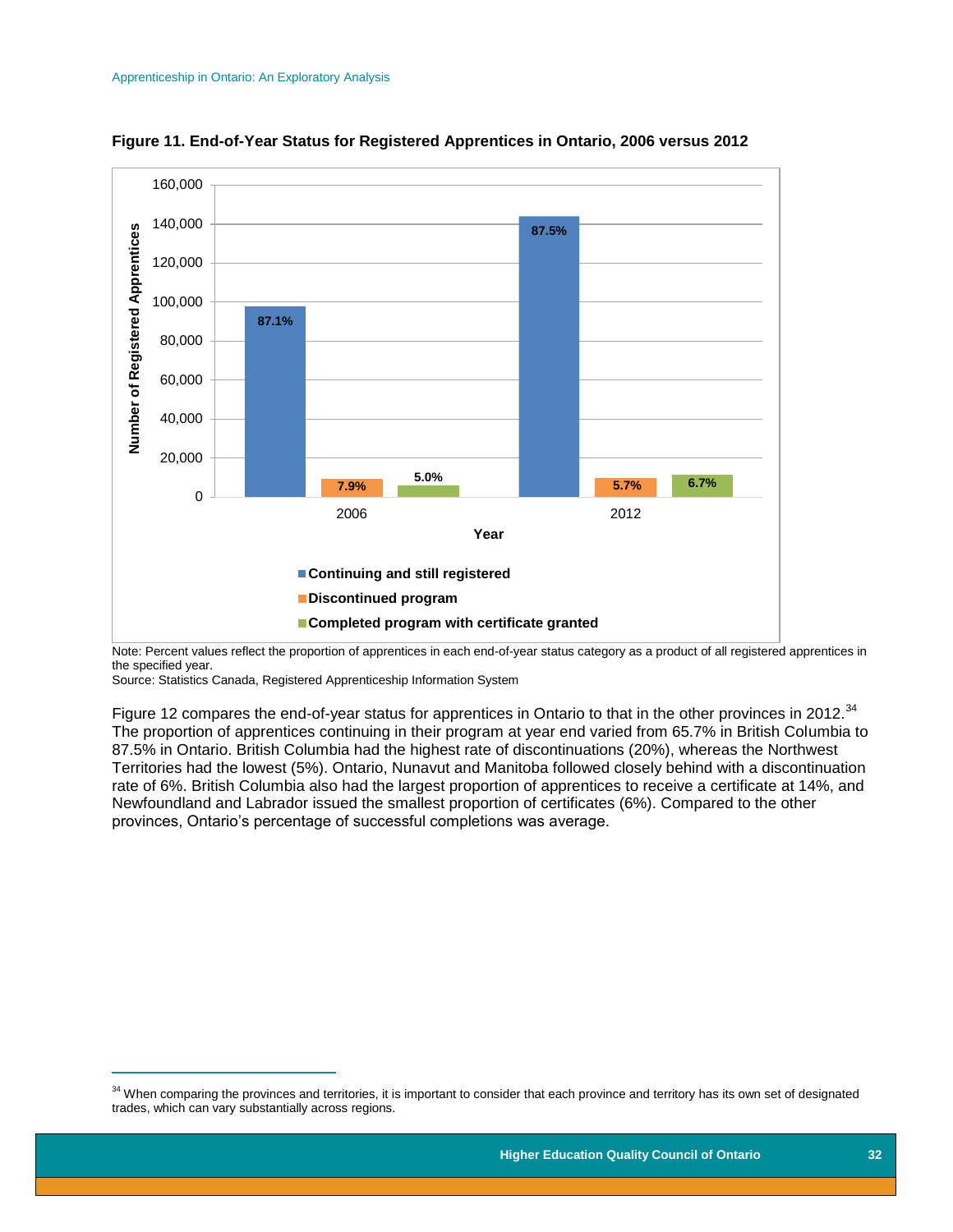$\overline{a}$ 





\*Note: An end-of-year status categorized as 'other' could mean that an apprentice transferred to another program or successfully completed a *segment* of an entire program with a certificate granted, an option offered in certain programs in select provinces. Source: Statistics Canada, Registered Apprenticeship Information System

In total, 15,594 certificates (C of A or C of Q)<sup>36</sup> were issued in Ontario in 2012 and approximately 4,500 of these went to trade challengers.<sup>37</sup> Because RAIS data are collected and aggregated at the national level into major trade groups, it is not possible to separate Red Seal trades from non-Red Seal trades or C of As from C of Qs. For example, the major trade group designated as automotive service would include 'automotive service technician,' which has a C of Q exam with Red Seal designation, as well as 'automotive glass technician,' which does not have a C of Q exam (so a C of A would be granted). Other trades may have a C of Q exam but no Red Seal endorsement. As a result, the purpose of Figure 13 is purely descriptive – it provides greater detail on the type of certificates granted to apprentices (excluding trade challengers) with respect to major trade groups and Red Seal endorsement. Certificates were granted most often in the

<sup>&</sup>lt;sup>35</sup> Not all bars add up to 100% because transfers and completions of a segment of an entire program (offered within some trades) are not represented in the graph due to very small proportions.

<sup>&</sup>lt;sup>36</sup> If the C of A was the final certificate granted in the trade and the C of Q was not being granted, the C of A was reported in the RAIS. For example, in 2012, there were no C of Q exams for IT user support technicians in Ontario, so all certificates would have been C of A  $f(x) = \frac{1}{37}$  Trade group.

Trade challengers are individuals who received and successfully completed training in a trade but did not complete apprenticeship training. These may be individuals who began an apprenticeship but did not complete, who obtained trades training in another country or through the Canadian military, or who otherwise gathered sufficient experience to qualify in a trade.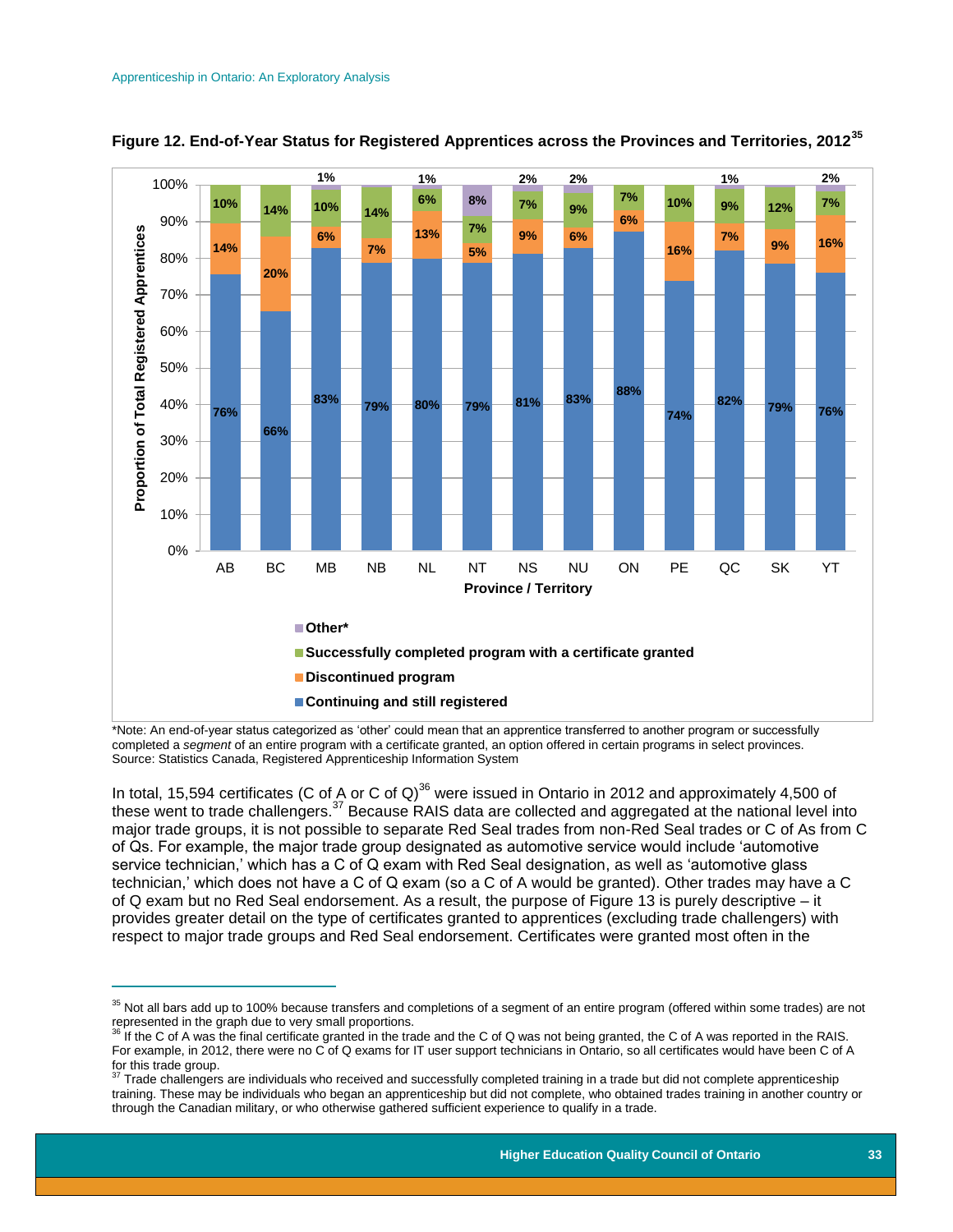following five trade groups: user support technicians, electricians, automotive service, hairstylists and plumbers/pipefitters/steamfitters.



#### **Figure 13. Certificates Granted with and without a Red Seal Endorsement by Major Trade Group in Ontario, 2012<sup>38</sup>**

Source: Statistics Canada, Registered Apprenticeship Information System

 $\overline{a}$ 

<sup>&</sup>lt;sup>38</sup> This table provides descriptive information on the number and type of certificates issued in 2012 in Ontario. It is important to keep in mind that some major trade groups include both compulsory and voluntary trades and that only a limited number of trades are designated as Red Seal.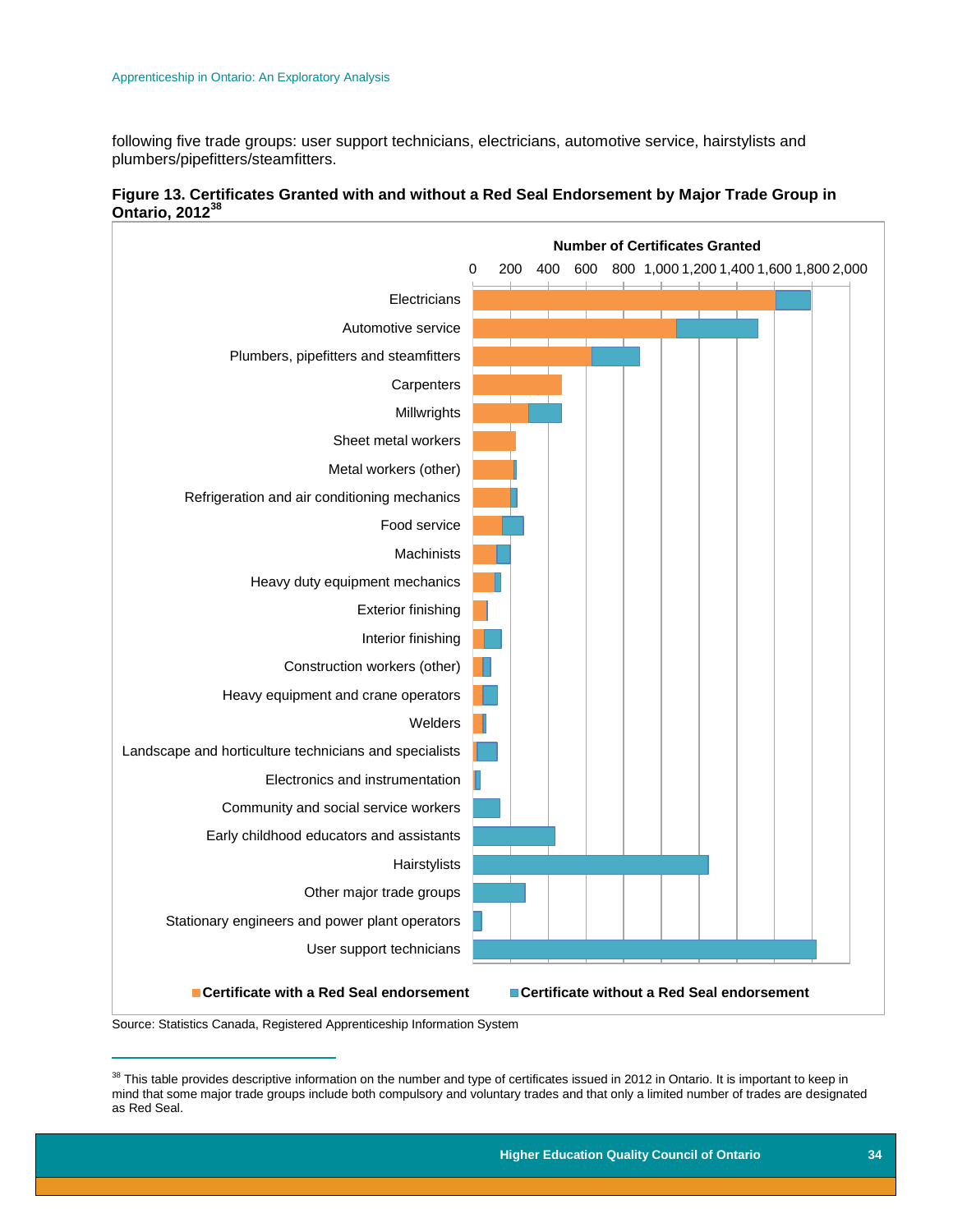As outlined in the first part of this report, exam challengers must achieve a passing grade of 70% to successfully obtain a C of Q. Figure 14 displays the average exam pass rates for 46 Red Seal trades in Ontario from 2006 through to 2012. The trades are further categorized as compulsory (14 trades) or voluntary (32 trades). An overall pass rate is provided (see the blue and orange bars). In addition, the graph also displays, out of those who successfully obtained a Red Seal certificate, the percentage of people who did so on their first attempt (see the blue and orange markers). What is particularly evident from this graph is that individuals in compulsory trades are consistently more likely than individuals in voluntary trades to pass their Red Seal exam in any given year; they are also more likely to do so on their first try. On average, 65% to 72% of test-takers in a compulsory trade obtained their C of Q with Red Seal endorsement from 2006 to 2012 (88% to 95% of these individuals did so on their first attempt), whereas an average of 57% to 65% of testtakers from a voluntary trade obtained their Red Seal C of Q during the same time frame (73% to 86% of these individuals did so on their first attempt). This discrepancy in pass rates may result from a greater incentive for apprentices in compulsory trades to become a qualified journeypersons.



**Figure 14. Red Seal Exam Pass Rates for Apprentices in Ontario by Trade Classification, 2006 to 2012**

Before discussing the completion rate data, it is important to understand that information in the RAIS does not track the progress of individual apprentices from year to year, so it is not possible to calculate precise completion rates. Instead, various methods are used to approximate these rates and no single method is universally accepted. For the purposes of this report, completion rates were calculated using a formula developed by Patrick Coe, referred to as the advanced cohort proxy, which takes into account the fact that apprentices will not complete the program the first year they start and often take longer than the program duration to complete the apprenticeship. In sum, the number of apprenticeship completions in a given year and in a particular trade is divided by the average number of new registrations four, five and six years ago for a typical four-year apprenticeship program. Using a three-year rolling average for new registrations helps to

Source: Ministry of Training, Colleges and Universities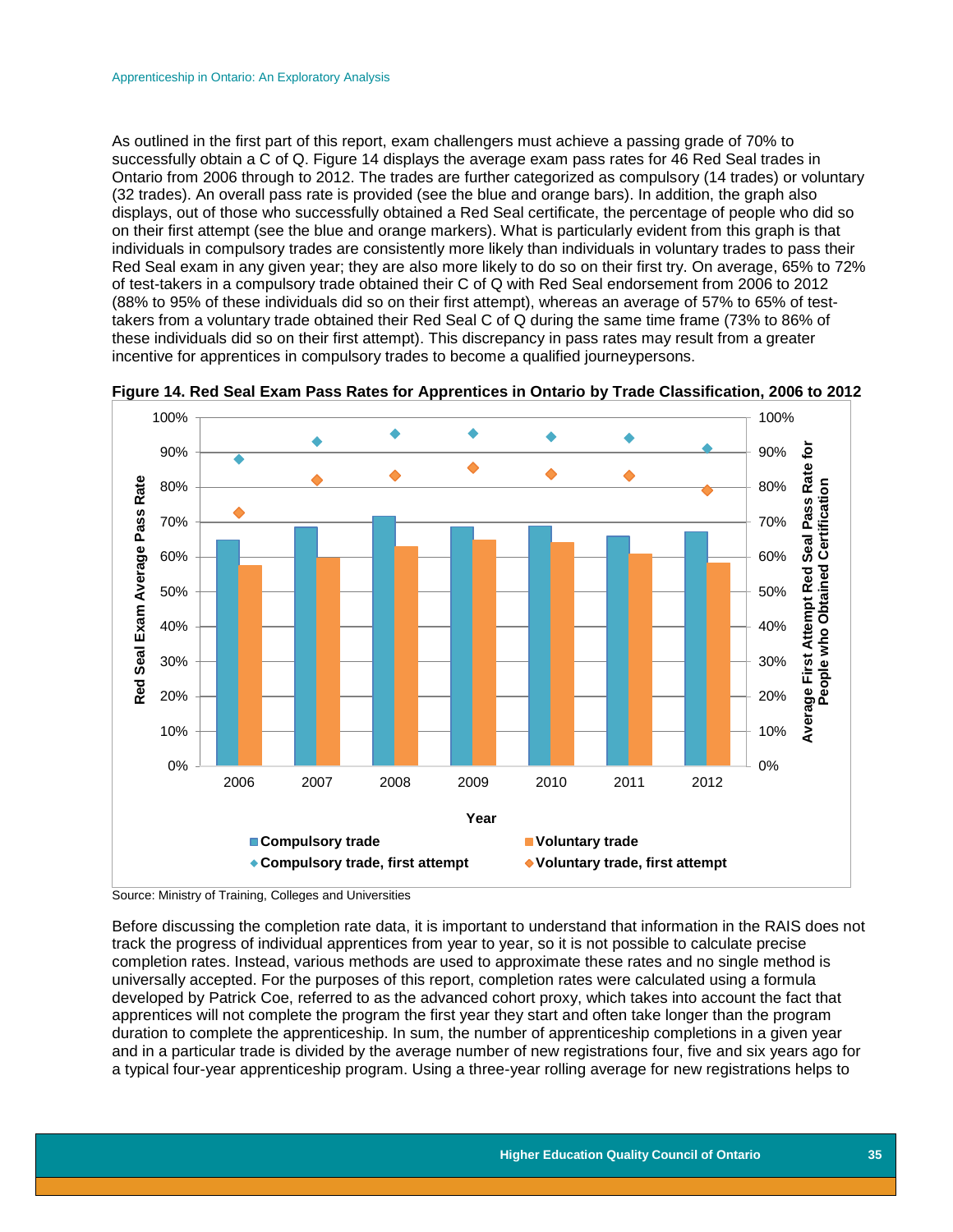dissipate the effect of single-year fluctuations in registrations and, most importantly, provides a better approximation of completion rates.<sup>3</sup>

With this information in mind, the next graph in this report (Figure 15) displays apprenticeship completion rates in Ontario from 2000 through to 2012. One completion rate is presented for each year, representing the average completion rate for all apprenticeship programs with available data on new registrations and completions for all (or most) years (67 individual apprenticeship programs in Ontario). From 2000 to 2009, the completion rate fluctuated between 30.3% and 38.8%. In 2010, the completion rate started to recover from a decline around the time of the recession and this upward trend continued until 2012, when it reached a high of 46.8%. Data are not yet available for 2013 to determine whether the pattern persists. What is most noteworthy about this graph is that apprenticeship completion rates do not reach 50%, meaning that less than half of registered apprentices in Ontario are completing the requirements of their program within two years after their expected completion date.<sup>40</sup> This is not the case for all apprenticeship programs, however, and completion rates vary substantially by trade. Calculating an average completion rate for 2000 to 2012, the bottom five trades had an average completion rate of less than 10%: bakers (8%), floor covering installers (7%), concrete finishers (6%), aircraft mechanics/aircraft inspectors (5%) and roofers/shinglers (4%). The top five trades had an average completion rate of 80% or higher: boilermakers (80%), steamfitters/pipefitters/sprinkler system installers (81%), early childhood educators/assistants (86%),

50% 45% 40% **Average Completion Rate Average Completion Rate** 35% 30% 25% 20% 15% 10% 5% 0% 2000 2001 2002 2003 2004 2005 2006 2007 2008 2009 2010 2011 2012 **Year**

**Figure 15. Average Apprenticeship Completion Rates in Ontario, 2000 to 2012**

industrial electricians (88%) and petroleum/gas/chemical process operators (121%).<sup>41</sup>

Source: Statistics Canada, Registered Apprenticeship Information System (completion rate calculations performed by Prism Economics and Analysis)

 $\overline{a}$ 

 $39$  For a full description of the completion rate calculation used in this report, see Coe (2011).

<sup>&</sup>lt;sup>40</sup> One disadvantage of the advanced cohort proxy calculation is that it does not take into account apprentices who complete their program in a shorter period of time than expected.<br><sup>41</sup> Because the advanced cohort proxy calculation does not track individual apprentices but uses completions and registrations to

approximate the completion rate, it is possible to obtain a completion rate that is greater than 100% if more apprentices complete a program in a given year than were accounted for in the number of registrations from previous years.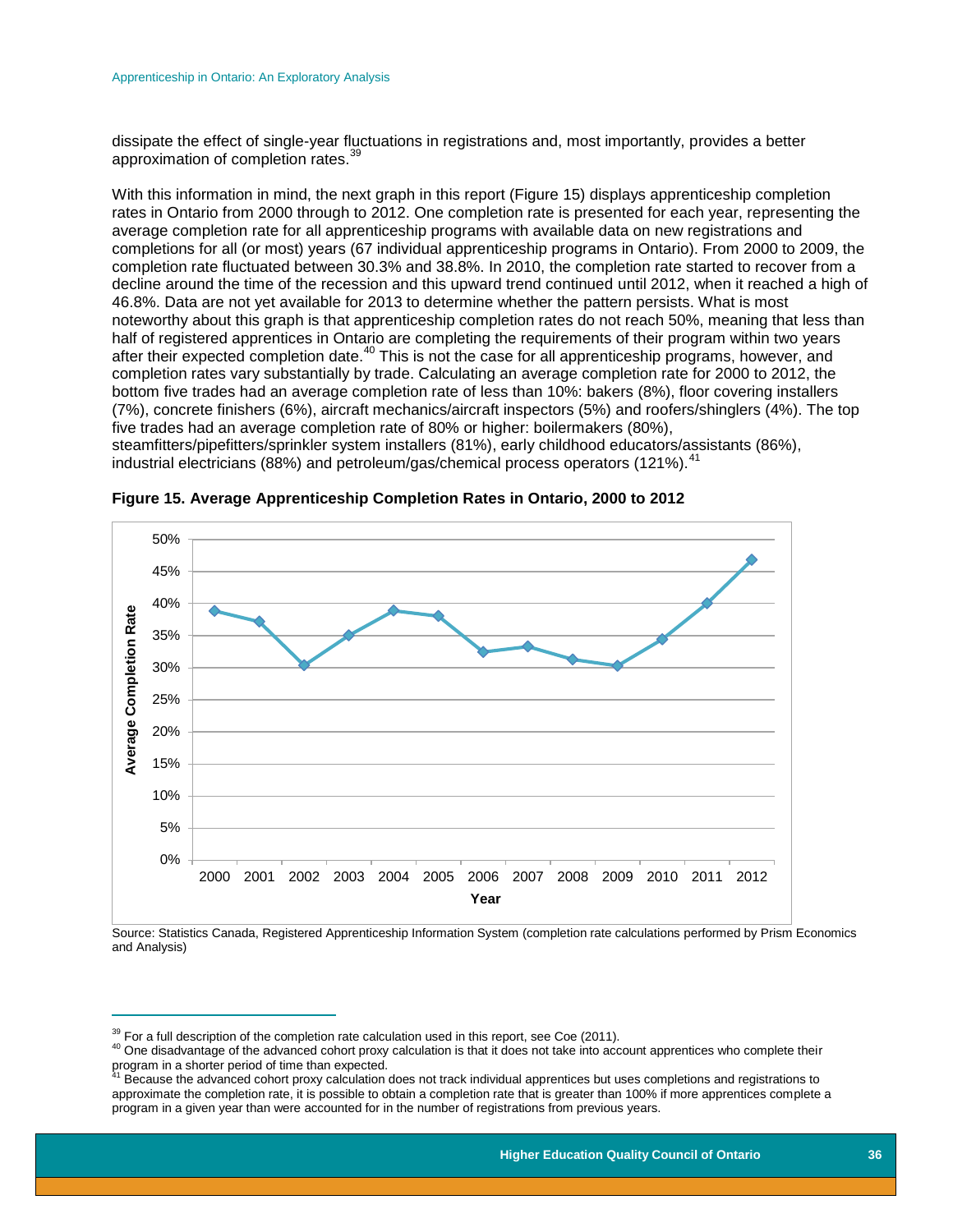Although not directly comparable due to differences in program curriculum, duration, registration cycles, etc., Table 4 provides a summary of average apprenticeship completion rates from 2000 to 2012 across the provinces. It is important to note that, in addition to the differences already listed, the average completion rates displayed in Table 4 may vary with regard to the method used to record apprenticeship participation in each province (e.g., whether apprentices are counted upon registration or after completing their year in the program) as well as the specific programs represented in the calculation. For example, Prince Edward Island's completion rate only includes seven apprenticeship programs (varying from 44% to 63% completion), whereas British Columbia's completion rate accounts for 71 programs (varying from 6% to 91% completion). While the analyses here and elsewhere in the report are limited by the data available, it is still interesting to investigate how Ontario's completion rates compare to the rest of Canada. From 2000 to 2012, Ontario had an average completion rate of 37% – lower than any other province. Notably, Ontario's distribution of completion rates across programs was quite wide compared to many of the other provinces, ranging from 4% to 121%.

As discussed in the first half of this report, several factors are believed to affect apprenticeship completion rates, such as mandatory certification, education requirements, gender and age to entry (Coe, 2011). Other influences include susceptibility to work-related injuries, low wages, lack of employment opportunities and the cyclical nature of weather-dependent work. The influence of mandatory certification on completion was apparent with the difference in Red Seal exam pass rates presented in Figure 14. Furthermore, three of the 10 trades with the highest average completion rates from 2000 to 2012 in Ontario are compulsory, whereas all 10 trades with the lowest average completion rates are voluntary. With that said, Manitoba has the highest average completion rate (68%) compared to the rest of the provinces, but only nine of 53 designated trades are compulsory, while Alberta has a relatively low completion rate (44%) but 19 of 49 designated trades require certification. Therefore, while compulsory certification may influence apprenticeship completion rates, it is clearly not the only factor to consider.

| Province                    | Average Apprenticeship Completion<br>Rate (2000-2012) |
|-----------------------------|-------------------------------------------------------|
| Alberta                     | 44%                                                   |
| <b>British Columbia</b>     | 41%                                                   |
| Manitoba                    | 68%                                                   |
| New Brunswick               | 65%                                                   |
| Newfoundland and Labrador   | 42%                                                   |
| Nova Scotia                 | 61%                                                   |
| Ontario                     | 37%                                                   |
| <b>Prince Edward Island</b> | 59%                                                   |
| Quebec                      | 52%                                                   |
| Saskatchewan                | 61%                                                   |

#### **Table 4. Average Apprenticeship Completion Rate across the Provinces, 2000 to 2012<sup>42</sup>**

Source: Statistics Canada, Registered Apprenticeship Information System (advanced cohort proxy completion rate calculations conducted by Prism Economics and Analysis)

 $42$  Completion rate data were not available for the territories.

<span id="page-37-0"></span> $\overline{a}$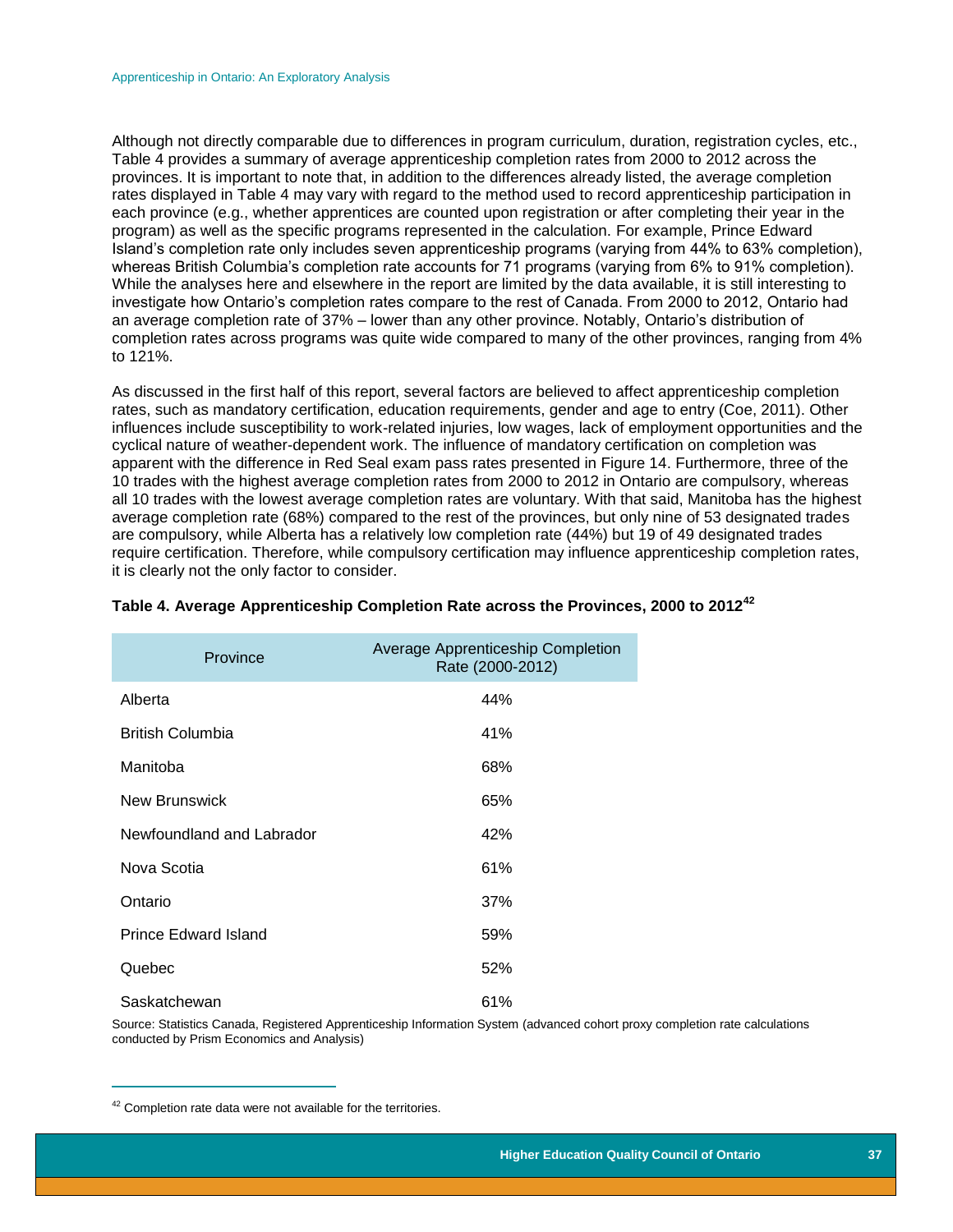# **Conclusions**

As the above has demonstrated, the apprenticeship system in Ontario is complex, and considerable detail and nuance are required to understand its many intricacies. This report has sought to introduce the novice reader to these complexities and to present data concerning the system's various components. The intent is for this report to provide a firm foundation from which further discussions concerning apprenticeship might proceed.

Based on the most recent available data on apprenticeship, it is evident that participation in Ontario has increased over the past decade but that apprentices still comprise a relatively small portion of the province's labour force. Similarly, although female participation has increased, three out of four apprentices in Ontario are male. Currently, the majority of apprenticeable occupations remain in the construction, industrial and automotive sectors; however, the number of apprentices in the information technology sector (i.e., IT user support technicians) grew substantially within the past six years, making this relatively new, non-traditional trade group the most populated. In addition, although programs geared toward youth and young adults exist, apprentices in Ontario average around 30 years old – a time when family and financial responsibilities are often heightened. Lastly, perhaps the most important issue reiterated in this report is the fact that the majority of apprentices have not obtained certification within two years of their expected program duration. Even though there is initial evidence in support of a rise in completion rates in recent years, much larger gains are needed for marked improvement to occur.

In particular, further research is warranted to explore such questions as: should Ontario's apprenticeship system expand to include more occupations outside of the traditional skilled trades? How can programs attract a greater youth population, such that apprenticeships might facilitate school-to-work transitions? What can be done to increase Ontario's apprenticeship completion rates? Should additional literacy and numeracy upgrading be incorporated into classroom training to ensure higher-quality outcomes? What are the labour market outcomes for apprentices who obtain certification versus those who do not? What kinds of employers are investing in apprenticeship training and what can be done to incentivize high-quality on-the-job training?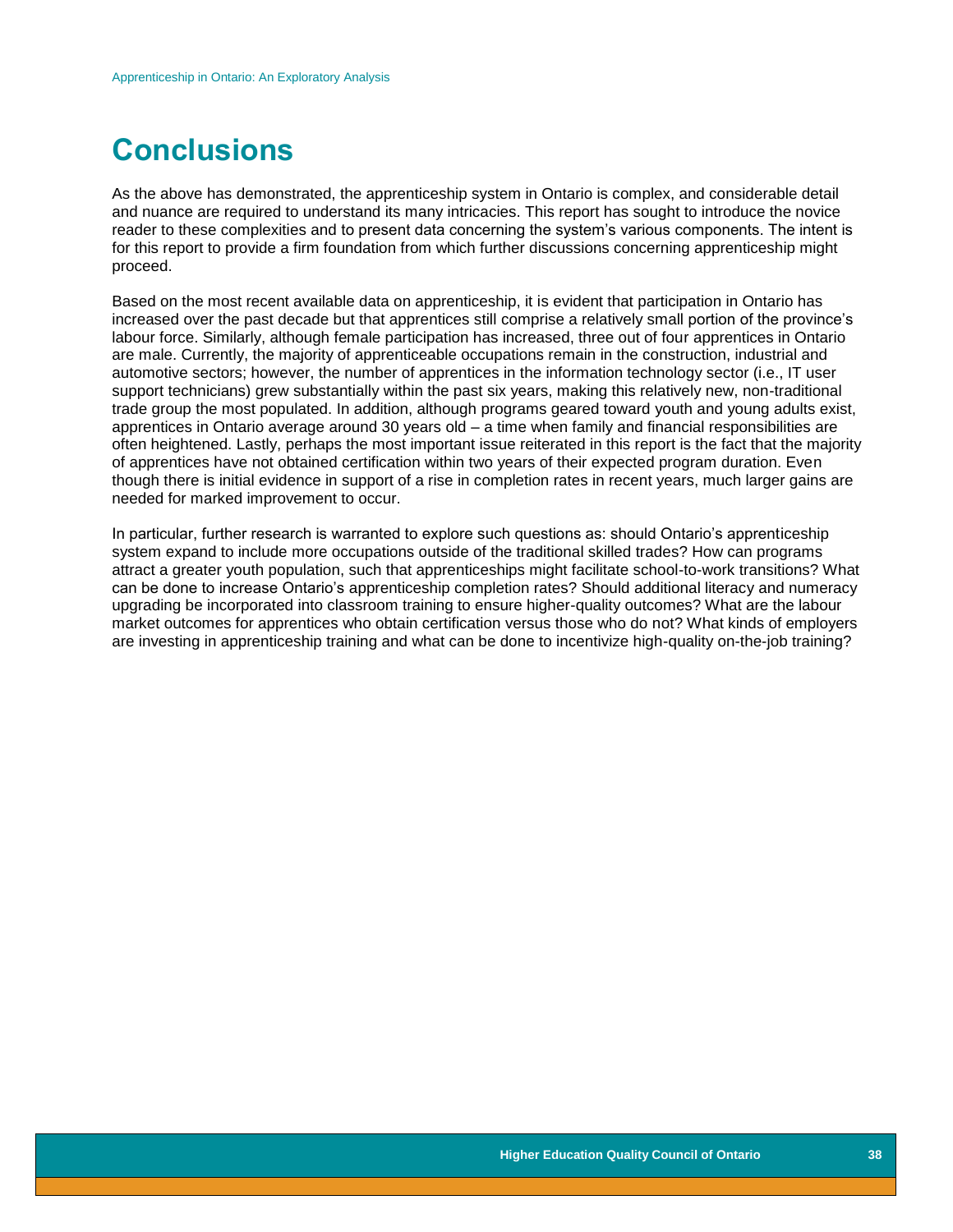# <span id="page-39-0"></span>**References**

Black, J. (2009). *Apprenticeship in Canada: A Public-Private Sector Partnership*. Presentation to the Public Policy Forum of Canada's Mobility of the Skilled Workforce conference. Retrieved from http://www.ppforum.ca/sites/default/files/3c\_1\_2\_red\_seal\_apprenticeship\_in\_canada.pdf

Boothby, D., & Drewes, T. (2010). *Returns to Apprenticeship in Canada*. Vancouver: Canadian Labour Market and Skills Researcher Network. Retrieved from http://www.clsrn.econ.ubc.ca/workingpapers/CLSRN%20Working%20Paper%20no.%2070%20- %20Boothby%20and%20Drewes.pdf

Borwein, S. (2014). *The Great Skills Divide*. Toronto: HEQCO.

- Brydon, R., & Dachis, B. (2013). *Access Denied: The Effect of Apprenticeship Restrictions in the Skilled Trades*. Toronto: C. D. Howe Institute. Retrieved from http://www.cdhowe.org/pdf/Commentary\_380.pdf
- Cadieux, B. (2010). *National Apprenticeship Survey, 2007: Factors Influencing Completion of Apprenticeship*. Ottawa: HRSDC.
- Canadian Apprenticeship Forum (2004). *Accessing and Completing Apprenticeship Training in Canada: Perceptions of Barriers*. Ottawa: Author.
- Canadian Apprenticeship Forum (2009). *It Pays to Hire an Apprentice*. Retrieved from http://apprenticeshippays.com/english\_flash/PDFeng/CAF-Roti.pdf
- Canadian Apprenticeship Forum (2010). *The Apprenticeship Advantage: Earning return on training investment*. Retrieved from http://apprenticeshippays.com/english/PDFeng/Advantage\_ROTI.pdf
- Canadian Apprenticeship Forum (2013). *Apprenticeship Analysis: Youth Perceptions of Careers in the Skilled Trades*. Ottawa: Author.
- Coe, P. J. (2011). *Apprenticeship Program Requirements and Apprenticeship Completion Rates in Canada*. Vancouver: Canadian Labour Market and Skills Researcher Network. Retrieved from http://www.clsrn.econ.ubc.ca/workingpapers/CLSRN%20Working%20Paper%20no.%2071%20- %20Patrick%20Coe.pdf
- Conference Board of Canada (2002). *Solving the Skilled Trades Shortage: A feasibility report examining the barriers and solutions to youth participating in the skilled trades in Canada and proposing the development of pilot projects to increase the supply of youth in the skilled trades*. Ottawa: Author. Retrieved from http://www.conferenceboard.ca/Libraries/EDUC\_PUBLIC/Skilled\_trades.sflb
- Conference Board of Canada (2013). *The Cost of Ontario's Skills Gap*. Ottawa: Author. Retrieved from http://www.conferenceboard.ca/temp/bc85d779-d7c9-4e78-a19a-418805ec0734/14- 032\_skillsgap\_rpt.pdf
- Department of Finance Canada (2014). *Jobs Report: The State of the Canadian Labour Market*. Retrieved from http://www.budget.gc.ca/2014/docs/jobs-emplois/pdf/jobs-emplois-eng.pdf
- Dooley, M., & Payne, A. (2013). *Understanding the Determinants of Academic Success in Apprenticeship Programs at Mohawk College*. Toronto: HEQCO.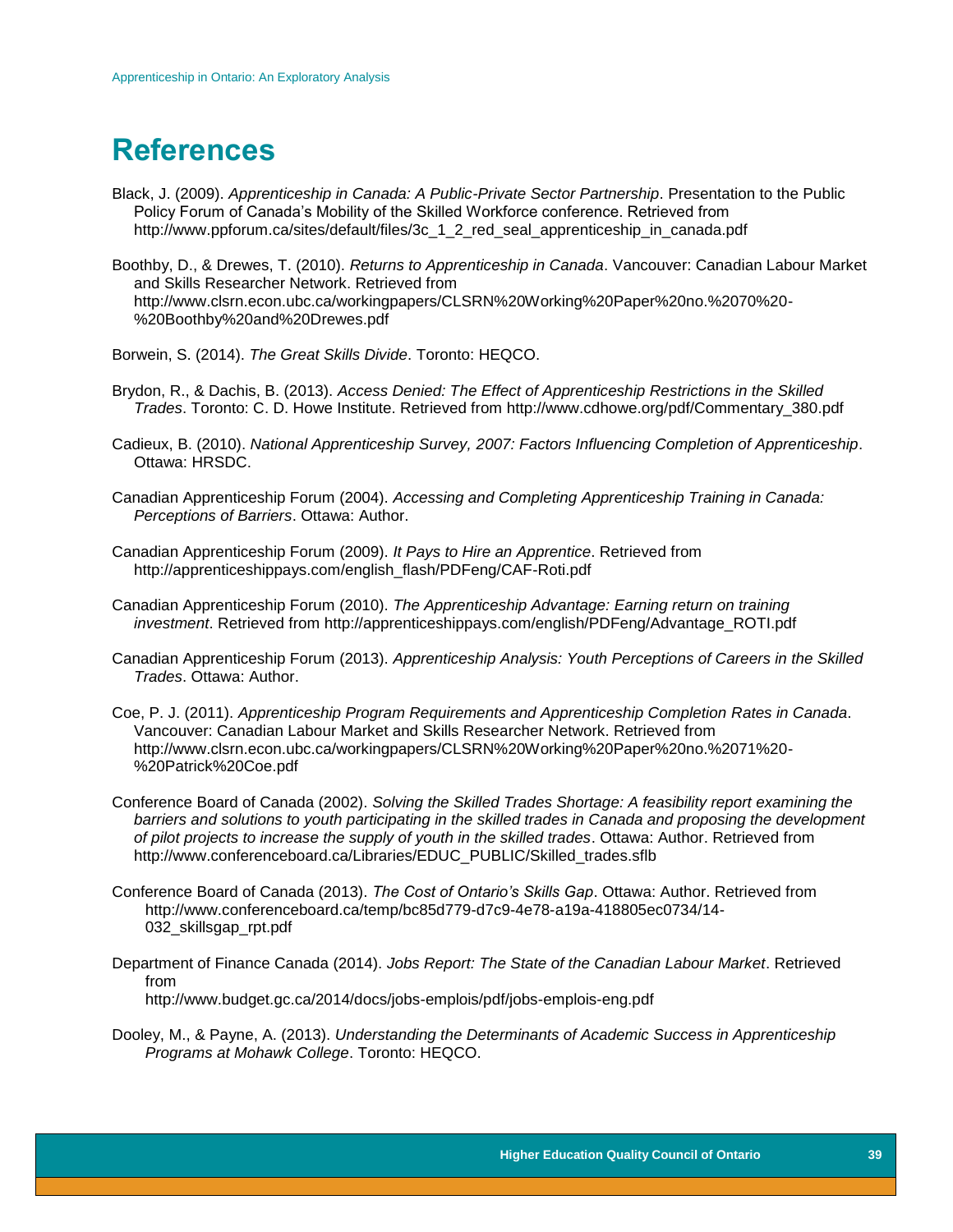- Employment and Social Development Canada (2014). Canadian Occupational Projection System (COPS): Imbalances between Labour Demand and Supply – 2011-2020. Retrieved from http://www23.hrsdc.gc.ca/l.3bd.2t.1ilshtml@-eng.jsp?lid=16&fid=1&lang=en
- Employment Ontario (2010). *Apprenticeship Training in Ontario: A Guide for Employers and Sponsors*. Retrieved from http://www.tcu.gov.on.ca/eng/eopg/publications/apprentice\_train\_guide.pdf
- Employment Ontario (2013). *Get Financial Help*. Retrieved from http://www.tcu.gov.on.ca/eng/employmentontario/training/financial.html
- Goar, C. (2013, August 26). Is Canada's great skill shortage a mirage? *Toronto Star*. Retrieved from http://www.thestar.com/opinion/commentary/2013/08/26/is\_canadas\_great\_skill\_shortage\_a\_mirage\_goar. html
- Gunderson, M., & Krashinsky, H. (2012). *Returns to Apprenticeship: Analysis based on the 2006 Census*. Vancouver: Canadian Labour Market and Skills Researcher Network. Retrieved from http://www.clsrn.econ.ubc.ca/workingpapers/CLSRN%20Working%20Paper%20no.%2099%20- %20Gunderson%20and%20Krashinsky.pdf
- Jobs & Prosperity Council (2012). *Advantage Ontario*. Retrieved from http://docs.files.ontario.ca/documents/340/jpc-advantageontarioenglish.pdf
- Laporte, C., & Mueller, R. (2010). *The Persistence Behaviour of Registered Apprentices: Who Continues, Quits, or Completes Programs?* Vancouver: Canadian Labour Market and Skills Researcher Network. Retrieved from http://www.clsrn.econ.ubc.ca/workingpapers/CLSRN%20Working%20Paper%20no.%2062%20- %20Mueller%20Laporte.pdf
- Laporte, C., & Mueller, R. E. (2013). Is Certification and Apprenticeship Completion Worthwhile? Evidence from the 2007 National Apprenticeship Survey. *The Canadian Apprenticeship Journal, 8*.
- Lefebvre, R., Simonova, E., & Wang, L. (2012). *Labour Shortages in Skilled Trades – The Best Guestimate?* Ottawa: Certified General Accountants Canada. Retrieved from http://ppm.cga-canada.org/enca/Documents/ca\_rep\_2012-07\_labour-shortage.pdf
- Lerman, R. I. (2014). *Expanding Apprenticeship Training in Canada: Perspectives from international experience*. Toronto: Canadian Council of Chief Executives. Retrieved from http://www.ceocouncil.ca/wpcontent/uploads/2014/04/Lerman-Expanding-apprenticeship-training-in-Canada-April-2014.pdf
- Lerman, R., Eyster, L., & Chambers, K. (2009). *The Benefits and Challenges of Registered Apprenticeship: The Sponsors' Perspective*. Washington, DC: Urban Institute. Retrieved from http://www.urban.org/publications/411907.html
- Miner, R. (2010). *People without Jobs, Jobs without People*. Toronto: Miner & Miner Management Consultants. Retrieved from http://www.collegesontario.org/research/research\_reports/people-withoutjobs-jobs-without-people-final.pdf
- Ontario Chamber of Commerce (2005). *Taking Action on Skilled Trades: Establishing the Business Case for Investing in Apprenticeship*. Toronto: Author. Retrieved from http://www.occ.ca/Publications/SkilledTradesReport\_092005.pdf
- Ontario Chamber of Commerce (2013). *Caution: Work Ahead*. Toronto: Author. Retrieved from http://www.occ.ca/portfolio/caution-work-ahead-a-report-to-the-ontario-college-of-trades/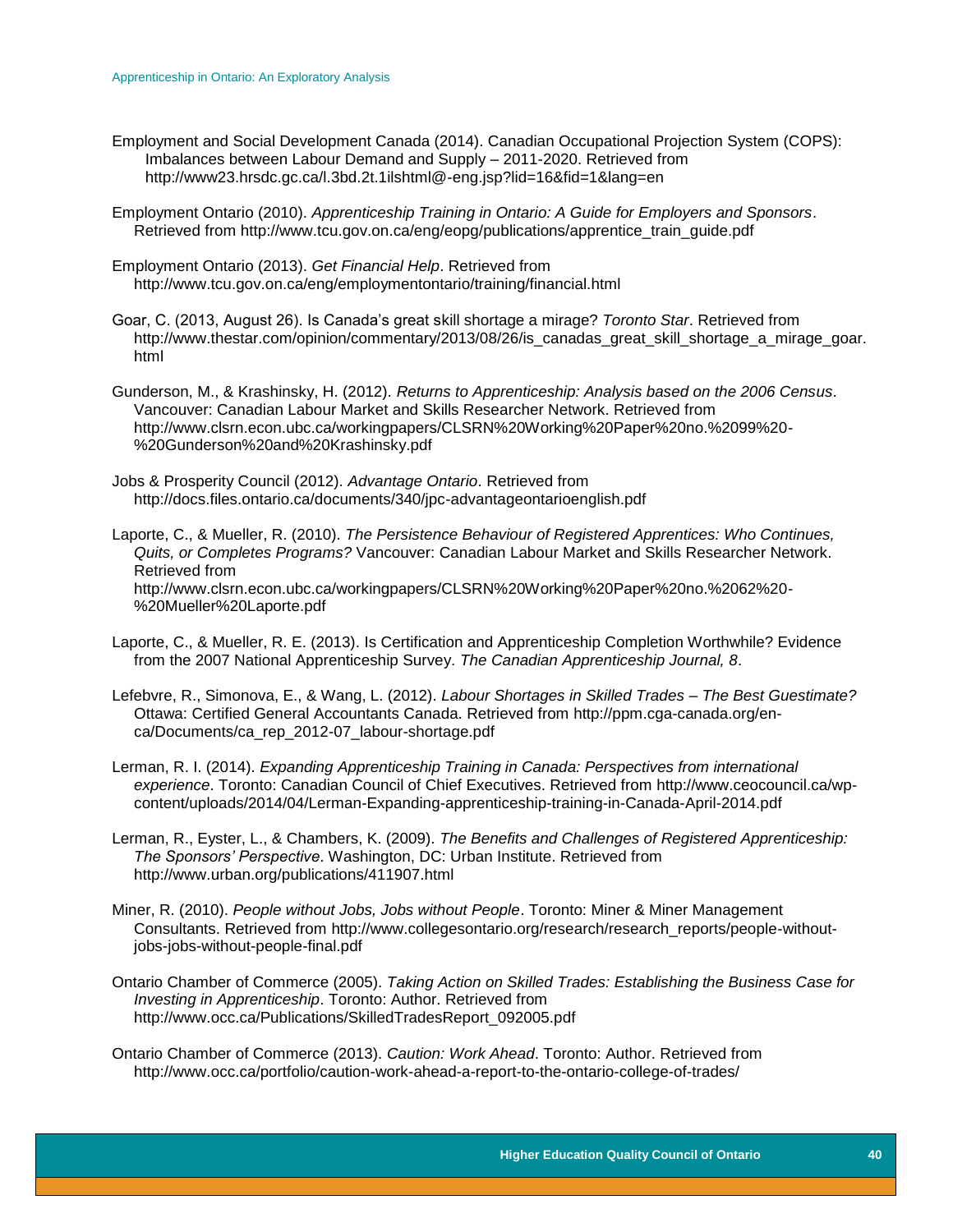Ontario College of Trades (2013). Retrieved from http://www.collegeoftrades.ca

- Ontario College of Trades and Apprenticeship Act, 2009. Retrieved from http://www.elaws.gov.on.ca/html/statutes/english/elaws\_statutes\_09o22\_e.htm
- Ontario Ministry of Education (2000). *Cooperative Education and Other Forms of Experiential Learning: Policies and Procedures for Ontario Secondary Schools.* Toronto: Queen's Printer. Retrieved from http://www.edu.gov.on.ca/eng/document/curricul/secondary/coop/cooped.pdf
- Ontario Ministry of Training, Colleges and Universities (2007). *Ontario's Apprenticeship and Certification System: Background Paper*. Toronto: Queen's Printer. Retrieved from http://www.tcu.gov.on.ca/eng/ccr/background.pdf
- Ontario Ministry of Training, Colleges and Universities (2013). *Co-op Diploma Apprenticeship Program (CODA) Program Guidelines*. Toronto: Queen's Printer. Retrieved from http://www.tcu.gov.on.ca/eng/eopg/publications/coda\_2013\_program\_guidelines\_2014-15\_delivery.pdf
- Ontario Youth Apprenticeship Program (2014). Retrieved from http://www.oyap.com/
- OECD (2010). *Learning for Jobs: Summary and Policy Messages*. Paris: OECD. Retrieved from http://www.oecd.org/edu/skills-beyond-school/46972427.pdf
- OECD (2010b). *Apprenticeships and Workplace Learning*. Paris: OECD. Retrieved from http://skills.oecd.org/developskills/documents/apprenticeshipsandworkplacelearning.html
- OECD (2012). *OECD Note on 'Quality Apprenticeships' for the G20 Task Force on Employment*. Paris: Author. Retrieved from http://www.oecd.org/els/emp/OECD%20Apprenticeship%20Note%2026%20Sept.pdf

Red Seal-Sceau rouge (2014). Retrieved from http://www.red-seal.ca/

- Sattler, P. (2011). *Work-Integrated Learning in Ontario's Postsecondary Sector*. Toronto: HEQCO. Retrieved from http://heqco.ca/SiteCollectionDocuments/WIL1E.pdf
- Sharpe, A., & Gibson, J. (2005). *The Apprenticeship System in Canada: Trends and Issues*. Ottawa: Centre for the Study of Living Standards. Retrieved from http://www.csls.ca/reports/csls2005-04.pdf
- Sorensen, C. (2013, March 15). A closer look at the single biggest long-term threat to Canadian economic growth; The Jobs Report: What to do about a massive shortage of qualified workers. *Macleans*. Retrieved from http://www.macleans.ca/economy/business/why-canada-doesnt-work/
- Steedman, H. (2012). *Overview of Apprenticeship Systems and Issues: ILO contribution to the G20 Task Force on Employment*. Geneva: International Labour Organization. Retrieved from http://www.ilo.org/wcmsp5/groups/public/---ed\_emp/-- ifp\_skills/documents/genericdocument/wcms\_190188.pdf
- Stewart, G. (2009). *Apprenticeship Training in Ontario: Literature Review and Options for Future Research*. Toronto: HEQCO.
- Stewart, G., & Kerr, A. (2010). *A Backgrounder on Apprenticeship Training in Canada*. Retrieved from http://www.academia.edu/343978/A\_Backgrounder\_on\_Apprenticeship\_Training\_in\_Canada
- T. E. Armstrong Consulting (2008). *Compulsory Certification Project*. Toronto: Queen's Printer. Retrieved from http://www.tcu.gov.on.ca/eng/ccr/report.pdf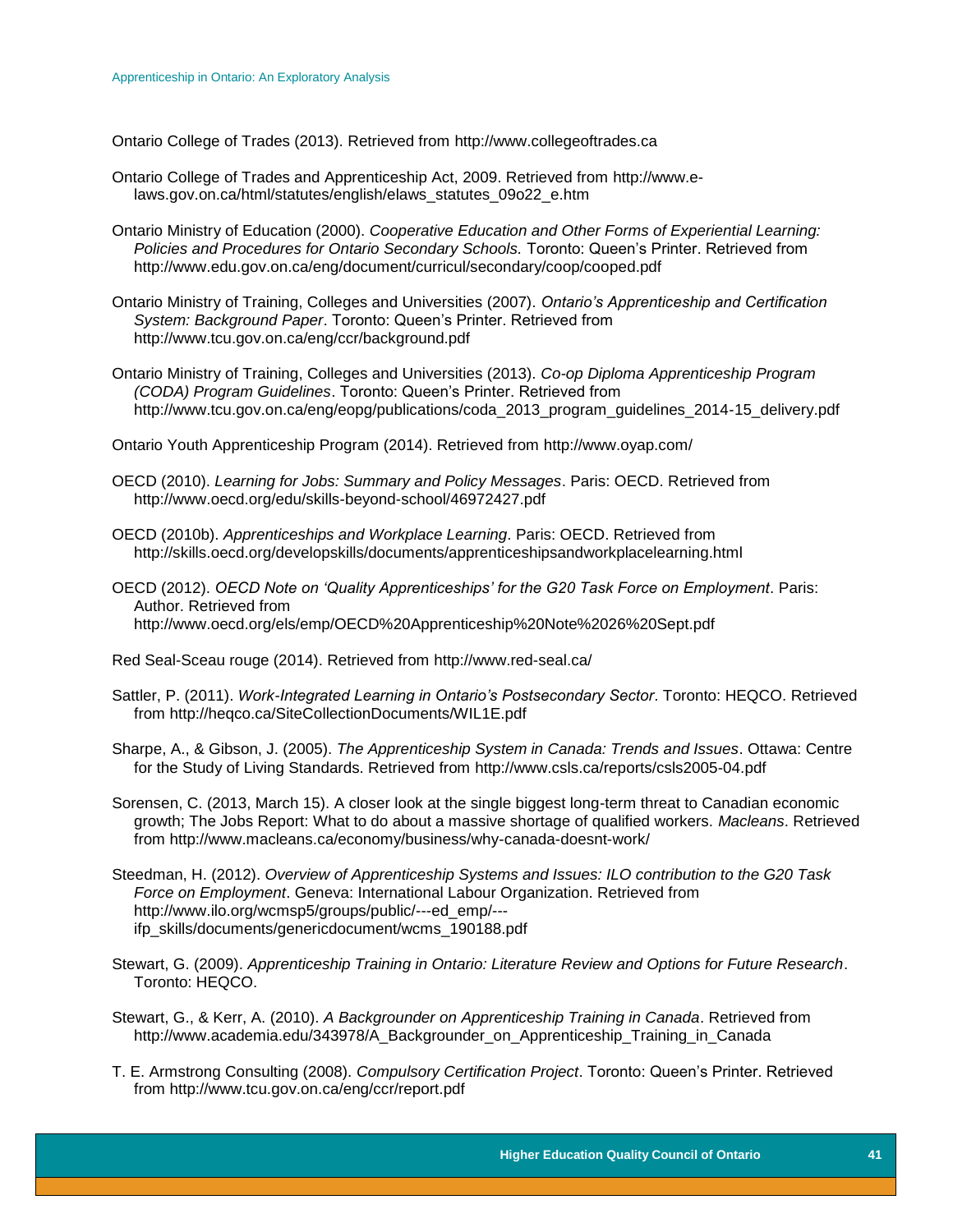- Tal, B. (2012). *The Haves and the Have Nots of Canada's Labour Market*. Toronto: CIBC World Markets. Retrieved from http://research.cibcwm.com/economic\_public/download/if\_2012-1203.pdf
- Tal, B., & Exarhos, N. (2014). *Canadian Labour Markey – The Roots of Budding Change*. Toronto: CIBC World Markets. Retrieved from http://research.cibcwm.com/economic\_public/download/feature1.pdf
- TD Economics (2013). *Jobs in Canada: Where, What and For Whom?* Toronto: TD Bank. Retrieved from http://www.td.com/document/PDF/economics/special/JobsInCanada.pdf
- Usher, A. (2013, March 19). Skills Shortages (Part 1). Retrieved from http://higheredstrategy.com/skillsshortages-part-1/
- Watts-Rynard, S. (2014, May 27). *Building the next generation of tradespeople*. Retrieved from http://www.heqco.ca/en-CA/blog/archive/2014/05/27/sarah-watts-rynard-building-the-next-generation-oftradespeople.aspx
- Whitaker, K. (2009). *College of Trades: Report of the Advisor to the Minister of Training, Colleges and Universities*. Toronto: Queen's Printer. Retrieved from http://www.collegeoftrades.ca/docs/whitaker%20report.pdf
- York Region District School Board (n.d.). *OYAP: General Information*. Retrieved from http://www.yrdsb.ca/Programs/Coop/Pages/Community-Based-Education-OYAP-General-Information.aspx